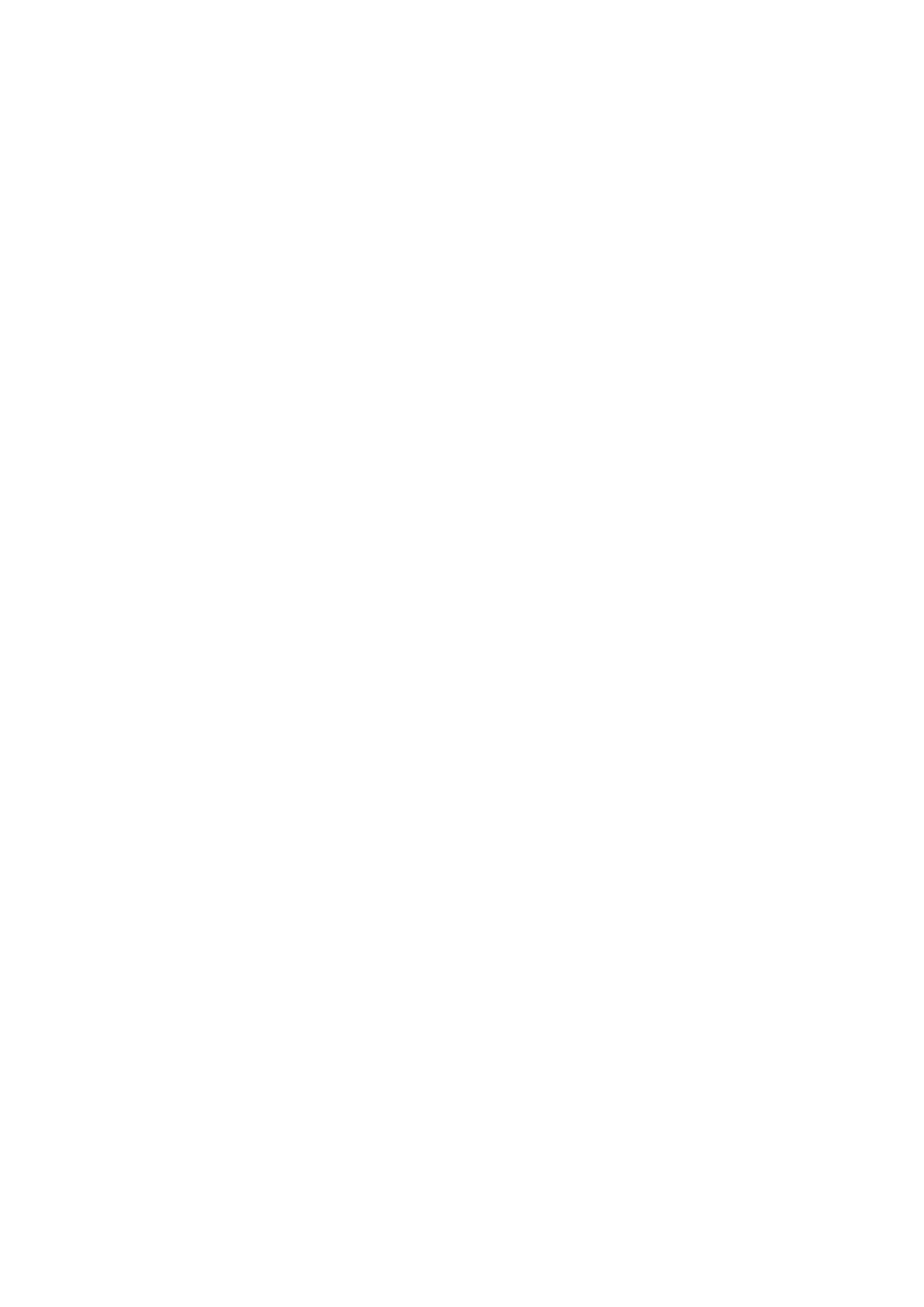# **Acknowledgments**

I gratefully acknowledge everyone who supported me during my work on the thesis. First of all I want to thank my supervisors Prof. Peter Sanders, Dr. Christian Schulz and Dr. Darren Strash for the frequent and insightful conversations about the topic and for the lots of helpful advice. I also want to thank the people who worked with me at the institute during the time I worked on the thesis. They provided a very friendly working environment and gave new input whenever needed. Additionally, I would like to thank Dr. Pablo San Segundo for the source code of their algorithm.

Karlsruhe, den 9. Januar 2017

Marvin Williams

Hiermit versichere ich, dass ich diese Arbeit selbständig verfasst und keine anderen, als die angegebenen Quellen und Hilfsmittel benutzt, die wörtlich oder inhaltlich übernommenen Stellen als solche kenntlich gemacht und die Satzung des Karlsruher Instituts für Technologie zur Sicherung guter wissenschaftlicher Praxis in der jeweils gültigen Fassung beachtet habe.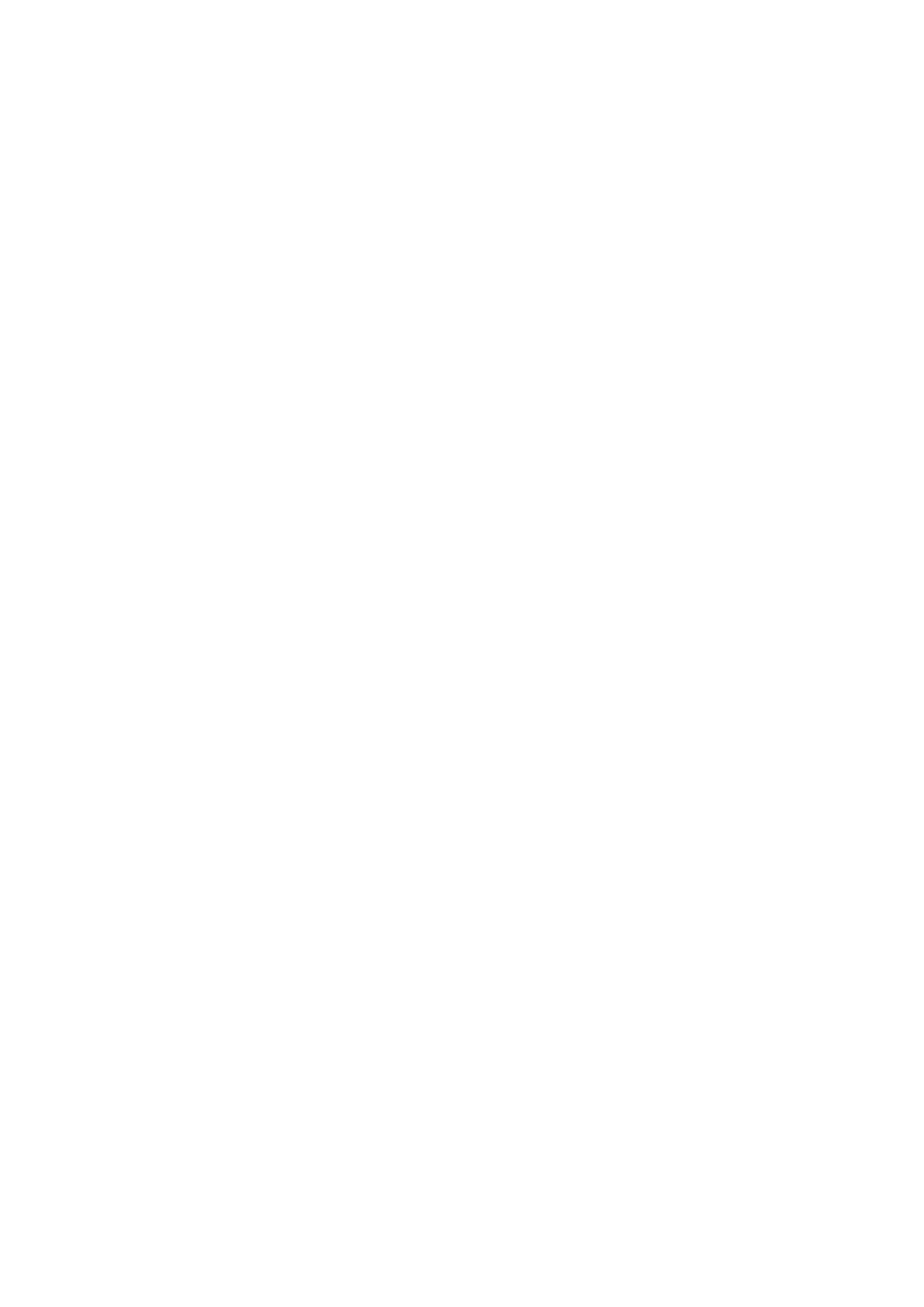### **Abstract**

The Graph Coloring Problem (GCP) asks for the minimum number of colors required to color the vertices of a graph such that no two adjacent vertices have the same color.

In this thesis we present an evolutionary algorithm for the GCP with novel crossover operations using graph partitioning. Our population contains only legal colorings and we use various greedy coloring algorithms to initialize it. In each generation, two colorings of the population function as parents. We combine them using one of the proposed crossover operations. Our first crossover uses a graph partitioning as the crossing point and generates a new coloring by selecting a different coloring for each block. The second crossover works in a similar fashion but uses a vertex separator instead of a partitioning. Our third crossover computes a new coloring from the overlap of the parents. Finally, we improve the new coloring with a local search algorithm. As the goal for our algorithm is to perform well on large graphs, we use a simple tabu search as well as fast crossovers. We evaluate our proposed algorithm by comparing it to the state-of-the-art algorithm PASS by San Segundo [\[36\]](#page-56-0) on graph instances found in the literature. We are able to outperform PASS on almost 50 % of the graph instances.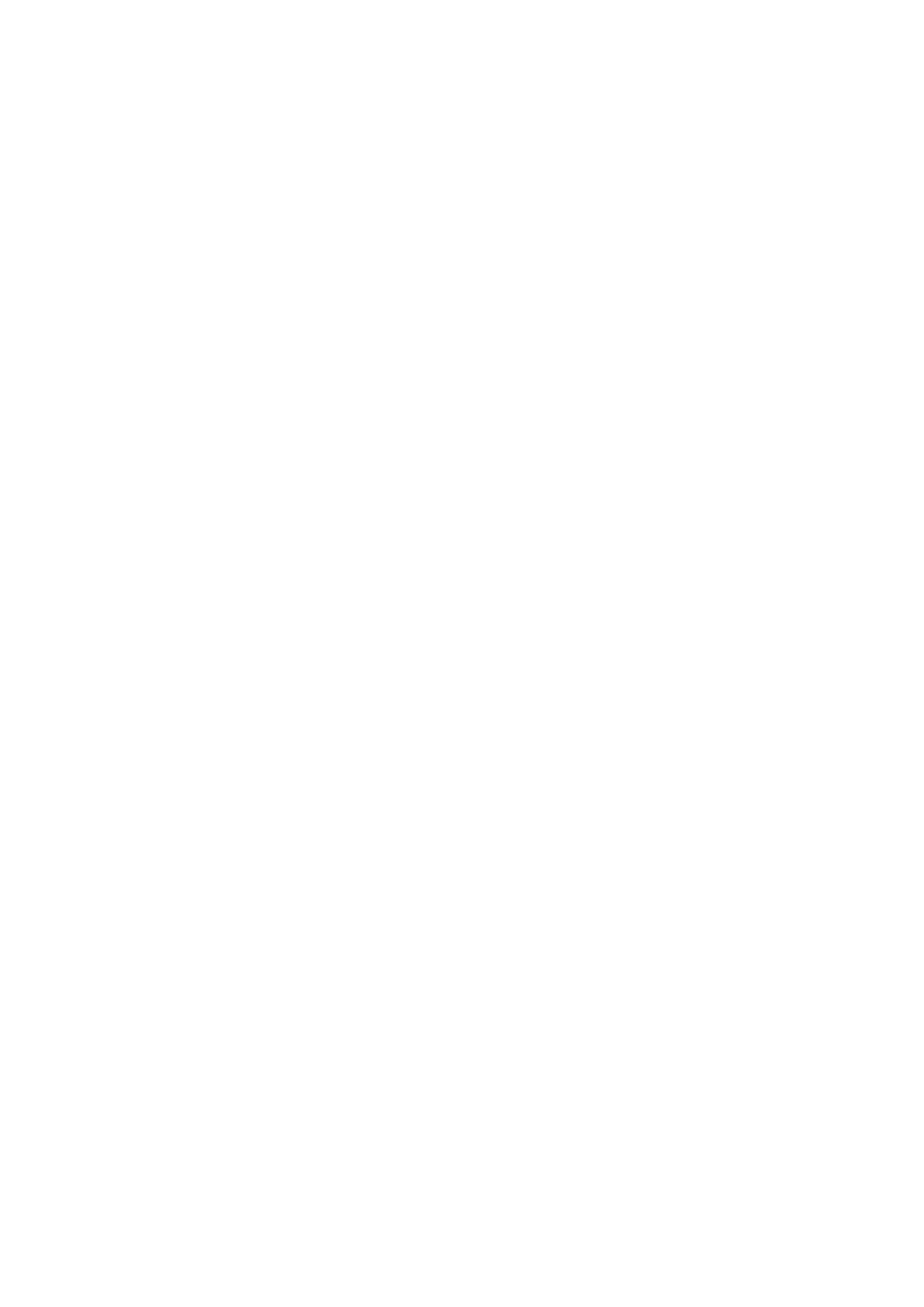## **Zusammenfassung**

Eine Graphfärbung ist eine Zuordnung von den Knoten eines Graphen zu Farben. Bei einer gültigen Färbung dürfen adjazente Knoten nicht die gleiche Farbe haben. In dieser Arbeit beschäftigen wir uns mit dem Problem, wie viele Farben mindestens benötigt werden, um einen Graphen gültig zu färben.

Wir stellen hiefür einen evolutionären Algorithmus vor, der neuartige Kreuzungsoperatoren verwendet, die auf Graphpartitionierung beruhen. Die Population unseres Algorithmus besteht ausschließlich aus gültigen Färbungen und wird mit verschiedenen Greedy-Algorithmen initialisiert. Anschließend werden in jeder Generation zwei Färbungen als Eltern ausgewählt und mit einander gekreuzt, um eine neue Lösung, das *Kind*, zu erzeugen. Wir stellen drei unterschiedliche Kreuzungsoperatoren für unseren Algorithmus vor. Der Erste partitioniert den Graphen in zwei Blöcke und färbt jeden Block entsprechend einem Elternteil. Der zweite Operator folgt einem ähnlichen Prinzip, verwendet jedoch einen Separator anstelle der Partitionierung. Unser letzte Operator konstruiert eine neue Färbung, indem er gleich gefärbte Teile in den Eltern als Basis übernimmt. Bevor das Kind eine Färbung in der Population ersetzt, wird es mithilfe von lokaler Suche verbessert. Da unser Algorithmus für große Graphen ausgelegt ist, verwenden wir eine simple Tabu-Suche und schnelle Kreuzungsoperatoren. Abschließend vergleichen wir die Resultate unseres Algorithmus auf Graphen, die in der Literatur verwenden werden, mit dem aktuellen Algorithmus PASS von San Segundo [\[36\]](#page-56-0). Wir erreichen auf fast 50 % der getesteten Graphen bessere Ergebnisse.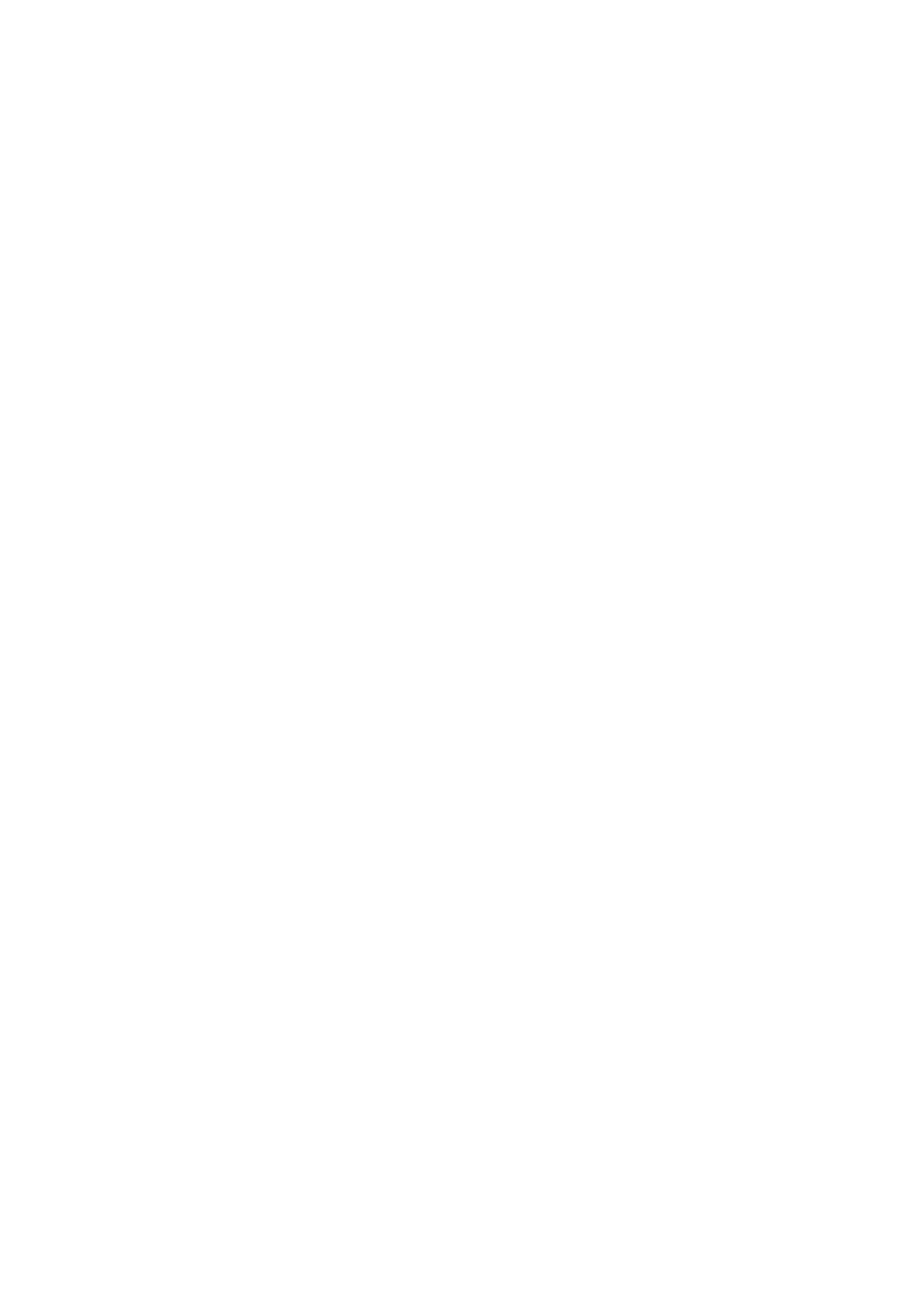# **Table of Contents**

| $\overline{2}$<br><b>Our Results</b><br>1.1<br>$\overline{2}$<br>1.2<br>Structure of the Thesis enterprise in the content of the Theories of the Theories of the Content of the Content of the Theories of the Theories of the Theories of the Theories of the Theories of the Theories of the Theorie<br>3<br><b>Preliminaries</b><br>$\mathbf{2}$<br>3<br>2.1<br>$\overline{4}$<br>2.2<br>5<br>2.3<br><b>Local Search</b><br>6<br>2.4<br>2.5<br>7<br>3<br><b>Related Work</b><br>9<br>$\mathbf{Q}$<br>3.1<br>9<br>3.2<br><b>Heuristics</b><br>3.2.1<br>10<br>3.2.2<br>12<br>Hybrid Evolutionary Algorithms<br>13<br>3.2.3<br>17<br><b>EvoCol</b><br>4<br>17<br>4.1<br>Outline<br>4.2<br>17<br>18<br>4.3<br><b>Selection</b><br>19<br>4.4<br>19<br>4.4.1<br>20<br>4.4.2<br>21<br>4.4.3<br>4.5<br>22<br>23<br>4.6<br><b>Experimental Results</b><br>25<br>5<br>25<br>5.1<br>Setup<br>26<br>5.2<br>Instances<br>5.3<br>27<br>28<br>5.3.1 | 1 | <b>Introduction</b> | 1 |
|-----------------------------------------------------------------------------------------------------------------------------------------------------------------------------------------------------------------------------------------------------------------------------------------------------------------------------------------------------------------------------------------------------------------------------------------------------------------------------------------------------------------------------------------------------------------------------------------------------------------------------------------------------------------------------------------------------------------------------------------------------------------------------------------------------------------------------------------------------------------------------------------------------------------------------------------|---|---------------------|---|
|                                                                                                                                                                                                                                                                                                                                                                                                                                                                                                                                                                                                                                                                                                                                                                                                                                                                                                                                         |   |                     |   |
|                                                                                                                                                                                                                                                                                                                                                                                                                                                                                                                                                                                                                                                                                                                                                                                                                                                                                                                                         |   |                     |   |
|                                                                                                                                                                                                                                                                                                                                                                                                                                                                                                                                                                                                                                                                                                                                                                                                                                                                                                                                         |   |                     |   |
|                                                                                                                                                                                                                                                                                                                                                                                                                                                                                                                                                                                                                                                                                                                                                                                                                                                                                                                                         |   |                     |   |
|                                                                                                                                                                                                                                                                                                                                                                                                                                                                                                                                                                                                                                                                                                                                                                                                                                                                                                                                         |   |                     |   |
|                                                                                                                                                                                                                                                                                                                                                                                                                                                                                                                                                                                                                                                                                                                                                                                                                                                                                                                                         |   |                     |   |
|                                                                                                                                                                                                                                                                                                                                                                                                                                                                                                                                                                                                                                                                                                                                                                                                                                                                                                                                         |   |                     |   |
|                                                                                                                                                                                                                                                                                                                                                                                                                                                                                                                                                                                                                                                                                                                                                                                                                                                                                                                                         |   |                     |   |
|                                                                                                                                                                                                                                                                                                                                                                                                                                                                                                                                                                                                                                                                                                                                                                                                                                                                                                                                         |   |                     |   |
|                                                                                                                                                                                                                                                                                                                                                                                                                                                                                                                                                                                                                                                                                                                                                                                                                                                                                                                                         |   |                     |   |
|                                                                                                                                                                                                                                                                                                                                                                                                                                                                                                                                                                                                                                                                                                                                                                                                                                                                                                                                         |   |                     |   |
|                                                                                                                                                                                                                                                                                                                                                                                                                                                                                                                                                                                                                                                                                                                                                                                                                                                                                                                                         |   |                     |   |
|                                                                                                                                                                                                                                                                                                                                                                                                                                                                                                                                                                                                                                                                                                                                                                                                                                                                                                                                         |   |                     |   |
|                                                                                                                                                                                                                                                                                                                                                                                                                                                                                                                                                                                                                                                                                                                                                                                                                                                                                                                                         |   |                     |   |
|                                                                                                                                                                                                                                                                                                                                                                                                                                                                                                                                                                                                                                                                                                                                                                                                                                                                                                                                         |   |                     |   |
|                                                                                                                                                                                                                                                                                                                                                                                                                                                                                                                                                                                                                                                                                                                                                                                                                                                                                                                                         |   |                     |   |
|                                                                                                                                                                                                                                                                                                                                                                                                                                                                                                                                                                                                                                                                                                                                                                                                                                                                                                                                         |   |                     |   |
|                                                                                                                                                                                                                                                                                                                                                                                                                                                                                                                                                                                                                                                                                                                                                                                                                                                                                                                                         |   |                     |   |
|                                                                                                                                                                                                                                                                                                                                                                                                                                                                                                                                                                                                                                                                                                                                                                                                                                                                                                                                         |   |                     |   |
|                                                                                                                                                                                                                                                                                                                                                                                                                                                                                                                                                                                                                                                                                                                                                                                                                                                                                                                                         |   |                     |   |
|                                                                                                                                                                                                                                                                                                                                                                                                                                                                                                                                                                                                                                                                                                                                                                                                                                                                                                                                         |   |                     |   |
|                                                                                                                                                                                                                                                                                                                                                                                                                                                                                                                                                                                                                                                                                                                                                                                                                                                                                                                                         |   |                     |   |
|                                                                                                                                                                                                                                                                                                                                                                                                                                                                                                                                                                                                                                                                                                                                                                                                                                                                                                                                         |   |                     |   |
|                                                                                                                                                                                                                                                                                                                                                                                                                                                                                                                                                                                                                                                                                                                                                                                                                                                                                                                                         |   |                     |   |
|                                                                                                                                                                                                                                                                                                                                                                                                                                                                                                                                                                                                                                                                                                                                                                                                                                                                                                                                         |   |                     |   |
|                                                                                                                                                                                                                                                                                                                                                                                                                                                                                                                                                                                                                                                                                                                                                                                                                                                                                                                                         |   |                     |   |
|                                                                                                                                                                                                                                                                                                                                                                                                                                                                                                                                                                                                                                                                                                                                                                                                                                                                                                                                         |   |                     |   |
|                                                                                                                                                                                                                                                                                                                                                                                                                                                                                                                                                                                                                                                                                                                                                                                                                                                                                                                                         |   |                     |   |
|                                                                                                                                                                                                                                                                                                                                                                                                                                                                                                                                                                                                                                                                                                                                                                                                                                                                                                                                         |   |                     |   |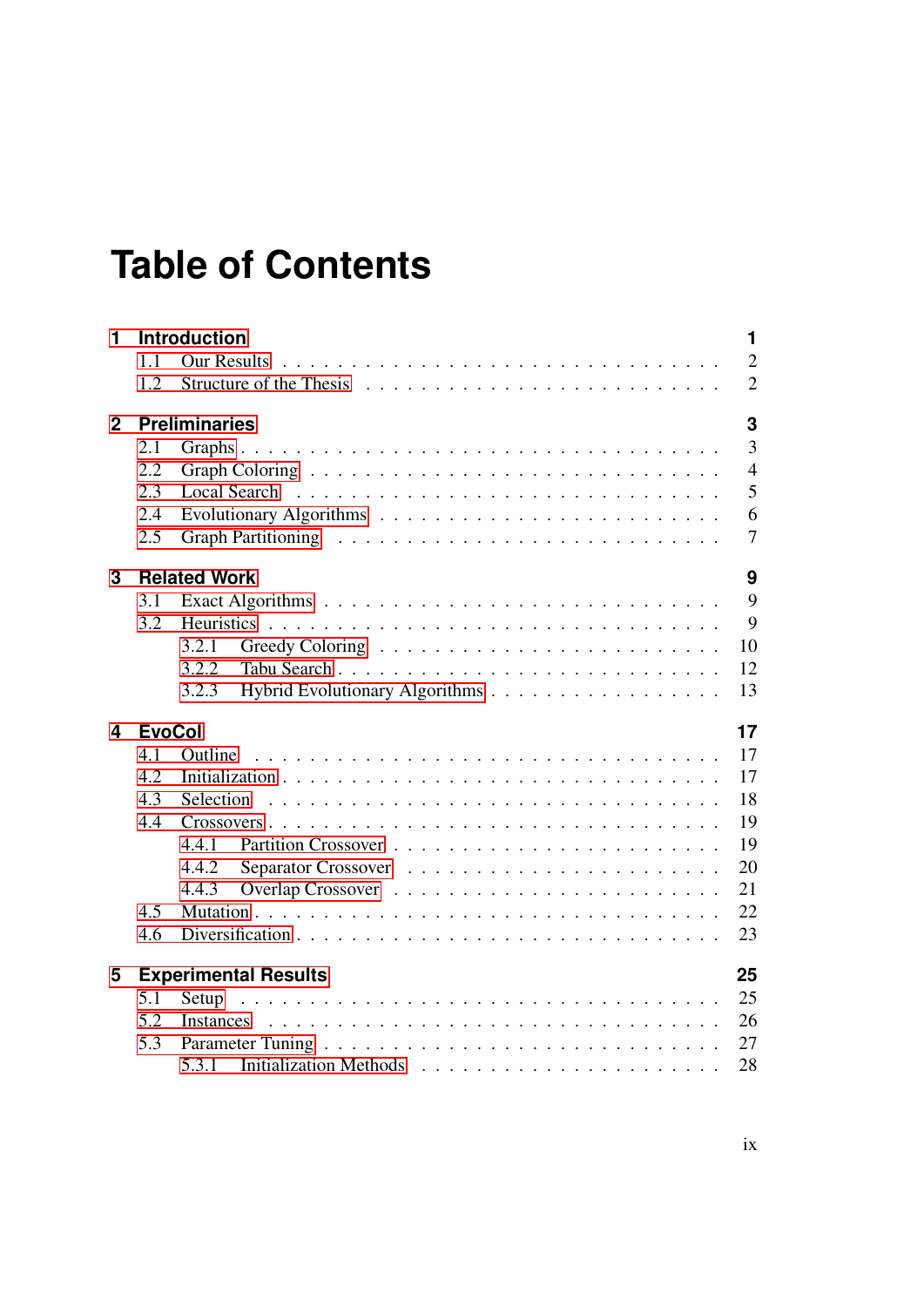|  | 6 Discussion |  |  |  |  |  |  |  |  |  |  | 43 |
|--|--------------|--|--|--|--|--|--|--|--|--|--|----|
|  |              |  |  |  |  |  |  |  |  |  |  |    |
|  |              |  |  |  |  |  |  |  |  |  |  |    |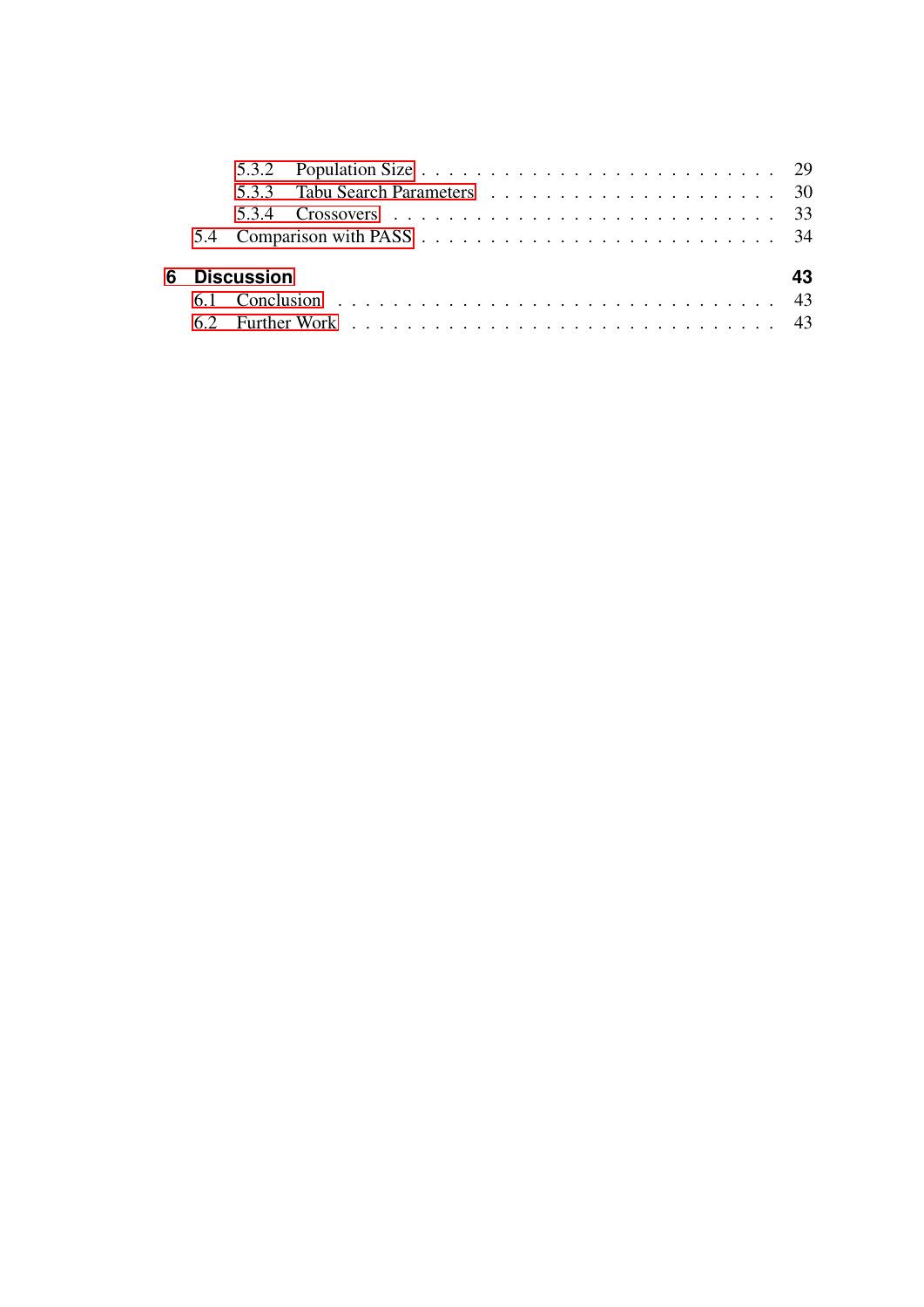# <span id="page-10-0"></span>**1 Introduction**

The Graph Coloring Problem (GCP) asks for a coloring of each vertex of a graph with as few colors as possible such that no adjacent vertices have the same color. We are interested in the GCP as many practical problems which involve the partitioning of objects into disjoint classes can be solved using graph coloring.

These problems range from everyday life to specific technologies. One textbook example is timetable scheduling [\[10,](#page-54-0) [26\]](#page-55-0), where a number of lectures are to be assigned to different time slots. Some of the lectures might not be allowed in the same time slot because they are held by the same teacher or take place in the same room. In a graph where these conflicting lectures are connected, the colors of a coloring represent the time slots of a valid assignment. Graph coloring is used in practice by processors for register allocation [\[6\]](#page-54-1). Each register can hold one value at a time and a value has a timespan in which it is accessed. Processors construct an interference graph in which the loadable values are connected if their timespans overlap. A coloring of the interference graph yields an assignment of values to registers with each color representing one register. Tests for short circuits in printed circuit boards [\[16\]](#page-55-1) can be sped up with graph coloring. Nets on the board correspond to vertices that are connected if there is a possible short cut between the nets. Thus, all the nets with the same color can be tested simultaneously. Besides these practical applications, graph coloring also finds use in a number of mathematical problems [\[18\]](#page-55-2).

Generally, the GCP is NP-complete [\[20\]](#page-55-3) and we currently know of no efficient algorithm for large graphs. The wide range of applications along with its combinatorial complexity elevates the GCP to one of the most famous and most researched problems in graph theory.

Probably the most well-known result related to graph coloring is the four color theorem. Initially proposed as a conjecture, it states that four colors suffice to color an arbitrary planar graph. The theorem gained much publicity not only because of many false alleged proofs [\[4\]](#page-54-2) but also because it was the first to be proved extensively computer-aided [\[1\]](#page-54-3). While we are able to find colorings using only four colors for any planar graph in quadratic time [\[35\]](#page-56-1), it is already NP-hard to decide whether three colors suffice for the same graph [\[8\]](#page-54-4). Since the GCP is NP-hard even with these restrictions, we need advanced heuristics like evolutionary algorithms and local search to tackle the problem on general graphs.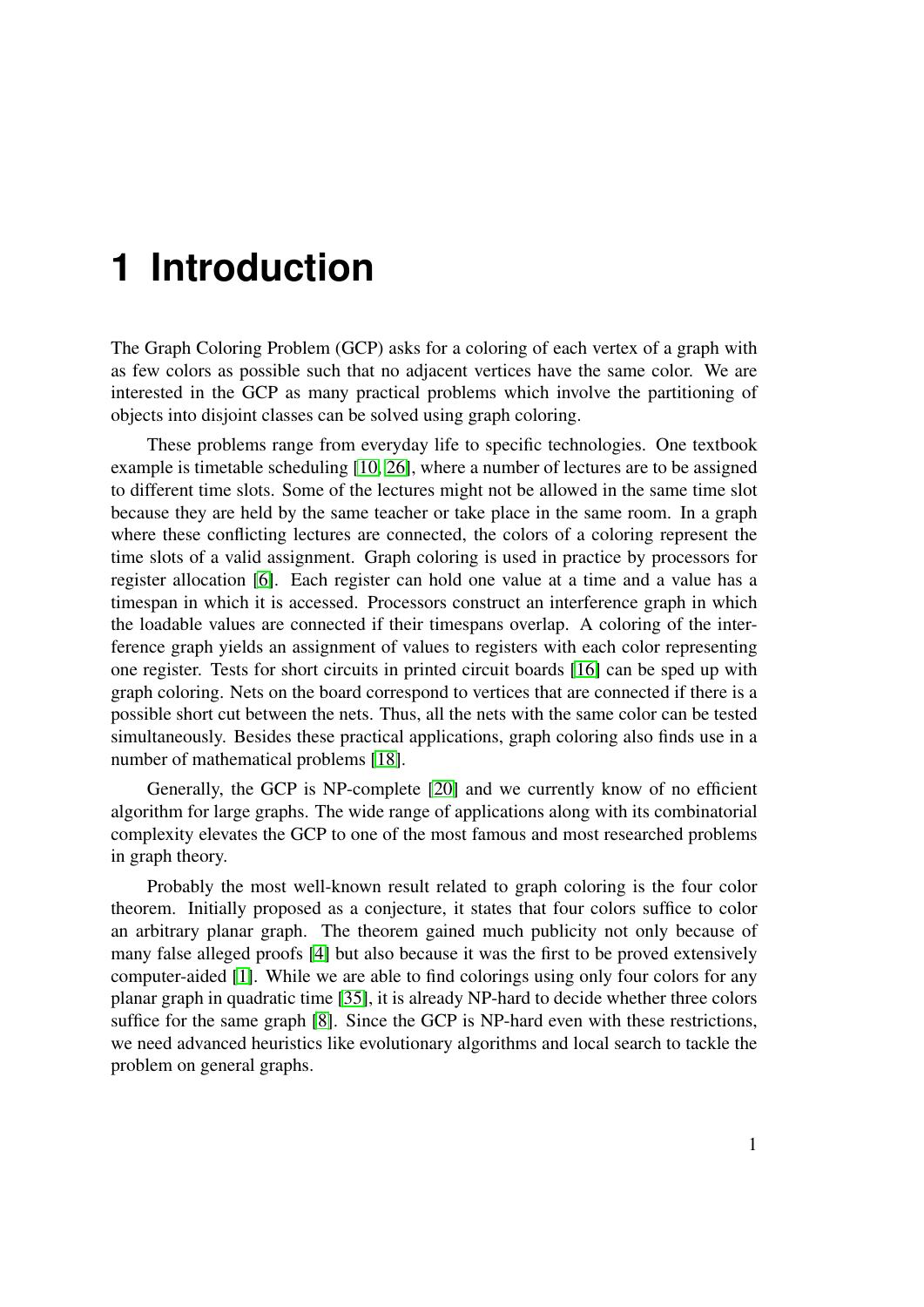## <span id="page-11-0"></span>**1.1 Our Results**

Many algorithms for the GCP have been proposed most of which are tailored for specific graph subclasses. They exploit specific properties of those graphs and achieve optimal or near optimal results. Metaheuristics make few assumptions about the graph instance itself, even though they may perform better on particular graph classes. We start by introducing local search variants for graph coloring including tabucol. Our algorithm combines the robustness of evolutionary algorithms with the improvements tabucol achieves. We then explain our choices and approaches for the components of our algorithm in all its detail. This covers initialization of solutions, crossover operations, local search parameters and diversity control. We use the KaHIP framework by Sanders and Schulz [\[37\]](#page-56-2) to create novel crossovers and introduce enhancements to tabucol. In order to classify the quality of our implementation, we perform tests with various modifications and finally compare it in detail to a state-of-the-art DSATUR-based implementation<sup>[1](#page-11-2)</sup>. While on small graphs no algorithm has a clear advantage over the other, our algorithm performs better on large instances.

## <span id="page-11-1"></span>**1.2 Structure of the Thesis**

In Chapter [2](#page-12-0) we give an overview of the notations and definitions we use throughout this thesis. We also introduce the concepts our algorithm implements. Chapter [3](#page-18-0) covers previous on the topic and presents powerful techniques. The chapter additionally suggests more in-depth work on the individual topics for further reading. We then present our algorithm in detail in Chapter [4.](#page-26-0) Subsequently, we perform parameter tuning and an experimental analysis in Chapter [5.](#page-34-0) Chapter [6](#page-52-0) concludes this thesis with a summary and gives an outlook on possible improvements and suggestions.

<span id="page-11-2"></span><sup>&</sup>lt;sup>1</sup> we use the algorithm described by San Segundo [\[36\]](#page-56-0)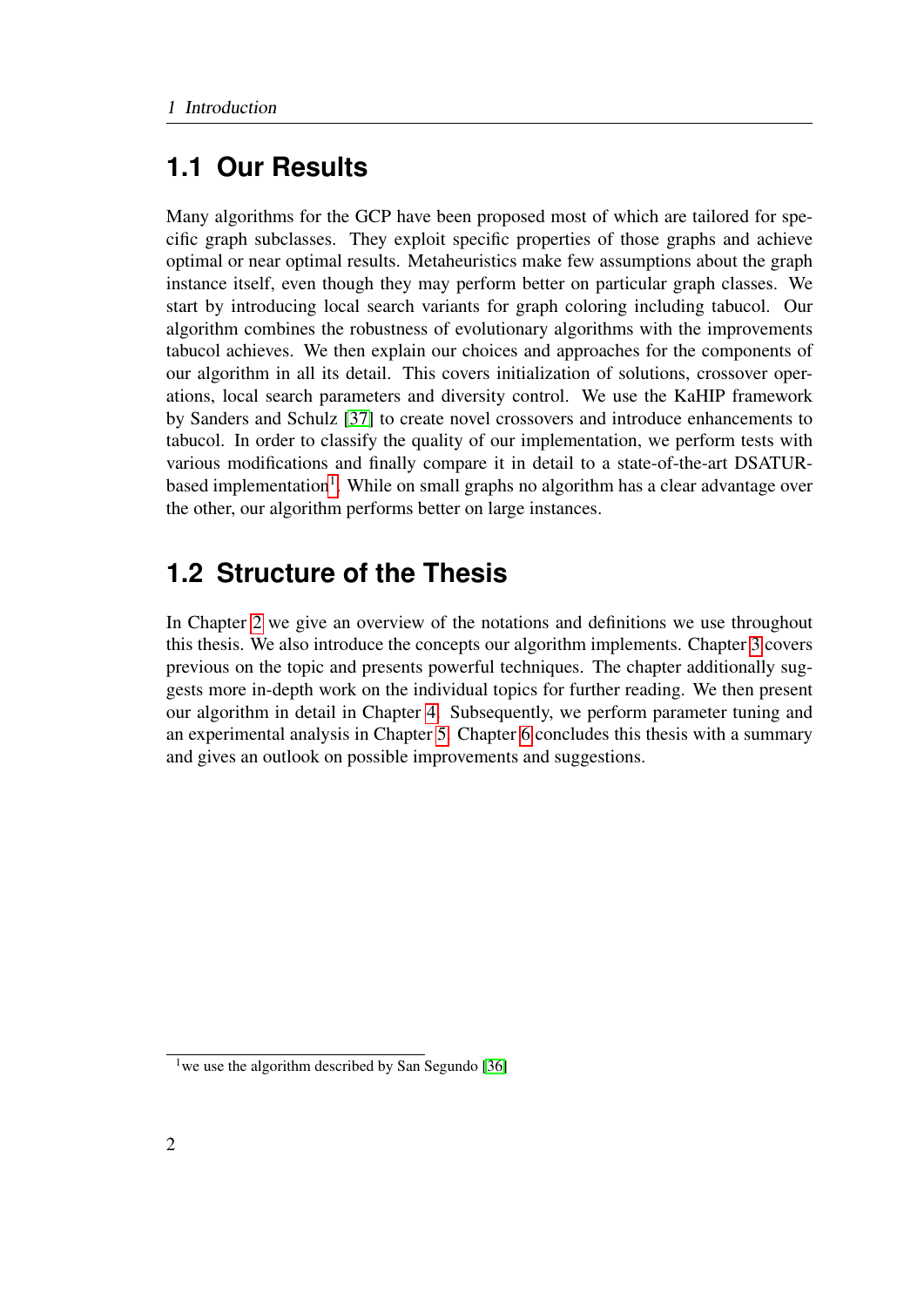# <span id="page-12-0"></span>**2 Preliminaries**

In this chapter, we give an overview of definitions and algorithms we use in this thesis. This includes basic graph notation and techniques used by our algorithm. We further present the concepts of evolutionary algorithms and local search.

#### <span id="page-12-1"></span>**2.1 Graphs**

A graph  $G = (V, E)$  is a tuple of vertices V and edges  $E \subseteq V \times V$ . It is *undirected*, if  $\forall v, w \in V, (v, w) \in E \Leftrightarrow (w, v) \in E$ . We then write edges as 2-element sets instead of tuples. The number of vertices and edges are denoted as  $n = |V|$ and  $m = |E|$ , respectively. For each vertex  $v \in V$  the *neighborhood* is defined as  $N(v) = \{w \in V \mid \{v, w\} \in E\}$  and  $d(v) = |N(v)|$  is called the *degree* of v. Each vertex  $w \in N(v)$  is said to be *adjacent* to v. The maximum degree of a graph is  $\Delta = \max\{d(v) \mid v \in V\}$ . A *path* of length n in G is a sequence of distinctive vertices such that there exists an edge connecting each pair of consecutive vertices; that is  $v_0, \ldots, v_n$  is a path if  $\forall i < n, \{v_i, v_{i+1}\} \in E$  and  $v_0, \ldots, v_n$  are distinct. Then,  $v_0$  and  $v_n$ are called *connected*. A graph is connected if  $\forall v, w \in V$ , v and w are connected. Given a *weight* function  $\omega : E \to \mathbb{R}$ , we can define a *weighted* graph by assigning a *weight* to each edge. Throughout this thesis we only consider connected, undirected graphs without self-loops (called *simple* graphs).

**Independent Set.** An independent set (IS) is a subset of vertices that are pairwise nonadjacent. It is NP-complete to decide whether a graph contains an independent set of a size k [\[24\]](#page-55-4). Hence, finding a maximum independent set is NP-hard.

**Matching.** A matching M is a subset of the edges of a graph such that each vertex is contained in at most one edge in the matching. If no edge can be added to a matching M, it is said to be *maximal*. A *maximum matching* includes the most edges among all possible matchings and is always maximal. A special case of maximum matchings are *perfect* matchings, where  $|M| = \frac{|V|}{2}$  $\frac{\nu_1}{2}$  and therefore every vertex is contained in an edge of the matching. In a weighted graph we can define a *maximum weighted matching* M with  $\omega(M) = \sum_{m \in M} \omega(m)$  maximal among all matchings.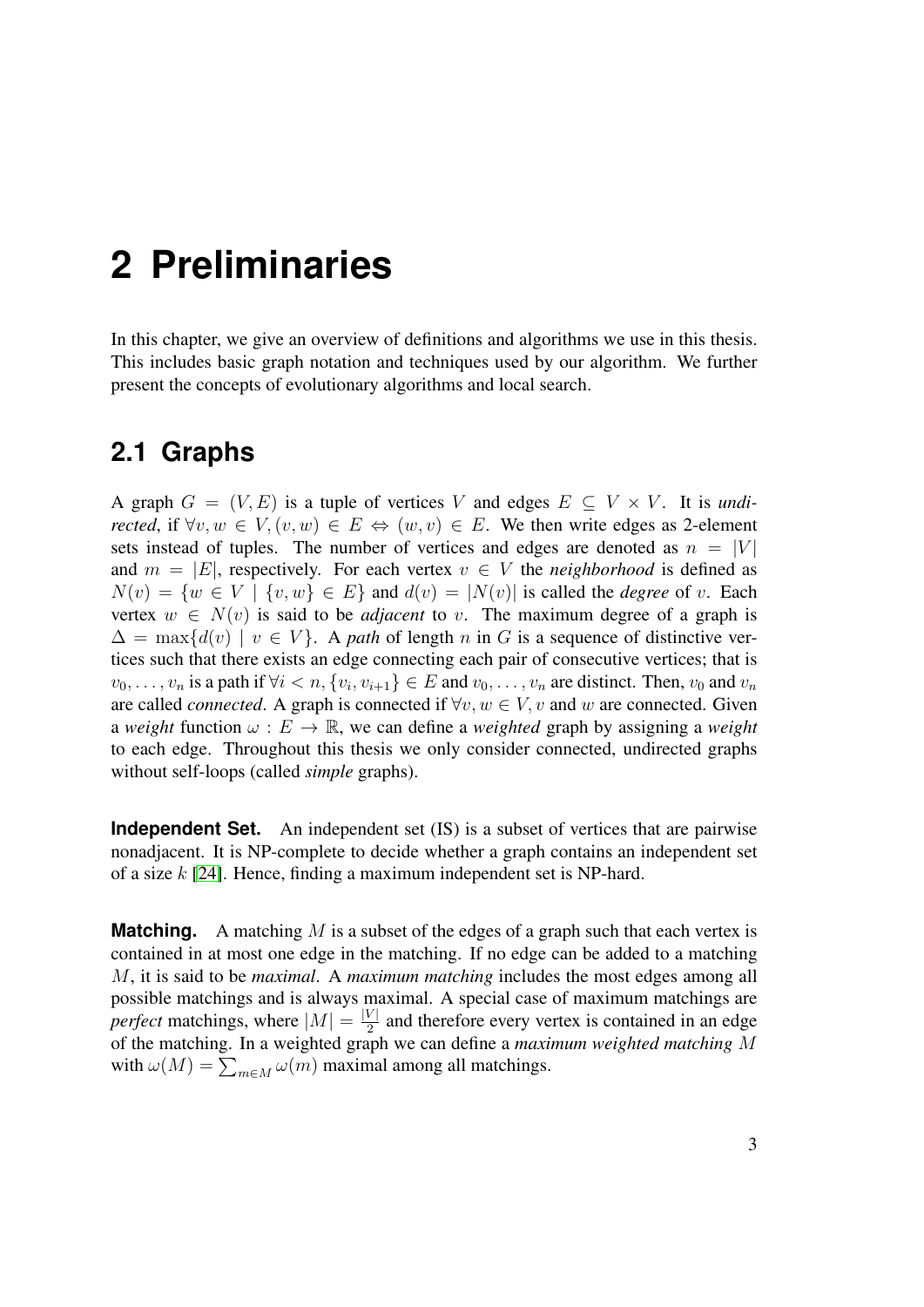**Bipartite Graphs.** A graph is bipartite if its vertices can be divided into two disjoint sets such that no two vertices in the same set are adjacent. Hence, each set forms an independent set. The assignment problem [\[33\]](#page-56-3) can naturally be expressed with weighted bipartite graphs. A maximum weighted matching in the graph corresponds to an optimal assignment.

**Subgraph.** A subgraph  $G' = (V', E')$  of a graph contains a subset of the edges:  $E' \subseteq E$ . The vertices V' are all endpoints of E', so  $V' = \{v \in V \mid \{v, w\} \in E'\}.$ 

## <span id="page-13-0"></span>**2.2 Graph Coloring**

A *graph coloring* is a mapping of vertices or edges of a graph to natural numbers, referred to as colors. In our thesis we solely consider *vertex coloring* as a function  $c: V \to \mathbb{N}$  but refer to it as graph coloring throughout the thesis. Consequently, a k-coloring of graph G is a function  $c: V \to \{1, \ldots, k\} \subset \mathbb{N}$ . The vertices with color i form a color class  $V_i = \{v \in V \mid c(v) = i\}$ . The edge  $\{v, w\}$  is a conflict and both the edge and the corresponding vertices v and w are said to be conflicting in color i if vertices v and w have the same color i (see Figure [2.1\)](#page-13-1). If assigning a certain color to a vertex induces no conflict, the said color is *free* for this vertex. The set of free colors for vertex v is denoted by  $F(v)$ . The number of distinct colors used in the neighborhood of vertex v is its saturation degree  $\rho(v) = |\{i \in \{1, ..., k\} \mid \exists w \in N(v) : c(w) = i\}|$ . A k-coloring is *legal* if no two vertices are conflicting and all vertices are colored. Hence, a coloring is legal if and only if the color classes form independent sets and are a partition of V . The fewer colors a legal coloring uses, the better is its *quality*.

A graph G is k*-colorable* if a legal k-coloring for G exists. The k-Graph Coloring Problem ( $k$ -GCP) asks if a graph is  $k$ -colorable. The smallest  $k$  for which a graph  $G$  is k-colorable is referred to as the *chromatic number*  $\mathcal{X}(G)$ . Finding this k is known as the general *Graph Coloring Problem* (GCP) and often associated with finding a legal coloring with  $k$  colors.

<span id="page-13-1"></span>

**(a)** a coloring with no conflicts



**(b)** the conflict is highlighted red

**Figure 2.1:** Different colorings of the same graph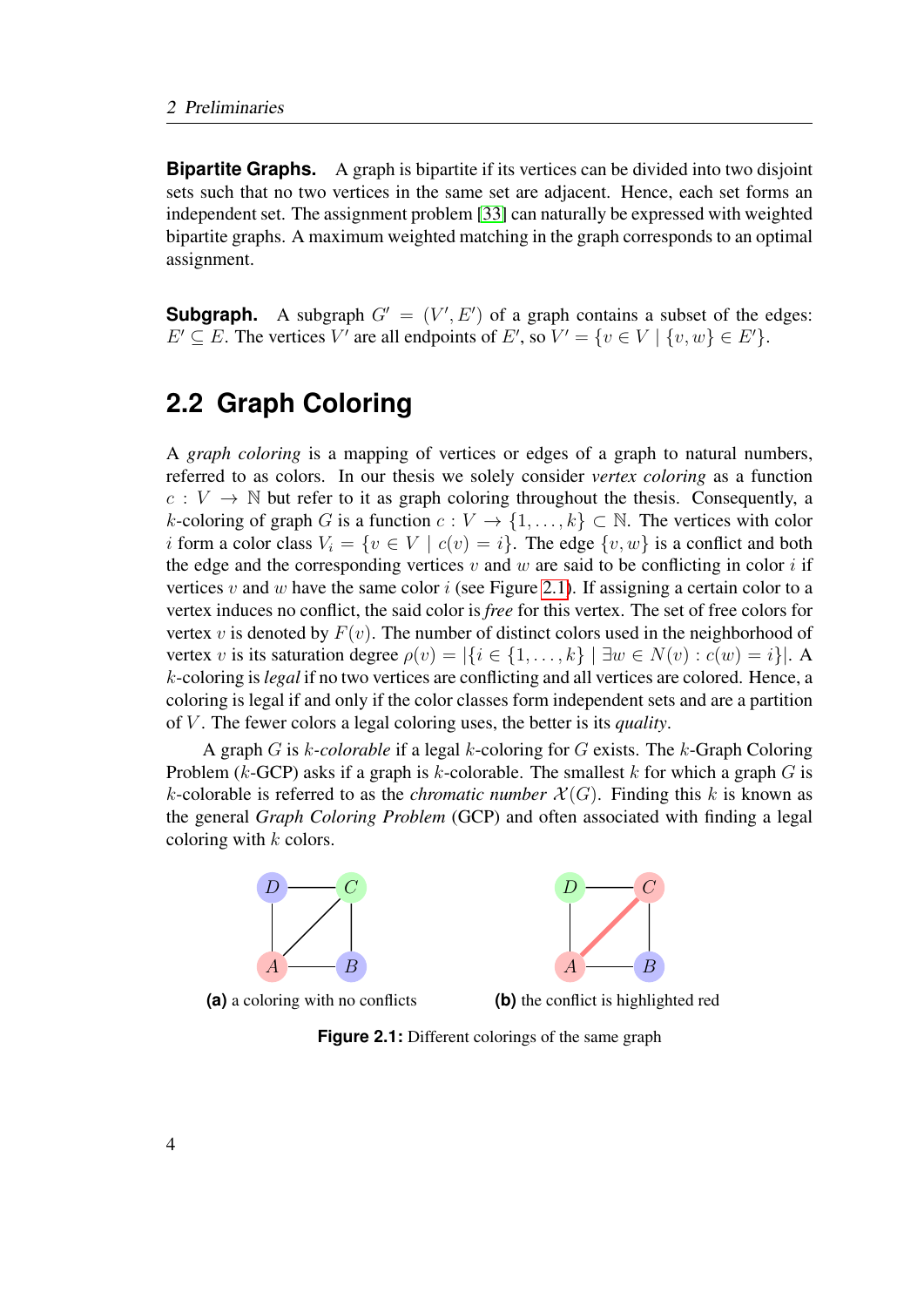## <span id="page-14-0"></span>**2.3 Local Search**

Local search is a common metaheuristic to improve a given solution for an optimization problem by modifying the solution iteratively. Given a problem, the set of all parameter configurations the local search can possibly traverse, is the search space S. A move changes a configuration into another within the search space. The set of all possible configurations reachable from a solution with one move is its neighborhood  $N$ . Hence, the neighborhood is a function  $N: S \to 2^S$ . In each iteration, the local search scans the neighborhood for the best possible move according to an *objective function* f and applies it (see Algorithm [1\)](#page-14-1). A move is applied even if it deteriorates the current configuration.

<span id="page-14-1"></span>

| <b>Algorithm 1:</b> Local Search                                                                                                |  |  |  |  |  |  |  |  |
|---------------------------------------------------------------------------------------------------------------------------------|--|--|--|--|--|--|--|--|
| <b>Input:</b> InitialSolution I                                                                                                 |  |  |  |  |  |  |  |  |
| <b>Result:</b> the best solution visited                                                                                        |  |  |  |  |  |  |  |  |
| begin                                                                                                                           |  |  |  |  |  |  |  |  |
| $s \leftarrow I$<br>$\overline{2}$                                                                                              |  |  |  |  |  |  |  |  |
| for $i \leftarrow 1$ to num <i>Iter</i> do<br>$\overline{3}$                                                                    |  |  |  |  |  |  |  |  |
| $\begin{array}{} \mid s' \leftarrow \min_{s' \in \mathcal{N}(s)} (f(s')) \\ \text{Move } (s, s') \end{array}$<br>$\overline{4}$ |  |  |  |  |  |  |  |  |
| 5                                                                                                                               |  |  |  |  |  |  |  |  |
|                                                                                                                                 |  |  |  |  |  |  |  |  |

Local search suffers from two major drawbacks: the convergence towards local optima and cycling through few configurations. To overcome these issues, many techniques to guide the search direction have been suggested. In the following we examine the *tabu search* variant of local search, which was proposed by Glover [\[17\]](#page-55-5). The basic idea behind tabu search is to not revisit configurations that have been visited in the recent past. To accomplish this goal, the algorithm stores the last  $\tau$  configurations in a *tabu list* and marks them tabu, where  $\tau$  is called the *tabu tenure*. Moves that lead to a tabu configuration are not considered in the current iteration.

Four different local search strategies exist according to Galinier and Hertz [\[15\]](#page-55-6), namely the *legal*, the k*-fixed partial legal*, the k*-fixed penalty* and the *penalty* strategy.

**Legal.** As the name suggests, this strategy only considers legal colorings in the search space. Simple moves like changing the color of one vertex in a legal coloring will generally not lead to legal colorings and therefore cannot be used in this strategy. A more sophisticated move like the *Kempe Chain Interchange* proposed by Morgenstern and Shapiro [\[32\]](#page-56-4) is required to maintain a legal coloring. We refer the interested reader to their paper about this move, as we do not go into detail here. The objective of this strategy is to minimize the number of colors needed, but as a move rarely reduces the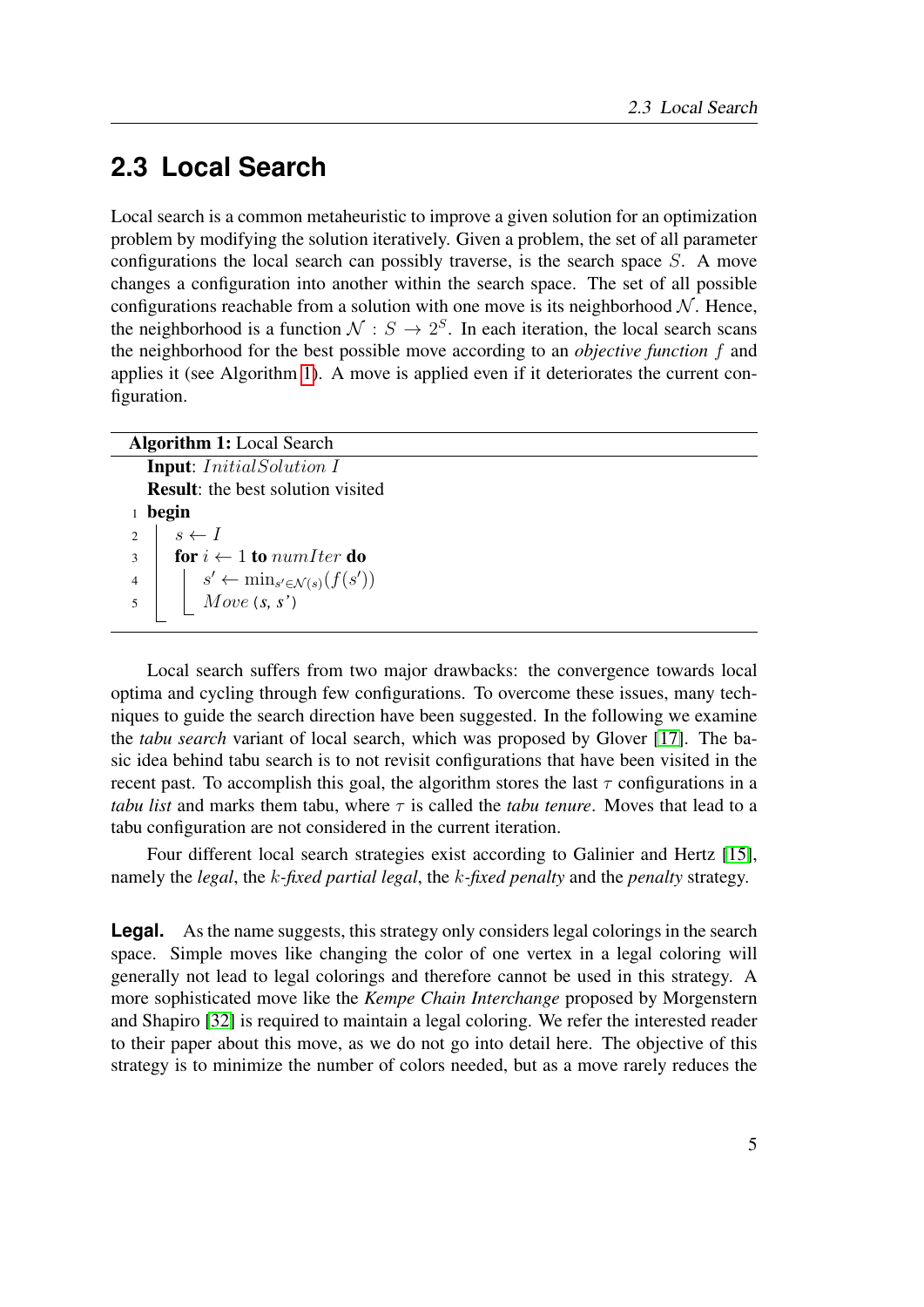number of colors, Morgenstern and Shapino suggest to minimize  $-\sum_{i\in C} |V_i|^2$  [\[32\]](#page-56-4). This function encourages the tabu search to remove vertices from small color classes and eventually extinguish them.

k**-fixed partial legal.** In this strategy the number of colors is fixed and the search space contains all partially colored legal solutions. The tabu search tries to assign a color not greater than  $k$  to each vertex. On the one hand, the Kempe Chain Interchange is again a possible move but on the other hand one can simply assign a color to an uncolored vertex and uncolor adjacent conflicting vertices. The objective with this strategy is to decrease the number of uncolored vertices and eventually color all vertices.

k**-fixed penalty.** The search space contains all possible k-colorings which are not necessarily legal. Here, a move consists in changing the color of one vertex into another not greater than  $k$ . The advantage of this move over the Kempe chain interchange is its simplicity and the straightforward neighborhood but in return it is not as powerful. The objective is to decrease the number of conflicts, that is to minimize  $|\{\{v,w\}\in E \mid c(v)=c(w)\}|.$ 

**Penalty.** The penalty strategy is similar to the  $k$ -fixed penalty strategy except it allows an arbitrary number of colors. Therefore the objective is to not only decrease the number of conflicts but also to reduce the number of colors used. It can be shown that

$$
\sum_{i \in \{1,\dots,k\}} 2|V_i||E_i| - \sum_{i \in \{1,\dots,k\}} |V_i|^2
$$

where  $E_i = \{ \{v, w\} \in E \mid v, w \in V_i \}$  consists of the conflicting edges in color class  $V_i$ has optima in legal colorings. The second term minimizes the number of colors as seen in the legal strategy.

### <span id="page-15-0"></span>**2.4 Evolutionary Algorithms**

Inspired by nature, evolutionary algorithms capture the idea of natural selection and create new solutions based on favorable properties of existing solutions. This technique has been successfully applied in many fields of research (a survey is given in [\[12\]](#page-54-5)). Evolutionary algorithms draw their strength from the simplicity of the individual operations and the robustness their combination yields.

It turns out that they are especially well suited for hard optimization problems like the GCP. Evolutionary algorithms are *metaheuristics* because they do not specify a certain implementation but rather an abstract idea. In its simplest form, the algorithm starts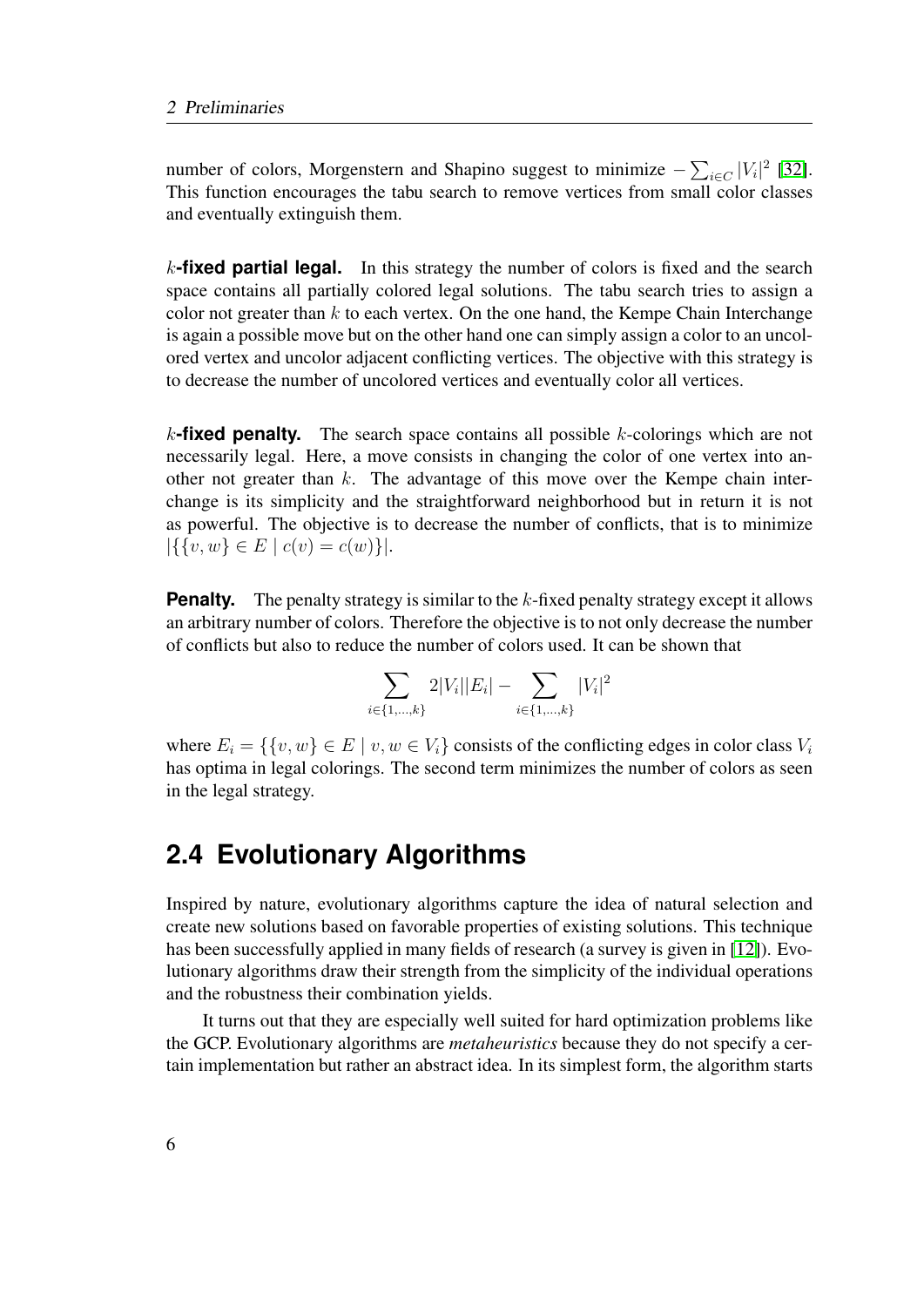with a set of *individuals*, which are elements of the search space, forming the *population*. We denote the population as P and its individuals as  $I_1, \ldots, I_p$ , with the population size  $p = |P|$ . In terms of graph coloring, each individual represents a coloring. In each *generation*, some individuals are chosen via a certain selection rule and function as *parents*. A sensible *crossover* operator extracts favorable properties from the parents and hands them down to the offspring. After some *mutations* are applied to the offspring, it is reinserted into the population and the routine of reproduction and mutation repeats. As the crossover operator is responsible for generating new individuals it is considered a key component of evolutionary algorithms. An overview of this process is given in Figure [2.2.](#page-17-0)

The *diversity* of the population measures the similarity of the individuals to each other and is an important aspect of evolutionary algorithms. If the individuals are too similar, it becomes difficult to overcome the population's locality in the search space. The reason for this effect is that the offspring is similar to its parents, thus if the parents are similar to each other we cannot traverse new areas of the search space. Therefore the eviction of an individual in order to replace it with the offspring is crucial for the algorithm to succeed.

## <span id="page-16-0"></span>**2.5 Graph Partitioning**

The graph partitioning problem is to divide the vertices of a graph into  $k$  almost equally sized subsets such that an objective function is minimized. Typically, one tries to have the number of edges connecting vertices of different subsets as low as possible.

**KaHIP.** We use the Karlsruhe High Quality Partitioning Framework (KaHIP) by Schulz [\[39\]](#page-56-5) to generate graph partitions and vertex separators, which are utilized by our crossover operators. The framework consists of the following programs:

- KaFFPa, a multilevel graph partitioning implementation
- KaFFPaE, a distributed evolutionary algorithm
- KaBaPE, guarantees balancing constraints

Further information on KaHIP and a user guide can be found in [\[38\]](#page-56-6).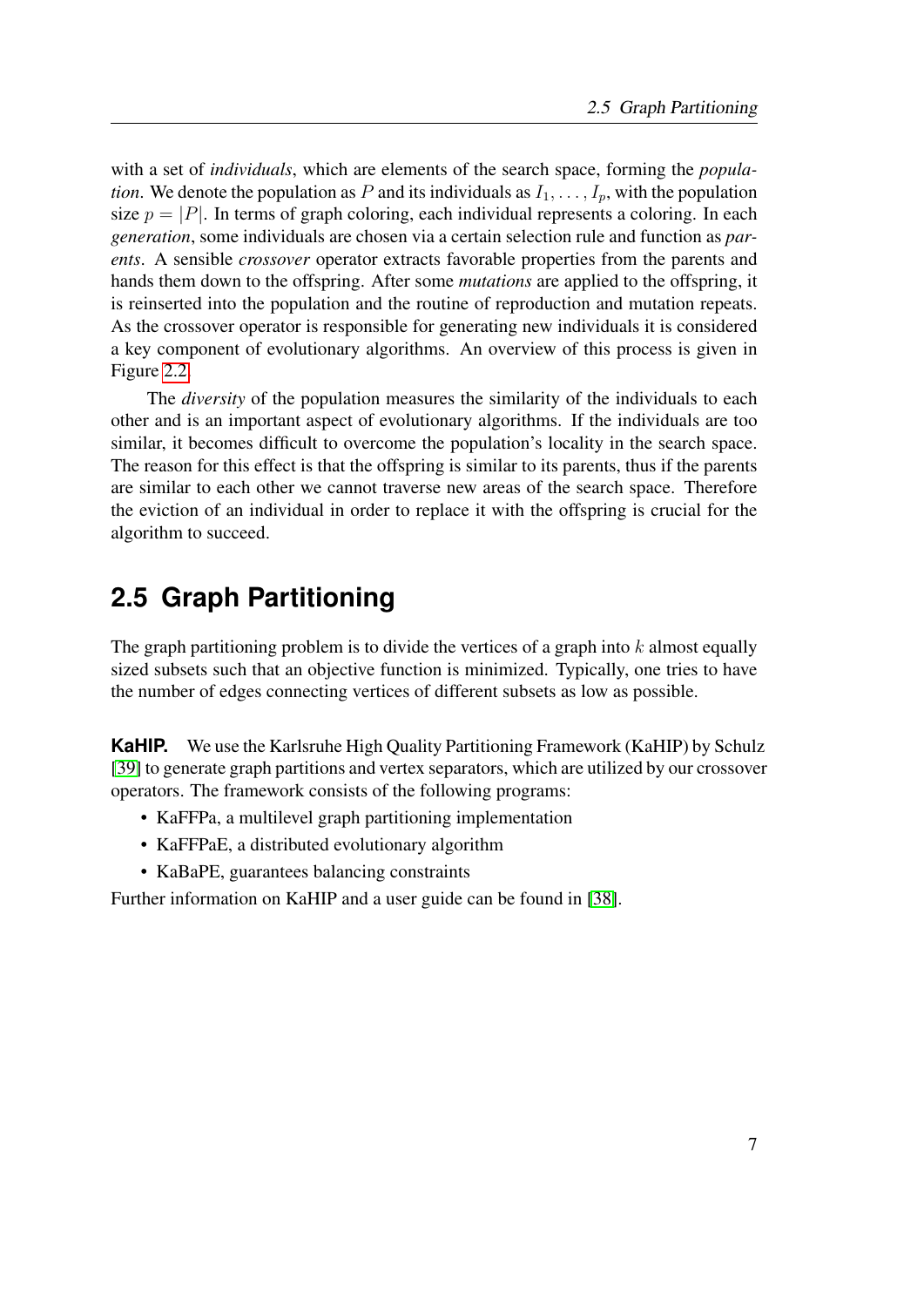<span id="page-17-0"></span>

**Figure 2.2:** Example iteration of an evolutionary algorithm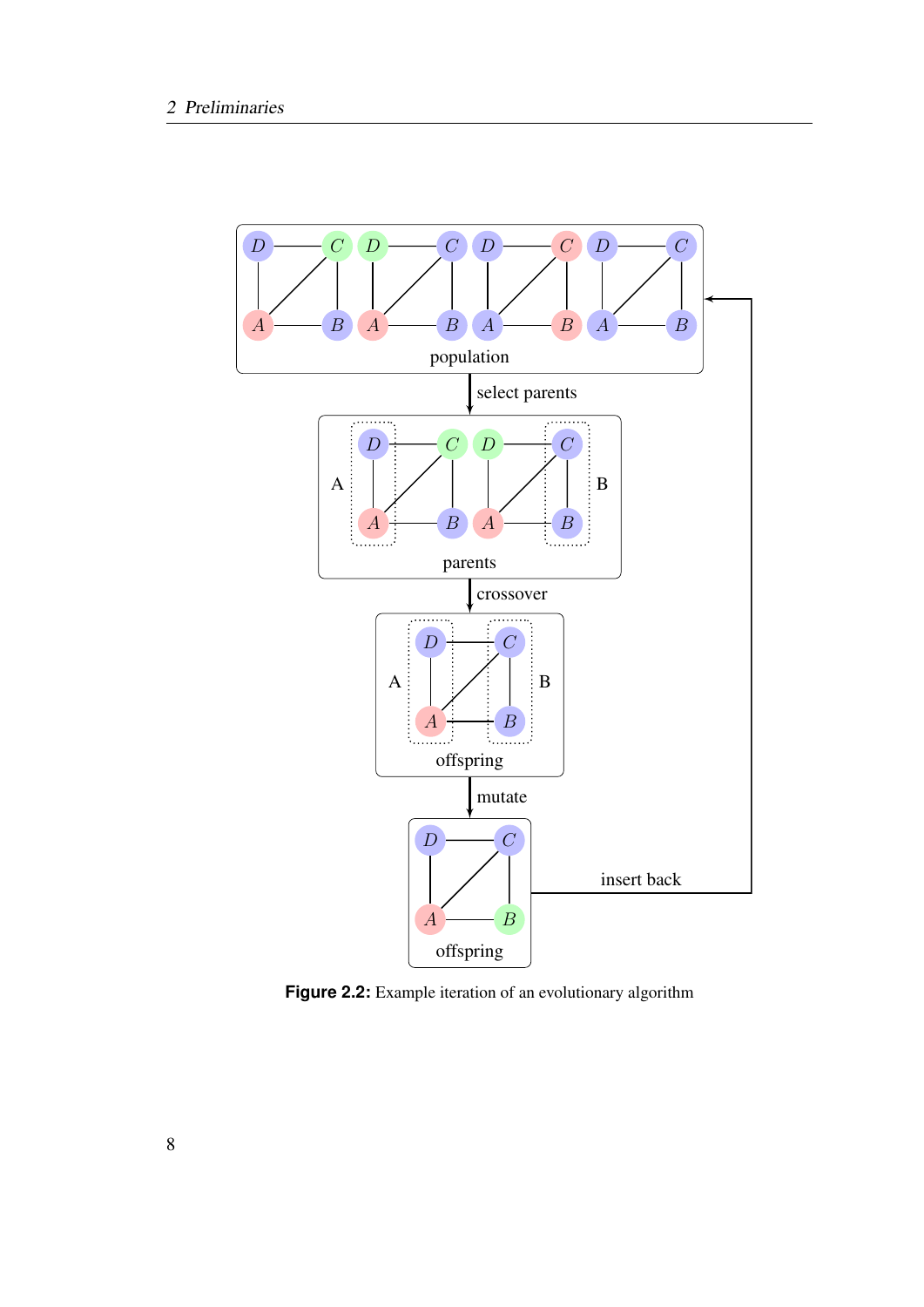# <span id="page-18-0"></span>**3 Related Work**

Graph coloring is one of the most studied NP-hard problems and therefore many algorithms tackling the GCP have been developed and published. Due to the combinatorial complexity of this problem only a few exact algorithms have been proposed. Even approximating the chromatic number within a constant factor is NP-hard [\[28\]](#page-56-7). In this chapter, we give an overview of existing approaches for solving the GCP. We cover both exact and heuristic algorithms.

### <span id="page-18-1"></span>**3.1 Exact Algorithms**

Exhaustive search can solve the  $k$ -GCP by looking at every possible assignment in  $\mathcal{O}(k^n)$ . Thus,  $\mathcal{X}(G)$  can be obtained by solving the k-GCP for increasing k until a legal coloring is found. This procedure is infeasible even for reasonably small graphs.

Alternatively, branch and bound algorithms can be used to achieve optimal colorings. For this purpose, one uncolored vertex is selected and a free color is assigned to it recursively. Each time the algorithm reaches a leaf by coloring the last remaining vertex, it adjusts the upper bound accordingly. The algorithm branches for each possible color assignment in the new subproblem to color the remaining vertices without exceeding the upper bound given by prior branches. This method always finds  $\mathcal{X}(G)$  but the required number of subproblems strongly depends on the choice of the branch vertex. Also, good bounds prior to the branching can reduce the number of subproblems drastically [\[40\]](#page-57-0). Tight upper bounds allow to prune many subproblems early and a lower bound can stop the search if it is met. Björklund and Husfeldt [\[2\]](#page-54-6) showed that the GCP can be solved in  $\mathcal{O}(2.4423^n)$  with polynomial space using inclusion-exclusion.

### <span id="page-18-2"></span>**3.2 Heuristics**

Heuristics can be divided into various classes. In this section we discuss *greedy* methods, *tabu search* and *hybrid evolutionary algorithms*.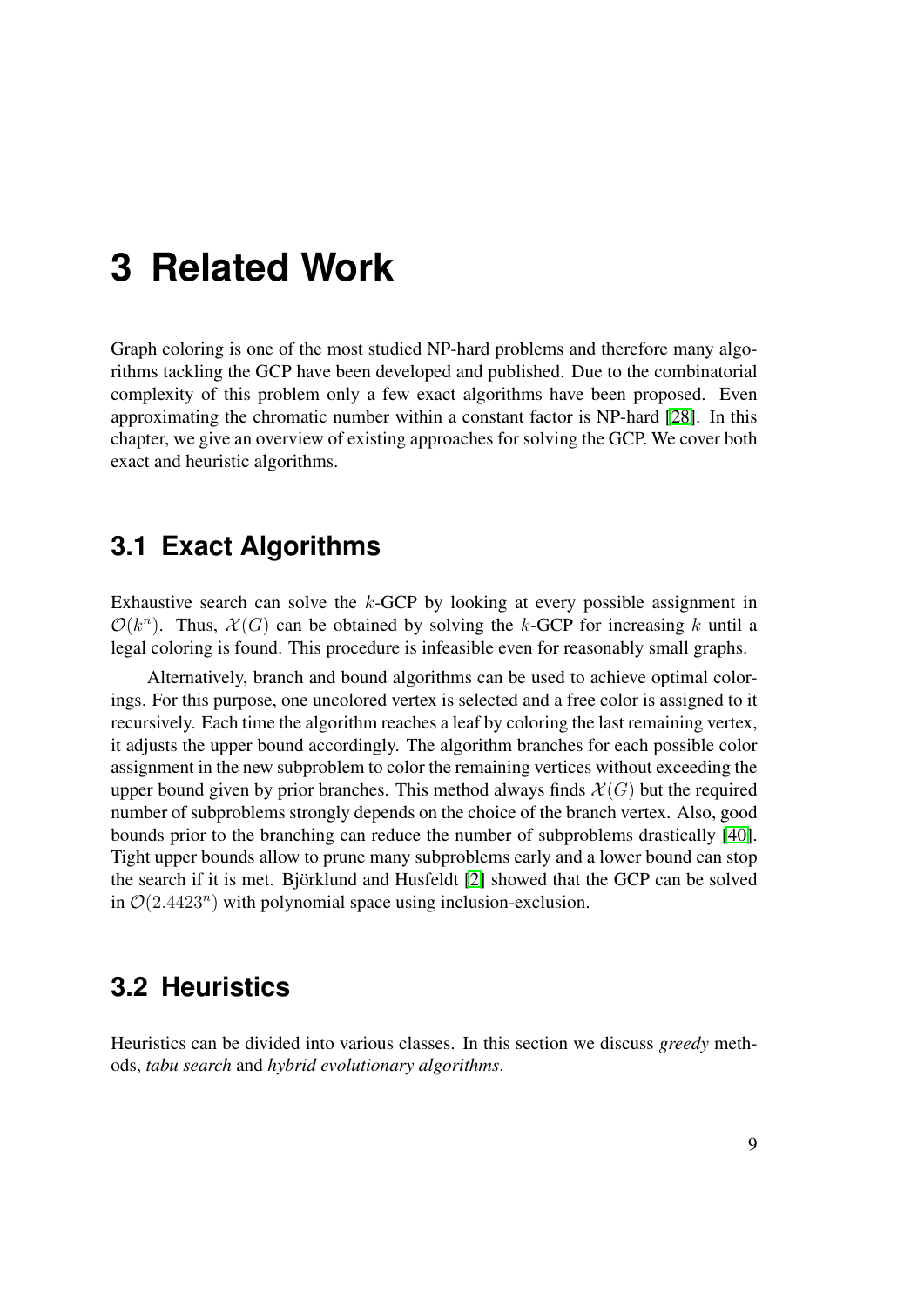#### <span id="page-19-0"></span>**3.2.1 Greedy Coloring**

Greedy coloring algorithms look at the vertices of a graph in a particular order and successively assign the smallest free color to each vertex (see Figure [3.1\)](#page-19-1).

<span id="page-19-1"></span>

**Figure 3.1:** Greedy coloring with the ordering A, B, D, C

This method may find an optimal coloring for any graph with the proper order. Hence, finding a proper vertex ordering solves the GCP and is NP-hard. A vertex gets the *maximal* possible color assigned if all its neighbors have distinct colors, therefore  $\forall v \in V, c(v) \leq d(v) + 1$ . Consequently, greedy coloring algorithms use at most  $\Delta + 1$ colors which is an upper bound for the GCP. According to Brooks' theorem, this upper bound can be reduced to  $\Delta$  except for the  $K_n$  and  $C_n$  for odd n [\[27\]](#page-56-8).

A prominent greedy heuristic, namely DSATUR (degree saturation), was proposed by Brélaz [\[3\]](#page-54-7). DSATUR colors the vertex with the highest degree first. Next, the vertex with the highest saturation degree is chosen until all vertices are colored. If there is a tie, DSATUR colors the vertex with highest degree in the uncolored subgraph; further ties are broken lexicographically. For pseudocode, see Algorithm [2.](#page-20-0) Brélaz proved that DSATUR is exact for bipartite graphs and yields the best results compared to other greedy heuristics in 84 % of the tested graphs (random graphs with  $n < 100$ ). The algorithm is often used to generate initial solutions in algorithms that try to iteratively improve a single solution [\[7,](#page-54-8) [11,](#page-54-9) [29\]](#page-56-9).

Brélaz [\[3\]](#page-54-7) also provided an exact algorithm using the DSATUR heuristic to select the branch vertex. Sewell [\[40\]](#page-57-0) introduced a new tiebreaking strategy for choosing the vertex (called SEWELL) based on DSATUR that minimizes the number of free colors for the remaining subgraph. Among all vertices with maximum saturation degree, the one with the most mutual free colors with each uncolored neighbor is selected:

$$
v_{\text{next}} = \underset{v \in T}{\arg \max} \big( \sum_{\substack{w \in N(v), \\ w \in U}} |F(v) \cap F(w)| \big),
$$

where U is the set of all uncolored vertices and  $T \subset U$  is the set of all uncolored vertices with maximum saturation degree. Sewell proposed a new exact algorithm based on this improved tiebreaking rule and used tabucol to compute an initial upper bound. Reportedly, the speedup of this algorithm was between  $0\%$  and  $600\%$  compared to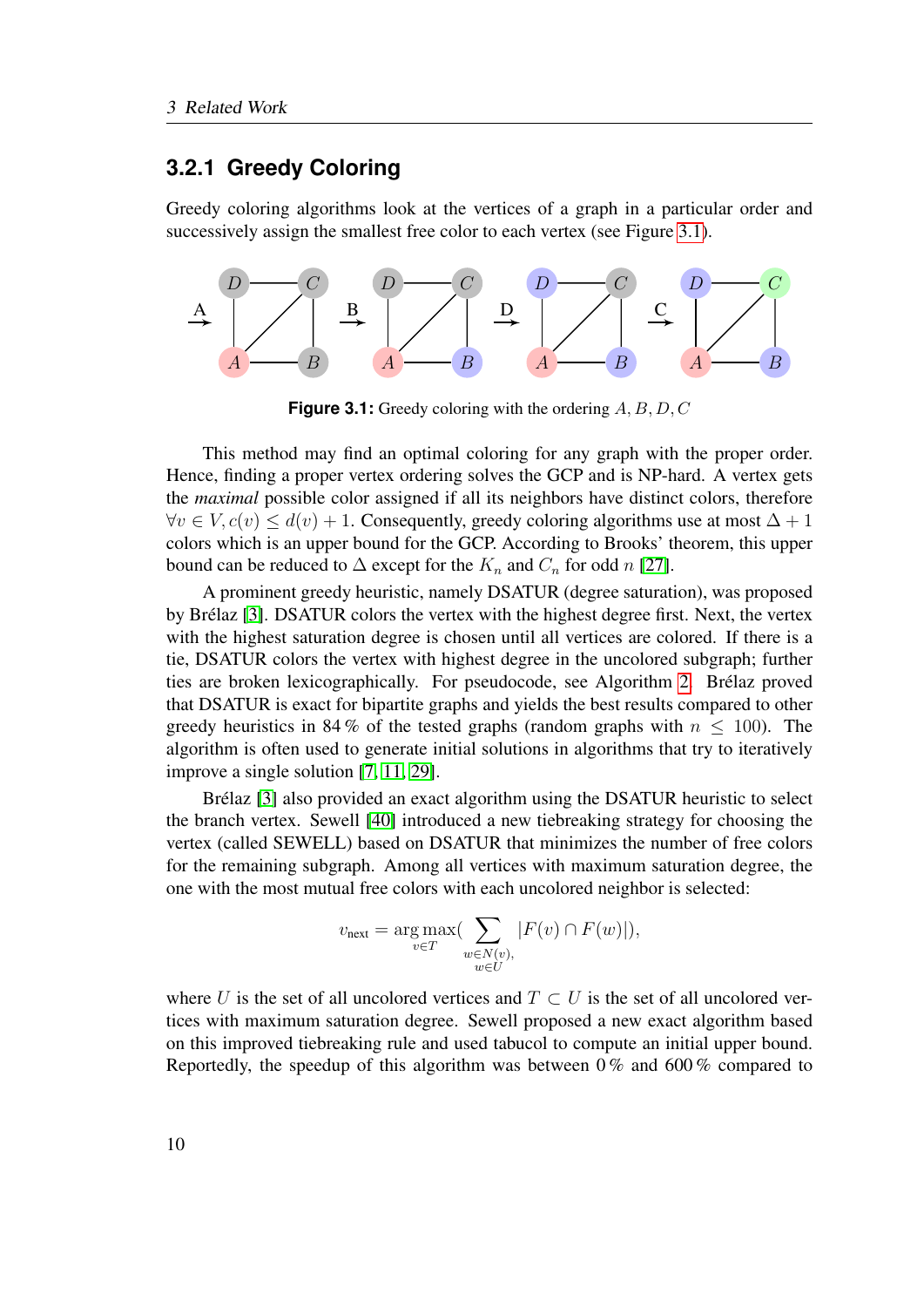```
Algorithm 2: DSATUR
```

```
Input: graph GOutput: legal coloring c1 begin
2 \mid G' \leftarrow G3 for i \leftarrow 1 to n do
4 | \rho_{\text{max}}, d_{\text{max}} \leftarrow -1\mathbf{5} | for v \in V do
6 if \rho_G(v) > \rho_{\text{max}} then
7 \mid \mid \mid \rho_{\text{max}} \leftarrow \rho_G(v)8 dmax \leftarrow d_{G'}(v)9 | | | v_{\text{next}} \leftarrow v10 else if \rho_G(v) = \rho_{\text{max}} \wedge d_{G'}(v) > d_{\text{max}} then
11 dmax ← dG0(v)
12 | | | v_{\text{next}} \leftarrow v13
14 \vert \cdot \vert c(v<sub>next</sub>) \leftarrow Smallest FreeColor(v_{\text{next}})15 G' \leftarrow G' - \{v_{\text{next}}\}
```
exact DSATUR on randomly generated graphs. San Segundo [\[36\]](#page-56-0) further improved the tiebreaking strategy suggested by Sewell. Instead of all uncolored neighbors, his tiebreaking rule (called PASS) considers only uncolored neighbors with maximum saturation:

$$
v_{\text{next}} = \underset{v \in T}{\arg \max} \left( \sum_{\substack{w \in N(v), \\ w \in T}} |F(v) \cap F(w)| \right).
$$

The different behavior of DSATUR, SEWELL and PASS is illustrated in Figure [3.2.](#page-20-1) In this scenario the vertices  $\{0, 4, 5\}$  are already colored and now the heuristic selects the next vertex to color. The uncolored vertices are  $U = \{1, 2, 3\}$  with the saturation

<span id="page-20-1"></span>

**Figure 3.2:** Determining the next vertex to color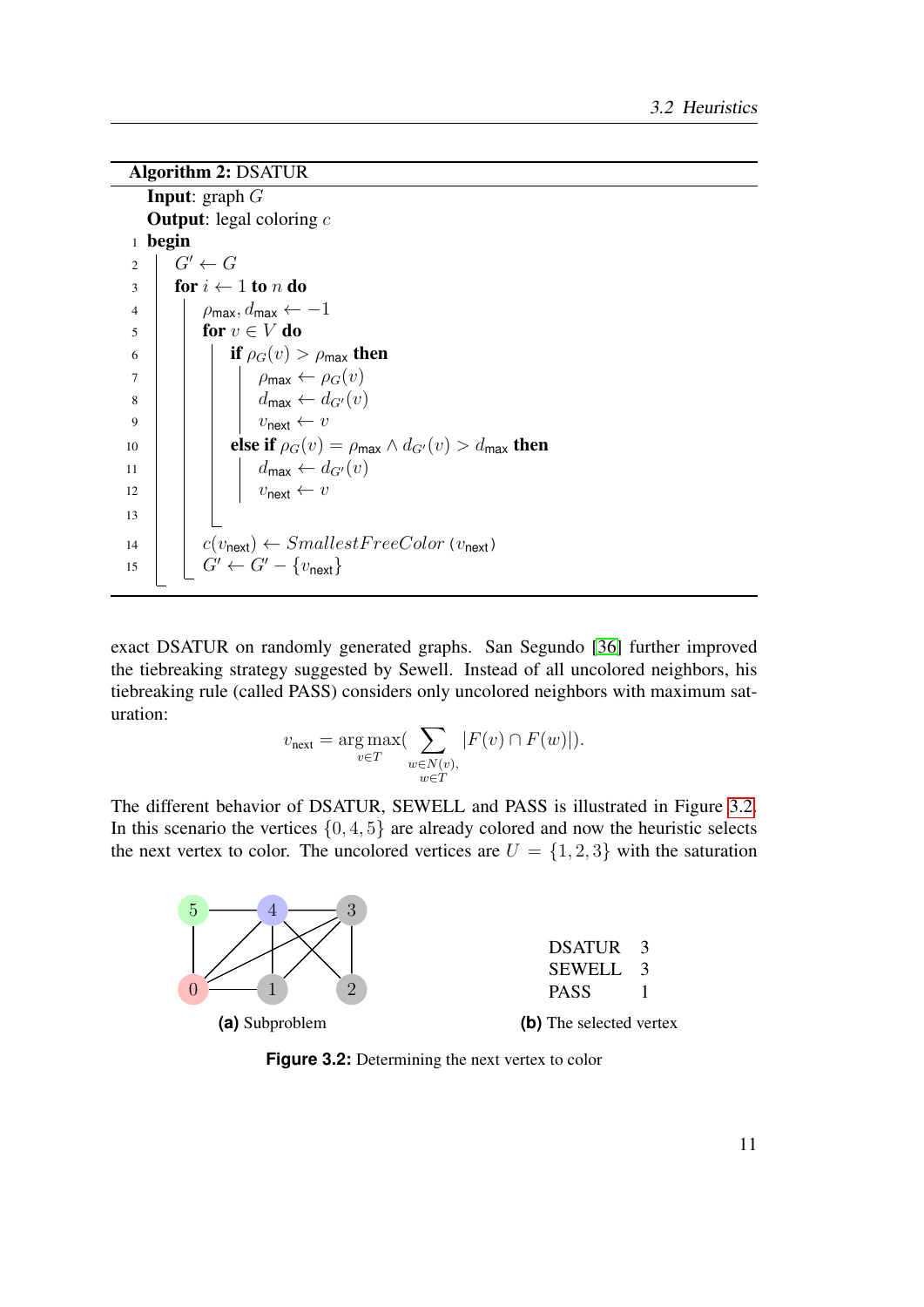degrees  $\rho(1) = \rho(3) = 2, \rho(2) = 1$ , thus the vertices with maximum saturation degree are  $T = \{1, 3\}$ . DSATUR selects vertex 3 as it has the maximum degree of 2 in the uncolored subgraph. The free colors of the vertices are  $F(1) = F(3) = \{$ green $\}$  and  $F(2) = \{$ green, red}. For vertex 1 it is  $|F(1) \cap F(3)| = 1$  and for vertex 3 it is  $|F(3) \cap F(1)| + |F(3) \cap F(2)| = 2$ , so SEWELL also selects vertex 3. As vertex  $2 \notin T$ , PASS omits the second term for vertex 3 and vertices 1 and 3 tie, so PASS chooses vertex 1 lexicographically. The exact version with the PASS selection rule applies greedy DSATUR prior to the branching to obtain a tight upper bound of colors. We refer to both the selection rule and the exact algorithm as PASS. San Segundo reported that PASS outperforms the other two algorithms and can prove optimality up to three times faster [\[36\]](#page-56-0).

Parallel greedy heuristics also have been studied. A very successful strategy is to iteratively extract independent sets and color them in parallel [\[23\]](#page-55-7).

#### <span id="page-21-0"></span>**3.2.2 Tabu Search**

Tabucol is a k-fixed penalty implementation of tabu search proposed by Hertz and de Werra [\[19\]](#page-55-8) to solve the  $k$ -GCP. The search space contains all  $k$ -colorings and the objective function  $f$  is the number of conflicts in the coloring. Instead of making whole configurations tabu, undoing moves from the recent past is forbidden and the tabu tenure is individually determined for each move. The algorithm uses a conflicting  $k$ -coloring c as the initial configuration. A move  $m = (i, v)$  with  $i \in \{1, \ldots, k\}, i \neq c(v)$  changes the color of vertex v to i and we write  $m(c) = c'$ . Hence, tabucol generates a neighbor  $c'$ from c by changing the color to a single vertex. The complement of m is  $\overline{m} = (c(v), v)$ as it restores the previous color of v. The gain  $\gamma(m) = f(c) - f(m(c))$  of a move is its improvement in the objective function. After generating all considered neighbors, the move with maximum gain is picked and applied. The tabu tenure  $\tau$  determines for how many iterations the complement of the selected move is tabu. This procedure is repeated until a stopping criterion, such as a maximum number of iterations, is met or no conflicts are left. In the latter case tabucol finds a legal  $k$ -coloring and therefore solves the k-GCP.

Hertz and Werra introduced an aspiration criterion that allows the search to consider moves that are tabu: Tabucol considers a move to a tabu neighbor  $c'$  that is tabu if  $f(c') < f(c)$ . See Algorithm [3](#page-22-1) for pseudocode.

Additionally, they remove some large independent sets from the graph as a preprocessing step to obtain a smaller graph for coloring. The algorithm finds near optimal colorings on random graphs with up to 1000 vertices. Furthermore, tabucol finds feasible colorings not necessarily close to optimum very fast. Since tabucol was introduced, many improvements like a dynamic tabu tenure and more sophisticated aspiration criteria have been proposed [\[5,](#page-54-10) [11\]](#page-54-9). Despite its age, tabucol is still widely used as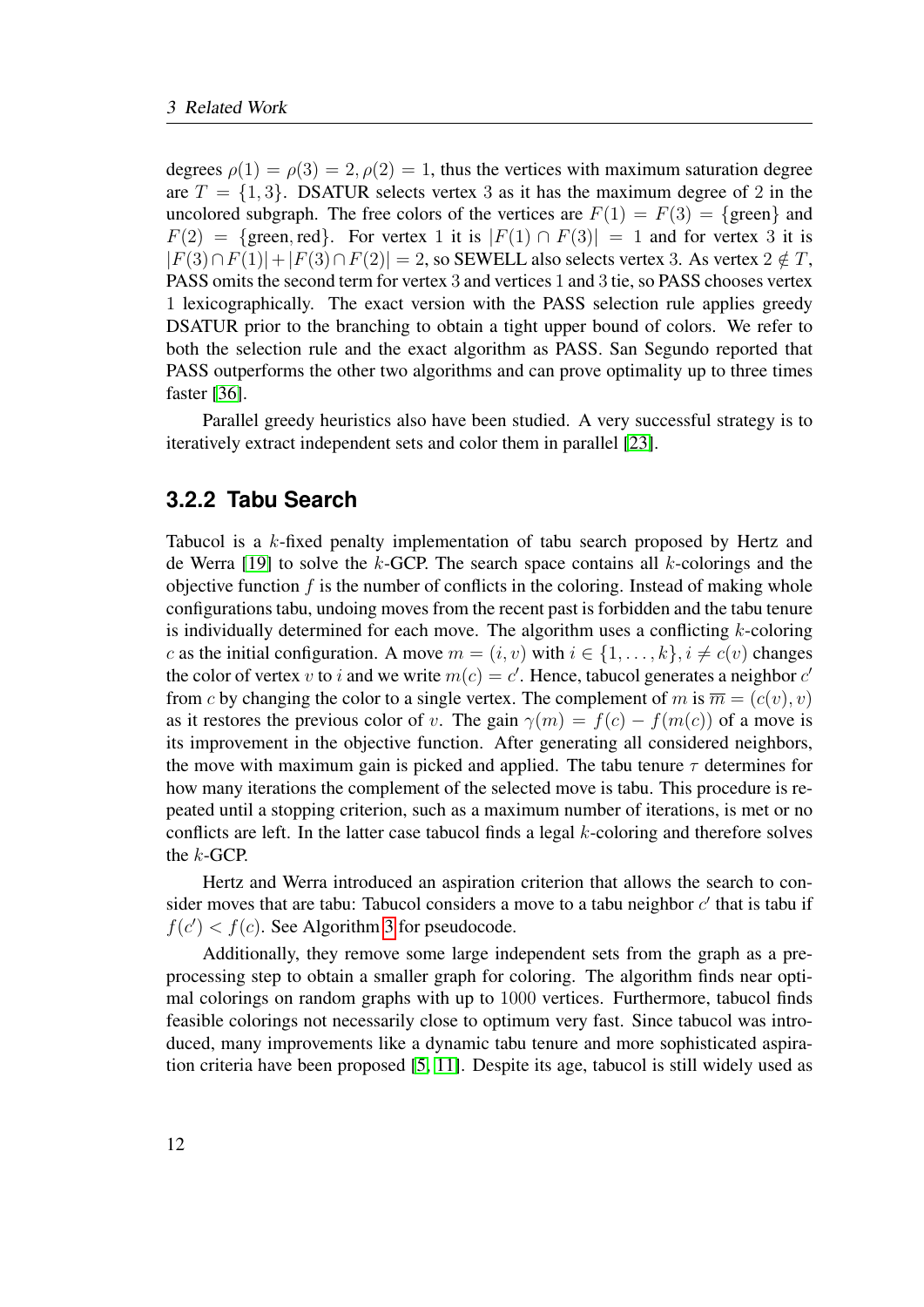```
Algorithm 3: Tabucol
  Input: Graph G
          number of colors k
          maximum number of iterations maxIter
  Output: c if f(c) = 0, otherwise no feasible coloring has been found
1 begin
2 c \leftarrow generateSolution (G, k) // The coloring is likely to be infeasible
3 \mid T \leftarrow empty tabu list
i \leftarrow 05 while f(c) > 0 and i < maxIter do
6 \mid m \leftarrow \arg \max_{m'} (\gamma(m') \mid m' \notin T \lor f(m'(c)) < f(c))7 updateT abuList(T, m, i) // Append m to T and remove expired moves
\begin{array}{c|c|c|c} \hline s & c & \rightarrow m(c) \end{array}9 i \leftarrow i+1
```
a subroutine in hybrid graph coloring algorithms, for example in [\[10,](#page-54-0) [14\]](#page-55-9). Galinier and Hertz [\[15\]](#page-55-6) gathered many local search methods for graph coloring in a comprehensive overview.

#### <span id="page-22-0"></span>**3.2.3 Hybrid Evolutionary Algorithms**

The results achieved by evolutionary algorithms are among the best for many combinatorial problems; Davis [\[9\]](#page-54-11) was the first to apply them to graph coloring. Fleurent and Ferland [\[13\]](#page-55-10) extensively studied replacing mutations with tabu search in genetic algorithms for the GCP. With the introduction of a population and powerful crossovers they founded *hybrid graph coloring algorithms* and were able to improve known results for the benchmarks of the second DIMACS challenge [\[21\]](#page-55-11). Since then, most of the established algorithms employ heuristics like tabu search or DSATUR as subroutines in evolutionary algorithms. We refer the interested reader to the survey by Preux and Talbi [\[34\]](#page-56-10). Most hybrid evolutionary algorithms found in literature try to find feasible  $k$ -colorings to gradually solve the GCP. Generally, the crossovers found in literature can be divided into assignment crossovers [\[13\]](#page-55-10) and partition crossovers [\[10,](#page-54-0) [14\]](#page-55-9). Galinier and Hao [\[14\]](#page-55-9) proposed a hybrid evolutionary algorithm with a highly specialized partition crossover operator. This crossover (called GPX) alternately picks the largest color class from one of the parents. This color class is handed down to the offspring and all vertices in the picked color class are removed from both parents. This procedure is repeated  $k$  times, and remaining vertices are colored randomly in the offspring. An example is shown in Figure [3.3.](#page-23-0)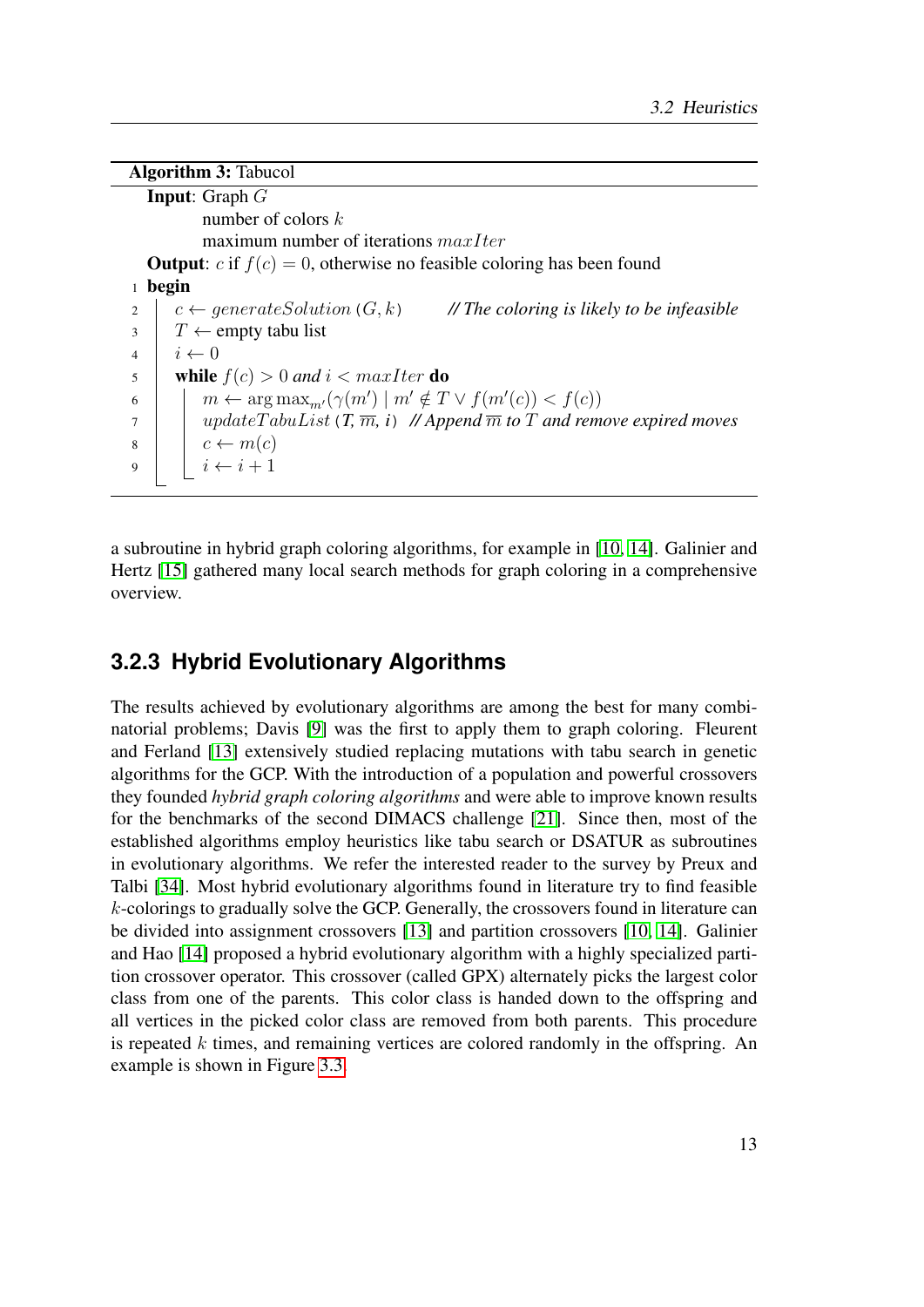<span id="page-23-0"></span>

**(d)** offspring with the selected color classes

**Figure 3.3:** Example GPX crossover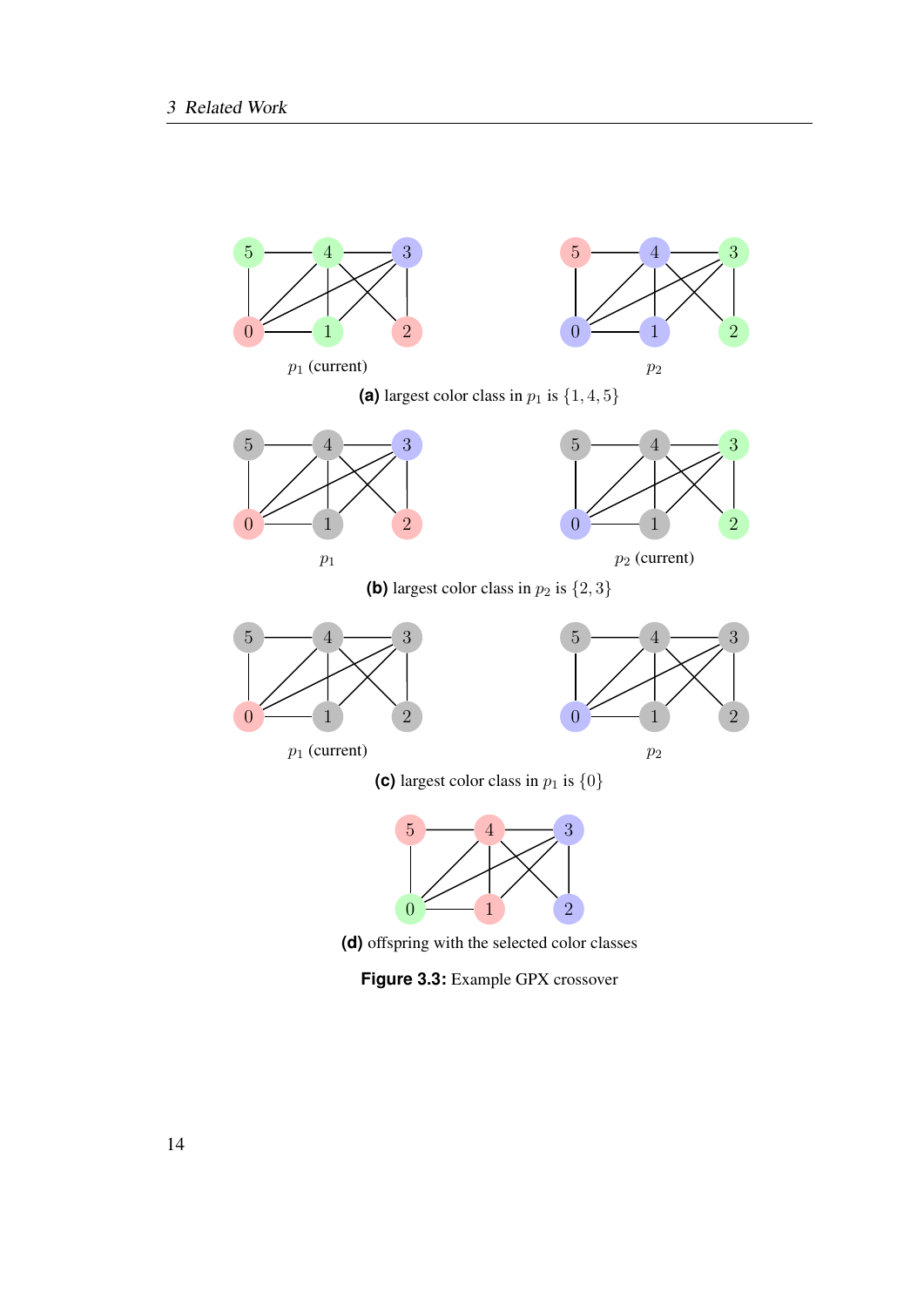After the crossover generates a new offspring, a round of tabu search improves the offspring and tries to minimize the number of conflicts. This hybrid algorithm matched the best known results on most of the graphs from the second DIMACS challenge and even found new best results for four graphs. It became a popular basis for crossovers and eviction rules. For example, Lü and Hao [\[30\]](#page-56-11) generalized the GPX for an arbitrary number of parents.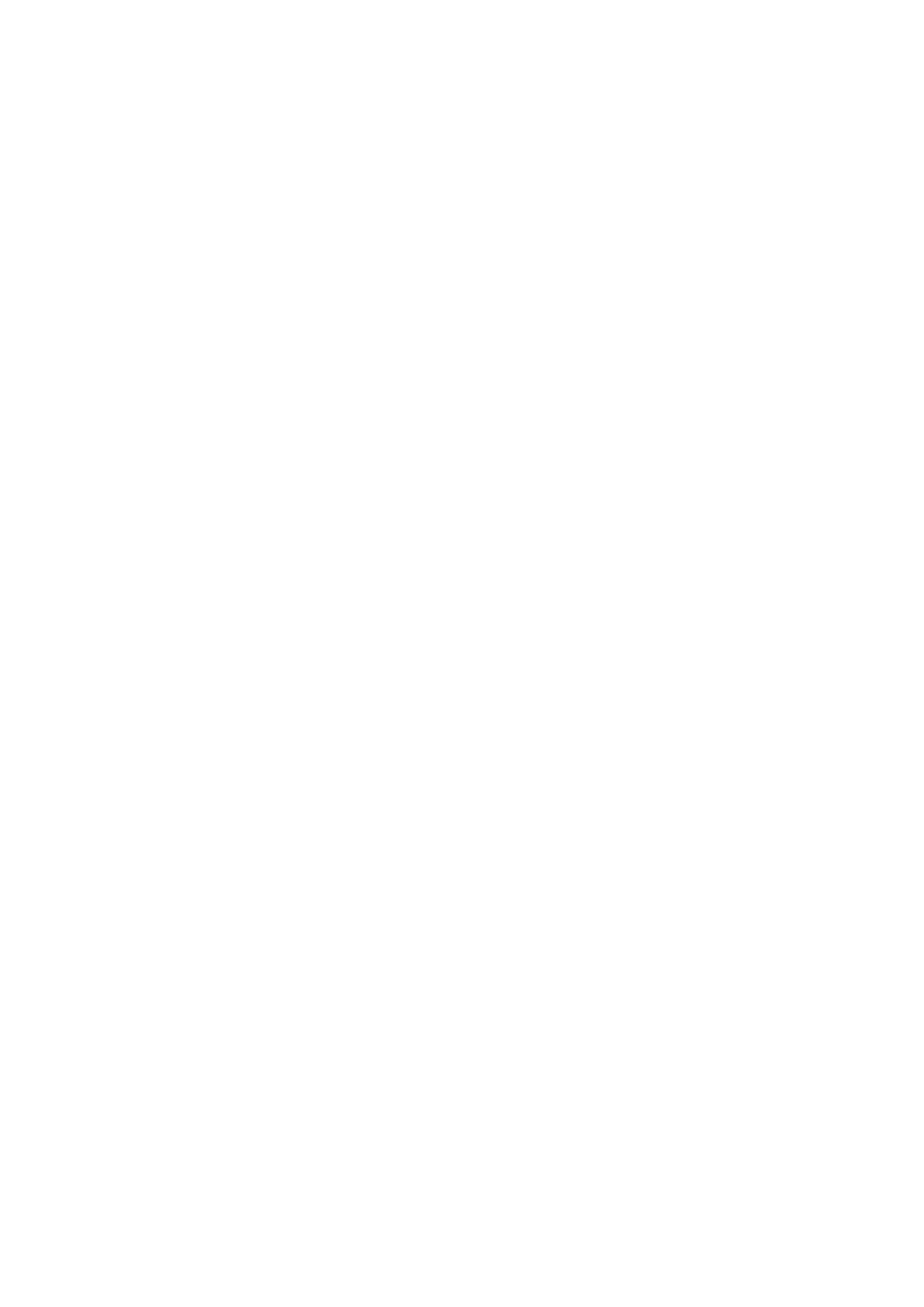# <span id="page-26-0"></span>**4 EvoCol**

In this chapter we introduce our novel hybrid evolutionary algorithm and describe all its components in detail. We use the previously described tabucol and build sophisticated crossovers with graph partitioning. At first, we outline our evolutionary framework, and then describe each of its components. Also, we describe critical routines and justify their use in the algorithm.

## <span id="page-26-1"></span>**4.1 Outline**

Unlike other evolutionary algorithms, our population only contains legal colorings. We aim to gradually increase the quality of the population. This approach is different to many proposed algorithms that solve the  $k$ -GCP repeatedly for decreasing  $k$  (for example [\[10,](#page-54-0) [14,](#page-55-9) [30\]](#page-56-11)). The colorings in our population do not necessarily have the same number of colors. Consequently, the crossover operators must be able to handle parents with different numbers of colors. The generated offspring however is not necessarily legal in the first place hence we need to resolve the conflicts. We then apply tabucol to improve the quality of the offspring by reducing the number of colors. Finally, we replace the least fit individual in the population with the offspring. In line with evolutionary algorithms, we repeat this procedure for a given number of generations and eventually output the best individual among the population.

## <span id="page-26-2"></span>**4.2 Initialization**

We need an initial population to start the evolution. Typically, fast greedy algorithms are used for this purpose. To assure high diversification, these algorithms heavily rely on randomness and produce varying solutions. We implement three different initialization methods that produce legal colorings. In Chapter [5](#page-34-0) we compare these methods in terms of speed, solution quality and influence on the evolutionary algorithm.

**Random.** Our simplest method colors the vertices in a random order. That is, it permutes the vertices and assigns the smallest free color to them one after another. This generally produces poor results but the coloring depends heavily on the order in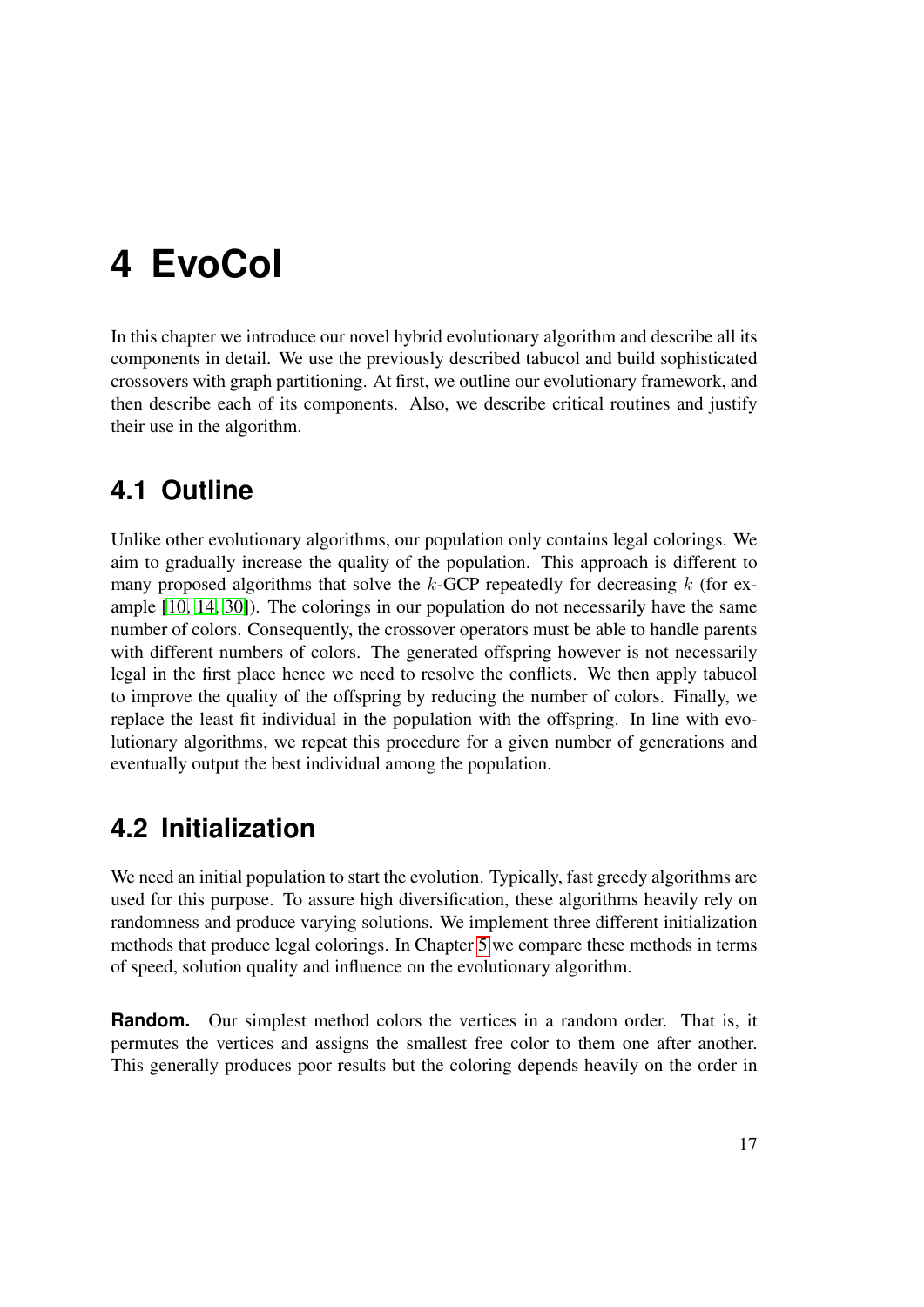which the vertices are colored. Nonetheless, this method is very fast and leads to a high diversification among the population.

**DSATUR.** We apply DSATUR (see Algorithm [2\)](#page-20-0) to initialize our population. It is our slowest method but produces the best initial colorings. A disadvantage is the low diversity achieved since the order of vertices is restricted to some extent. DSATUR offers randomization only when two or more vertices tie according to the deterministic selection rule.

**Degeneracy.** The degeneracy order is a popular choice for greedy coloring. We iteratively select the vertex with minimum degree and remove it from the graph and reverse the resulting order. With this strategy we obtain a coloring with at most  $l + 1$ colors if every subgraph contains one vertex v with  $d(v) \leq l$  [\[41\]](#page-57-1). The smallest such l is the *degeneracy* of the graph.

**PASS.** We initialize our population with colorings generated by the exact PASS algorithm with a time limit. PASS eventually computes optimal colorings but we apply a time limit that depends on the time our random initialization needs.

### <span id="page-27-0"></span>**4.3 Selection**

A crucial part of the evolutionary algorithm is the selection of parents to produce offspring. The selection effects both the diversity and the solution quality, so an unfit method impairs the entire evolutionary algorithm. We use tournament selection as it assures both fairly good parents and variety. Tournament selection consists of multiple rounds each of which nominates one parent. In each round, two randomly selected individuals compete against each other. The number of selected individuals is the *tournament size*. The individual with the best quality wins the round and becomes the designated parent. As in our algorithm all crossovers require two parents, two tournament rounds suffice in each selection.

A major benefit of tournament selection is the adaptability of the tournament size. On the one hand, a large tournament size assures parents of high quality but reduces the probability for a single individual to become parent. On the other hand, a small tournament size increases the said probability but decreases the quality of the parents. In fact, a tournament size of 1 is equivalent to random selection. For more information on tournament selection, we refer the interested reader to [\[31\]](#page-56-12).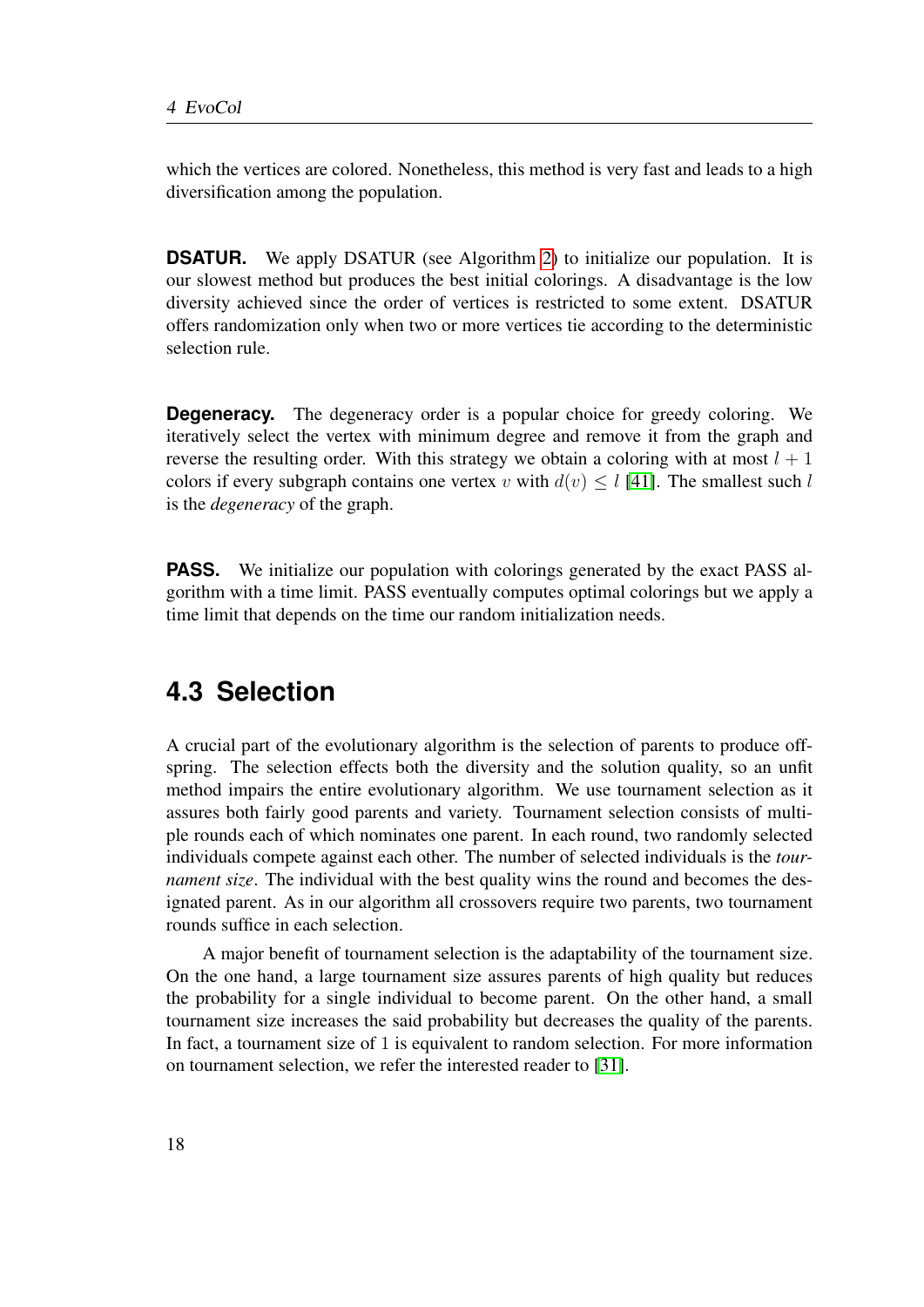### <span id="page-28-0"></span>**4.4 Crossovers**

Crossovers combine two parents to create a new individual. In an evolutionary sense, they imitate the natural reproduction. Crossovers try to pass certain structures of the parents down to the offspring. We propose three different crossovers for our evolutionary algorithm:

- Partition crossover, which uses graph partitioning
- Separator crossover, which uses a vertex separator
- Overlap crossover, which uses mutual structures of the parents

All crossovers require exactly two legal colorings as parents. We denote  $\{p_1, p_2\} \subseteq P$ as the selected parents and  $o$  as the generated offspring. All the presented crossovers generate a single, legal offspring. We now discuss each crossover type in detail.

#### <span id="page-28-1"></span>**4.4.1 Partition Crossover**

First we split the vertices of the graph into the *blocks*  $A, B \subseteq V$ . The sets A and B form a partitioning if  $A \cup B = V$  and  $A \cap B = \emptyset$ . To generate the offspring, we color the vertices of the blocks each according to one parent (illustrated in Figure [4.1\)](#page-28-2).

<span id="page-28-2"></span>

**Figure 4.1:** Partition crossover before resolving the conflicts. Partitions A and B are framed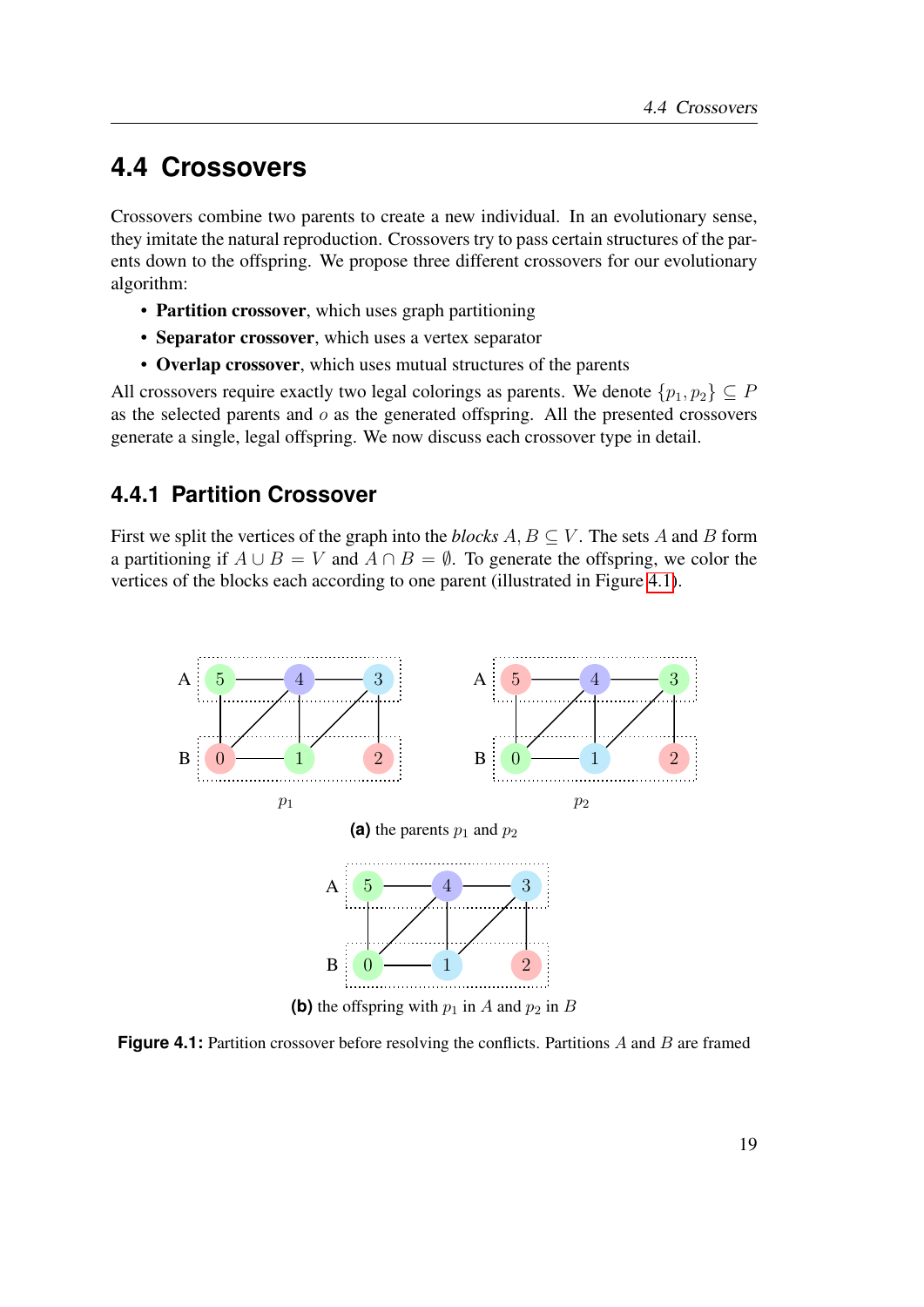Since the parents are legal colorings, if a vertex and all its neighbors are in the same partition, then this vertex cannot conflict. However, any edge connecting the two blocks can indeed conflict. For each conflicting edge we look at both its vertices and recolor the one with the smaller smallest free color accordingly.

#### <span id="page-29-0"></span>**4.4.2 Separator Crossover**

The separator crossover is strongly related to the partition crossover but uses, as the name suggests, a vertex separator. The separator  $S \subset V$  divides the remaining vertices into two distinct subsets  $A$  and  $B$  such that no edge connects vertices from distinct partitions. Our crossover colors the partitions  $A$  and  $B$  in a similar manner to the partition crossover. As the separator is still uncolored and no edges connect the partitions A and B, the produced partial coloring is legal (see Figure [4.2\)](#page-29-1). We color the vertices in the separator with the greedy DSATUR heuristic. With this method the generated offspring remains a legal coloring.

<span id="page-29-1"></span>

**Figure 4.2:** Separator crossover with separator S and partitions A and B, separator still uncolored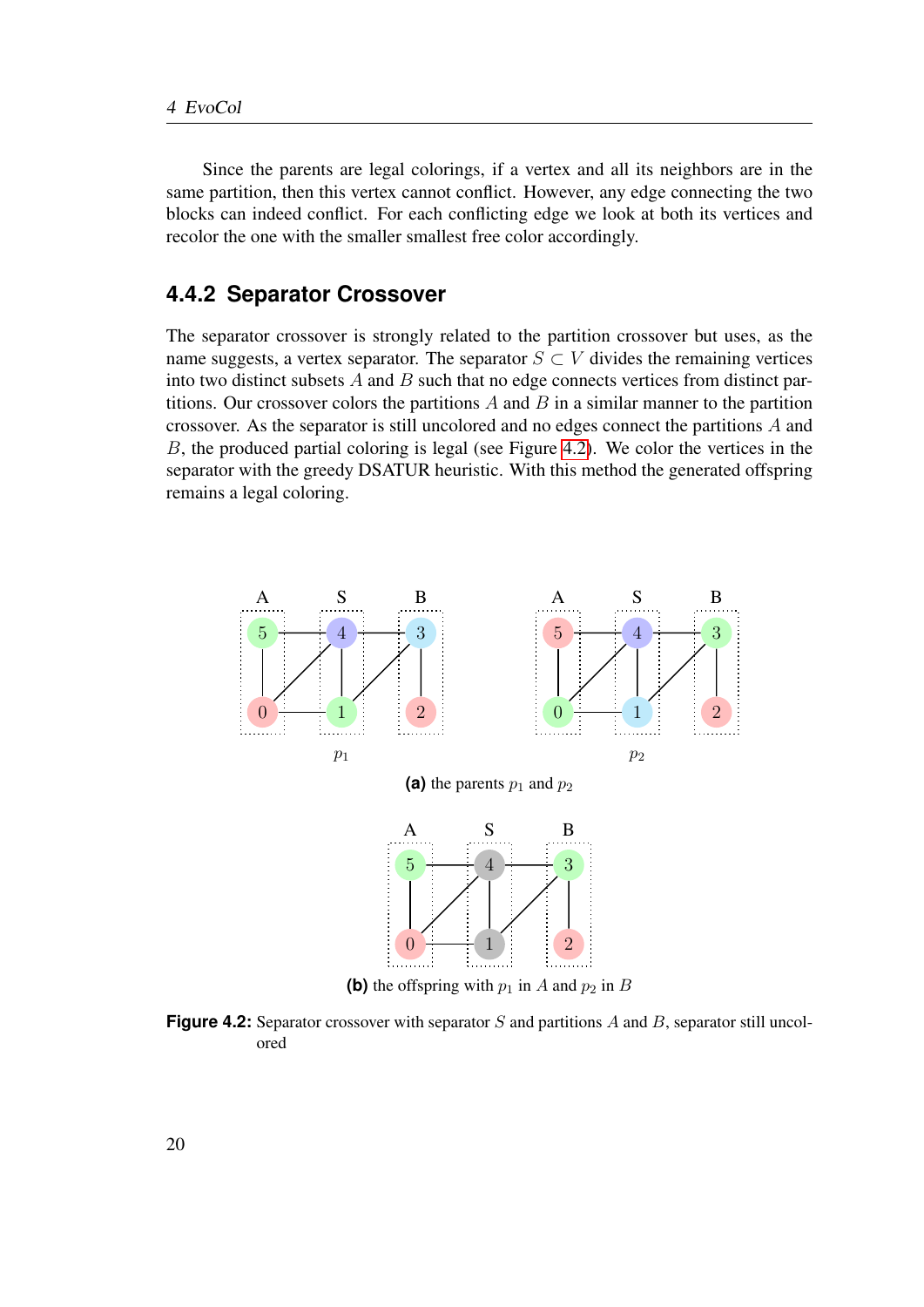#### <span id="page-30-0"></span>**4.4.3 Overlap Crossover**

The overlap crossover detects similar color classes in the parents and takes mutual vertices of similar color classes as new color classes for the offspring. For this purpose, we intersect each color class of parent  $p_1$  with each color class of parent  $p_2$  and count the *mutual* vertices:  $\forall i \in \{1, ..., k_{p_1}\}, j \in \{1, ..., k_{p_2}\} : \omega_{ij} = |V_{p_1,i} \cap V_{p_2,j}|$ , where  $V_{c,i}$  is color class i in coloring c. A bipartite graph with the color classes  $V_{p_1,i} \cup V_{p_2,j}$  as vertices and the edges  $\{V_{p_1,i}, V_{p_2,j}\}\$  with weights  $\omega(\{V_{p_1,i}, V_{p_2,j}\}) = \omega_{ij}$  represents the overall overlap of the color classes. A matching M with maximum weight consequently is the maximum global overlap of color classes in the two parents. We compute a maximum weighted matching by iteratively finding augmenting paths in the bipartite graph in  $\mathcal{O}(|V|^2|E|)$ . For each edge  $\{V_{p_1,i}, V_{p_2,j}\}\in M$  we add the color class  $V_{p_1,i}\cap V_{p_2,j}$ to the offspring (see Figure [4.3\)](#page-30-1). Note that edges with weight 0 are left out; including those leads to the problem of finding the maximum matching with maximal weight. The remaining uncolored vertices are then colored using the DSATUR heuristic. The complete procedure is given in Algorithm [4.](#page-31-1)

<span id="page-30-1"></span>

**(b)** overlap graph with highlighted maxi-**(c)** the offspring with mutual vertices of mum matching the matched color classes colored

**Figure 4.3:** Overlap crossover with the color classes  $V_0 = V_{p_1,0} \cap V_{p_2,0}, V_1 = V_{p_1,1} \cap V_{p_2,2}$ and  $V_2 = V_{p_1,2} \cap V_{p_2,1}$  in the offspring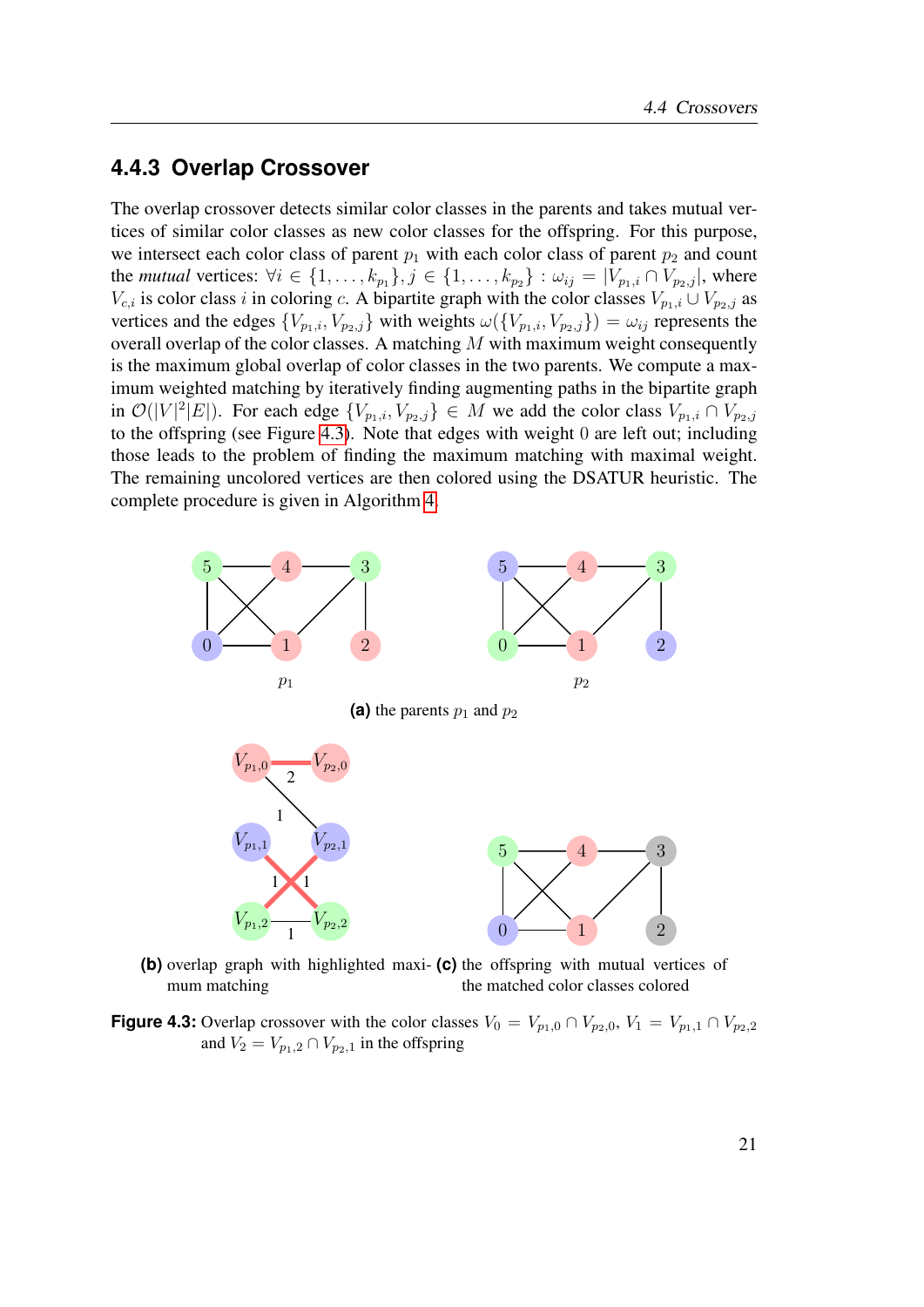#### Algorithm 4: Overlap Crossover

<span id="page-31-1"></span>**Input:** Parents  $p_1, p_2$ **Output:** offspring o <sup>1</sup> begin 2 B  $\leftarrow$  ConstructOverlapGraph (p<sub>1</sub>, p<sub>2</sub>)  $3 \mid M \leftarrow MaximumMatching(B)$  $4 \mid \text{color} \leftarrow 0$ 5 **foreach**  ${V_{p_1,i}, V_{p_2,j}} \in M$  do 6 **for in the foreach**  $v \in V_{p_1,i} \cap V_{p_2,j}$  do  $7 \mid \cdot \cdot \cdot \cdot$  o(v)  $\leftarrow$  color  $\begin{array}{c|c} \hline \end{array}$   $\begin{array}{c} \hline \end{array}$  color  $\leftarrow$  color  $+1$ 9 |  $Dsatur(o)$ 

#### <span id="page-31-0"></span>**4.5 Mutation**

Usually, random mutations are applied to the offspring after crossing to maintain the diversity. Our approach is to use local search instead of random mutations to improve the offspring's quality in the evolutionary process. As mentioned before, tabu search and in particular tabucol is a commonly used heuristic to improve given solutions. For our algorithm we use an improved version of the tabucol presented in Section [3.2.2.](#page-21-0)

A move with a non-conflicting vertex never has a positive gain. Following Galinier and Hao [\[14\]](#page-55-9), we therefore use the simple heuristic to only consider moves with conflicting vertices. On the one hand, this heuristic speeds up the search, on the other hand we occasionally do not pick the best possible move. Our tabu tenure  $\tau$  depends on the current number of conflicts  $f(c)$  and is randomized to prevent cycling through configurations. We define it as follows:  $\tau = \alpha * f(c) + \text{rand}[0, \beta]$  with parameters  $\alpha$ and  $\beta$ . The best values for these parameters are empirically determined in Chapter [5.](#page-34-0)

Tabucol is a  $k$ -fixed penalty local search. As such, it aims to resolve conflicts in a coloring with no more than  $k$  colors. The crossovers guarantee to produce nonconflicting offspring to be consistent with our population. Starting with the legal coloring, we repeatedly reduce the number of colors by removing one color class and apply tabucol to resolve the induced conflicts. More precisely, we put each vertex of the removed color class into an existing color class in such a way that as few conflicts as possible are induced. As the removed color class is an independent set, we can recolor the vertices in an arbitrary order. To keep the number of new conflicts low, we heuristically always remove the smallest color class. We stop this procedure if tabucol fails to resolve all conflicts within a given number of iterations. No algorithm in the literature to our knowledge applies tabu search in this fashion but naturally deploys the legal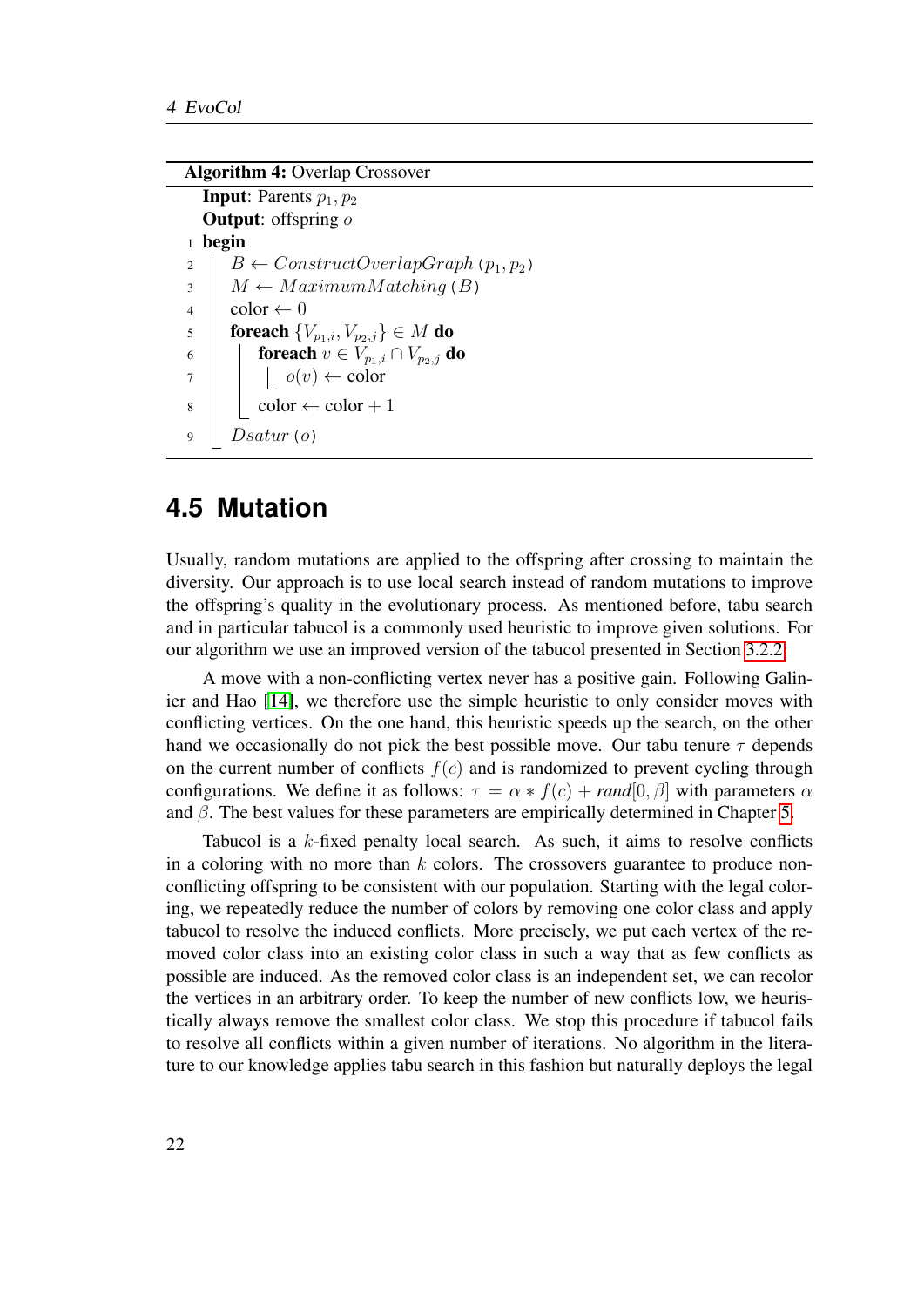strategy with sophisticated moves to reduce the number of colors. We prefer our approach because the simpler moves offer a good trade-off between computational effort and quality.

Originally, tabucol makes the move tabu that reverts the applied move. We use a simpler strategy and make the entire vertex of the applied move tabu. This simplification allows us to use priority queues for a faster search for the best move. The priority queues hold the vertices to consider for the next move prioritized by the maximum gain of a move with this vertex. The effect of this change is evaluated in Chapter [5.](#page-34-0)

### <span id="page-32-0"></span>**4.6 Diversification**

After we improve the offspring with our tabu search, we insert it back into the population. This step involves selecting an individual to replace. Besides the solution quality, we want to keep the diversification of the population high. In line with metaheuristics, we define diversity and provide a method to choose the least fit individual to evict. We therefore define  $\delta : (V \to \mathbb{N}) \times (V \to \mathbb{N}) \to \mathbb{N}$  to measure the similarity of two individuals and call  $\delta(c_1, c_2)$  the *distance* between the colorings  $c_1$  and  $c_2$ .

Naturally, two colorings are considered equal if they can be transformed into each other by relabeling color classes. The minimum number of vertices one has to recolor to transform one of the two colorings into the other is an intuitive yet powerful metric to constitute similarity. In fact, we can use the same weighted overlap graph constructed by the overlap crossover for arbitrary colorings to measure their similarity. A matching  $M$ in the overlap graph with maximal weight represents which color class in  $c_1$  corresponds to which color class in  $c_2$  such that as few vertices as possible are not in any mutual color class. Each vertex that is in exactly one of the two corresponding color classes needs to be put in the proper color class to make the colorings equal. Hence, we set the number of vertices that are not in a mutual color class equal to the distance  $\delta$  and define

$$
\delta(c_1, c_2) = n - \omega(M) = \sum_{\{V_i, V_j\} \in M} |V_i \setminus V_j \cup V_j \setminus V_i|.
$$

Where  $\delta(c_1, c_2) \in [0, n-1]$  with  $\delta(c_1, c_2) = 0$  if  $c_1$  equals  $c_2$  and  $\delta(c_1, c_2) = n-1$  if in one coloring every vertex has a unique color and the other coloring uses only one color.

In the following we describe how we use  $\delta$  to select the individual to replace our offspring with: If every coloring in the population uses less colors than the offspring, the average solution quality would decline in case of replacement and the offspring is discarded. Otherwise, we evict the coloring using the most colors. As a tiebreaking strategy we use the distance metric and select the coloring with the smallest distance to the offspring. Algorithm [5](#page-33-0) shows the replacement in pseudocode.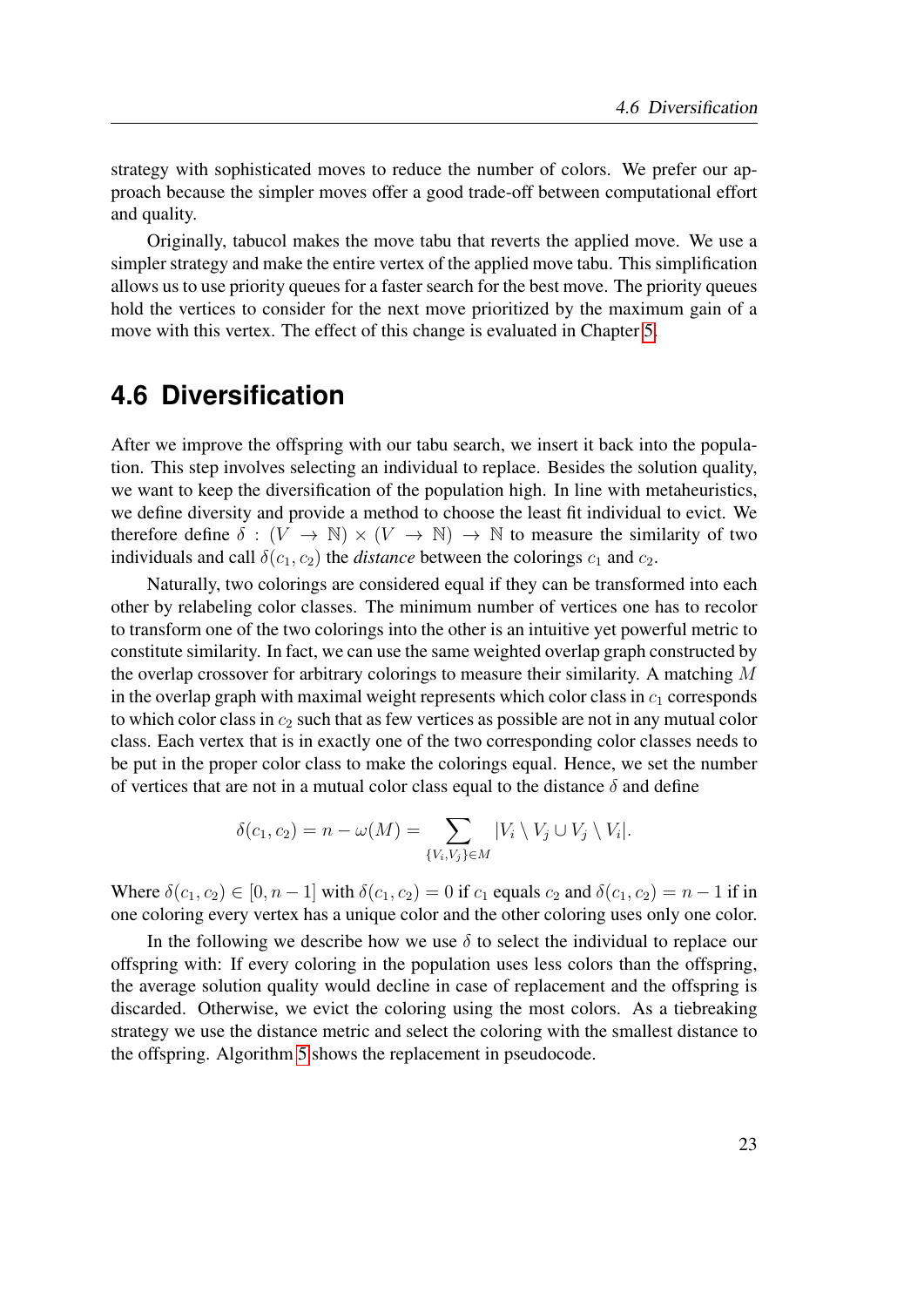Algorithm 5: Insert Back

<span id="page-33-0"></span>Input: Offspring o, Population P <sup>1</sup> begin  $I_{\text{worst}} \leftarrow o$  $\overline{\mathcal{S}}$   $I_{\text{max}} \leftarrow \text{NumberColors}$  (o)  $\delta_{\text{min}} \leftarrow n$ **foreach**  $I_{current} \in P$  **do i** if  $NumberColors (I<sub>current</sub>) \geq I<sub>max</sub>$  then  $\begin{array}{c|c|c|c} \hline \end{array}$  if  $NumberColors (I_{current}) > I_{max}$  *or*  $\delta (I_{current}, o) < \delta_{min}$  then I*worst* ← I*current*  $I_{max} \leftarrow NumberColors (I_{current})$  $\Big|$   $\Big|$   $\Big|$   $\delta$ *min*  $\leftarrow$   $\delta$  (*I* current, *o*) **if**  $I_{worst} \neq o$  then **Replace** (P, I<sub>worst</sub>, o) *//* Replace I<sub>worst</sub> with o in P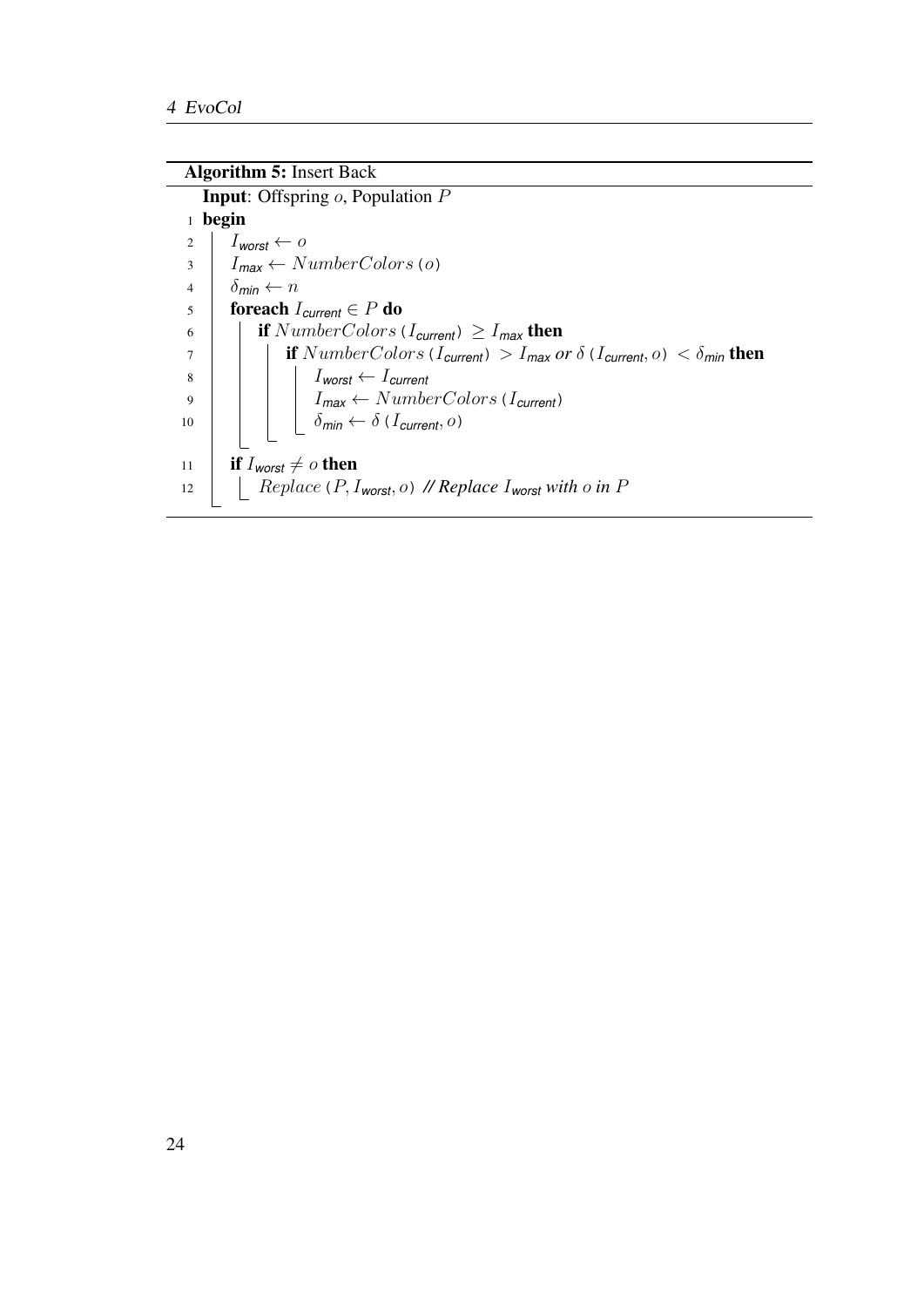# <span id="page-34-0"></span>**5 Experimental Results**

We evaluate the performance of our proposed evolutionary algorithm EvoCol for the GCP. At first we present the hardware we used for the experiments as well as the chosen graph instances. We then improve our algorithm by tuning various parameters and discuss our choices. Finally, we compare the tuned EvoCol to a recent DSATUR implementation.

### <span id="page-34-1"></span>**5.1 Setup**

We implemented the algorithm in  $C++$  and compiled it using  $g++$  v.4.8.5 with the -O3 flag switched on for optimization. The computer we used was equipped with an Intel Xeon CPU E5-4640 CPU with 32 cores, 2.4 GHz and 512 GB of DDR3 RAM. Each run was executed on a dedicated core and repeated three times with different random seeds. The operating system was Ubuntu 14.04.5 LTS and ran on a linux kernel v.3.13.0-95.

KaHIP provides an interface to compute partitions and separators. Our crossovers invoke KaHIP via the interface with a random seed and a random imbalance within 0.05 and 0.5 to generate 2-way partitions and separators. We show possible tuning parameters of EvoCol and constitute their default settings as well as the impact they have on the solution quality. We compare the results of the tuned EvoCol to a modified version of the exact DSATUR implementation by San Segundo [\[36\]](#page-56-0).

For the parameter tuning as well as the final comparisons we used a time limit of ten hours. The values presented in the convergence plots are computed as follows: Each time the algorithm finds a new lowest number of colors (also called solution), it outputs the current time stamp, the solution and the seed used. The outputs for one instance with different seeds are merged and sorted by time stamp in ascending order. We then generate a sequence of tuples with the time stamps and the average of the best solutions of all runs found prior to that time stamp. The tuples prior to the time stamp at which all runs have output their first solution are discarded. If we plot graphs for graph families, we add the graph instance to each tuple in each sequence and again merge the sequences. We then compute the final sequence similar to the above described method but with the geometric mean of the solutions for the different instances. An example of this procedure is given in Table [5.1.](#page-35-1)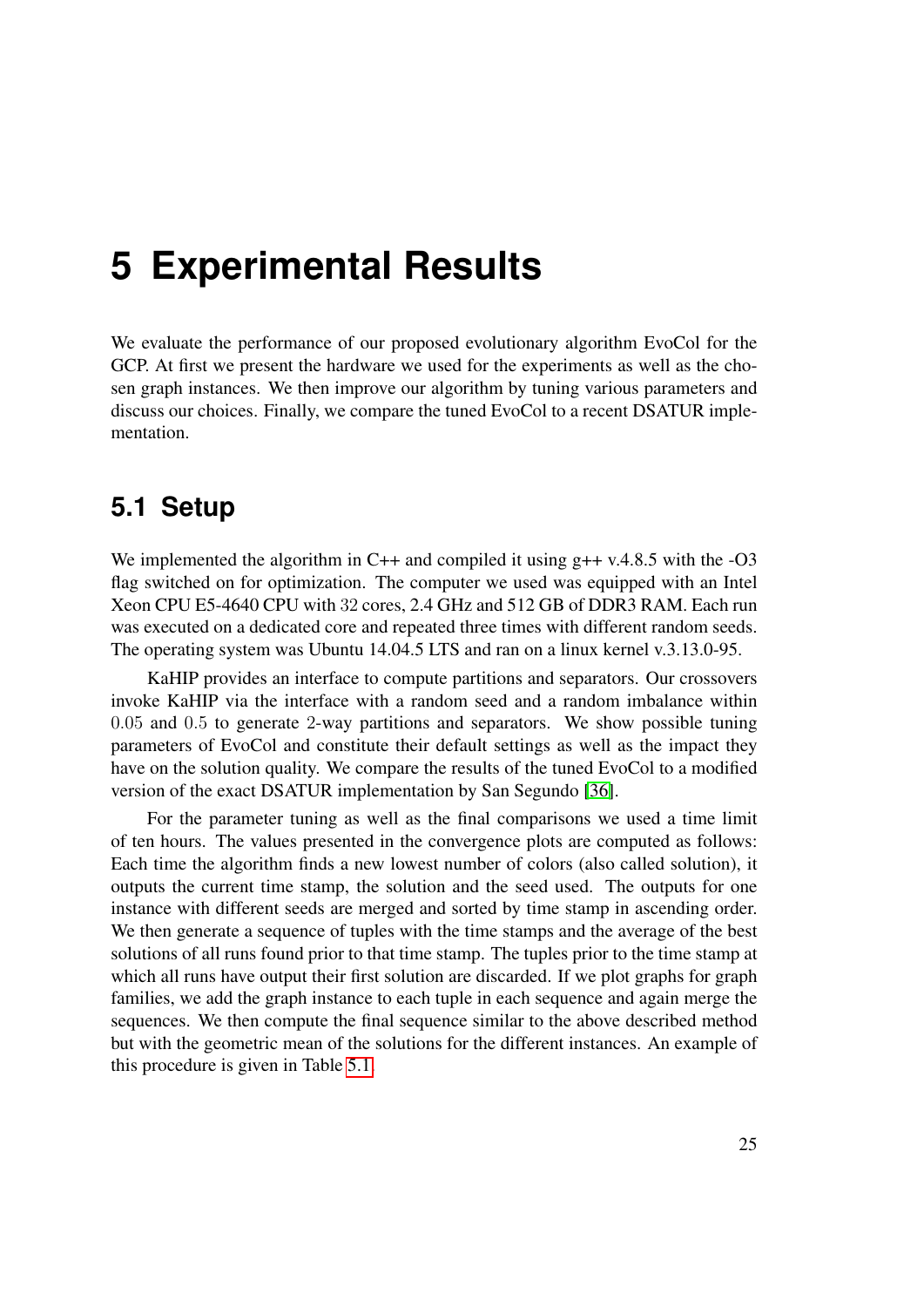<span id="page-35-1"></span>

|                                                                                | Instance A |    |                      | Instance $B$ |    |       |  |  |
|--------------------------------------------------------------------------------|------------|----|----------------------|--------------|----|-------|--|--|
| Time stamp   Run 1 $\mathbb{R}$ un 2   Merge   Run 1 $\mathbb{R}$ un 2   Merge |            |    |                      |              |    | Final |  |  |
|                                                                                |            |    | 30                   |              |    |       |  |  |
|                                                                                |            | 10 |                      | 28           | 29 | 17.03 |  |  |
|                                                                                |            |    | $\gamma_{\varDelta}$ | 26.          | 25 |       |  |  |

**Table 5.1:** Example solution output and convergence sequences for the instances A and B with two runs for each instance. The column "Merge" is the sequence for the single instances and "Final" is the final sequence.

#### **Modifications to PASS**

We briefly describe some modifications we made to the PASS implementation by San Segundo [\[36\]](#page-56-0). The given implementation was not designed to handle large graphs, as an adjacency matrix was used to store the graph. This graph representation requires much memory storage and exceeds the resources available to us for many graphs. Hence, we mainly contributed the modifications to the internal graph representation and graph access. The changes neither alter the time complexity nor the functionality of any routine but reduce the required memory storage significantly. More precisely, we replaced the adjacency matrix with an adjacency list. The original PASS implementation is not able to process graphs with more than 50 000 vertices on our benchmark hardware.

# <span id="page-35-0"></span>**5.2 Instances**

We used graphs from various sources for our experiments which can be divided into different graph families. The graphs from the second DIMACS challenge are a major part of our tests. These graphs are difficult to color and widely used as benchmark instances. Therefore we have results for various algorithms on these graphs for comparison. The DIMACS family consists of the following graphs:

- dsjcX.Y, dsjrX.Y, random graphs with X vertices by Johnson et al. [\[22\]](#page-55-12)
- rX.Y, X random points in the unit square pairwise connected if they lay within a certain distance, taken from [\[21\]](#page-55-11).
- leX.Y, Leighton [\[25\]](#page-55-13) graphs with X vertices and chromatic number Y
- **CX.Y**, dense graphs with X vertices and up to 4 million edges
- latin\_square, school1, latin square and class scheduling graphs respectively

We also included graphs of the families SOCIAL, NETWORK, SIMULATION and ROADMAP. They are larger than the DIMACS graphs and arise from real world data. Graphs of the SOCIAL family originate from social networks, collaboration relations and communication logs. They often contain large cliques and dense subgraphs but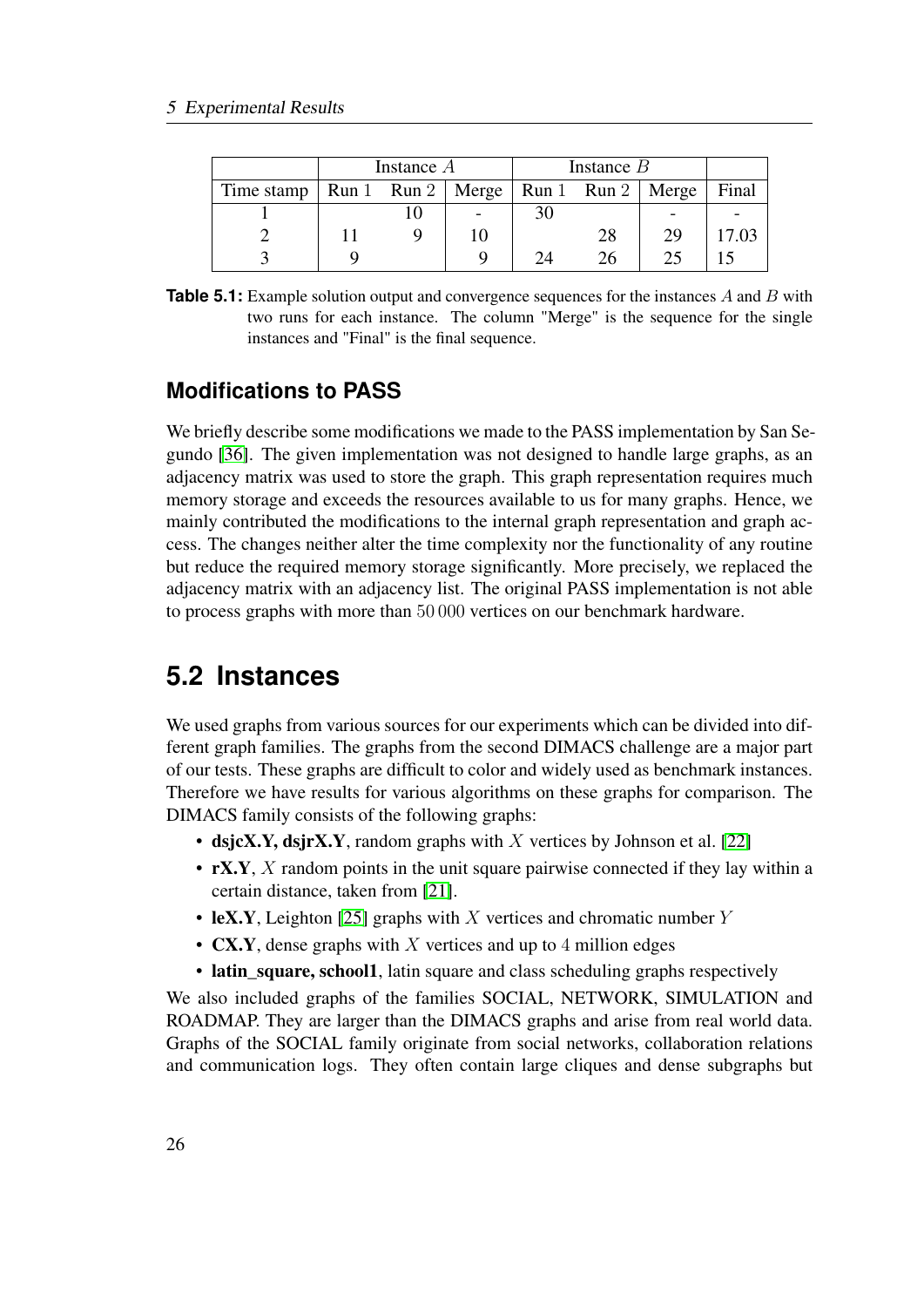generally have an unbalanced edge distribution. Hence, they are interesting to investigate in relation to randomly generated graphs. The NETWORK family contains graphs that represent websites and links between them, hosts in peer-to-peer networks and autonomous systems. In the SIMULATION family are spare matrix graphs that arise from physical experiments and simulations. Finally, the ROADMAP family contains graphs representing street maps from various countries.

## <span id="page-36-0"></span>**5.3 Parameter Tuning**

EvoCol offers many parameters, hence we have to find a reasonable configuration prior to our experiments and comparisons. The parameters we choose to tune impact the performance of our algorithm.

- Population size
- Initialization method
- Tabu search iterations
- Tabu search parameters
- Crossover

We perform tests varying these parameters and evaluate the influence they have. The initial parameter configuration of the tuning parameters is given in Table [5.2a.](#page-36-1) To assure that we set the parameters in a reasonable way, we select graphs from different graph families for the tuning. The graphs vary in the number of vertices and have different structures, so the parameters we set eventually suit a wide range of graphs. Table [5.2b](#page-36-1) shows the graphs we selected for parameter tuning. We perform the parameter tuning incrementally, that is we use the best setting for a parameter before we examine the next parameter. The plots in this chapter show the geometric mean of colors computed as described above with all test graphs as one family.

<span id="page-36-1"></span>

|                        |                          | Graph            | Family         |
|------------------------|--------------------------|------------------|----------------|
| Population size        | 20                       | caidaRouterLevel | <b>NETWORK</b> |
| Initialization method  | random                   | $ds$ jc $500.5$  | <b>DIMACS</b>  |
| Tabu search iterations | 100 000                  | flat300 28 0     | <b>DIMACS</b>  |
| Tabu search parameters | $\alpha = 1, \beta = 50$ | r1000.5          | <b>DIMACS</b>  |
| Crossover              | partition                | soc-Epinions1    | <b>SOCIAL</b>  |
|                        |                          |                  |                |

**(a)** Initial parameter configuration

**(b)** Selected graph instances

**Table 5.2:** Parameter tuning information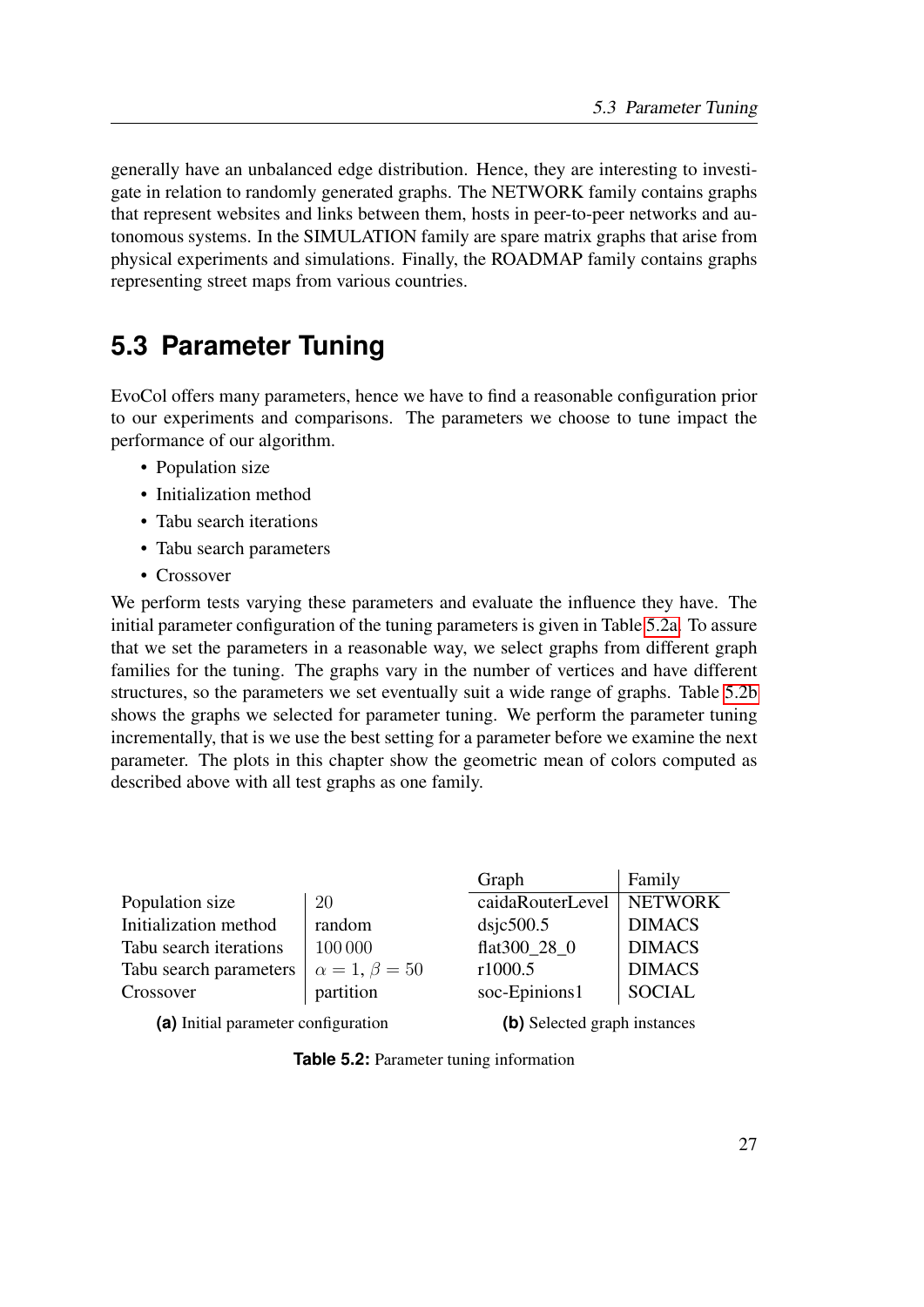#### <span id="page-37-0"></span>**5.3.1 Initialization Methods**

We first look at different initialization methods in Figure [5.1.](#page-37-1) The different methods heavily impact the final solution quality. While the random initialization is the fastest, the results achieved remain the worst among all initialization methods. We observe that at first DSATUR performs best and is much faster than Degeneracy, which even computes a worse initial value. PASS produces by far the best initial values but takes very long to find them. Hence, EvoCol is not able to further improve on that initialization within the remaining time, which renders it impractical if used solely. The degeneracy based initialization takes longer than DSATUR but the solution quality improves faster. Eventually it passes all other methods after about 20 000 seconds and performs best. Finally we tested the combination of the DSATUR, Degeneracy and PASS initialization by selecting one method for each individual randomly, exploiting the advantages of all methods. This strategy outperforms each individual method and we use it as initialization method for the subsequent tests.

<span id="page-37-1"></span>

**Figure 5.1:** Different initialization methods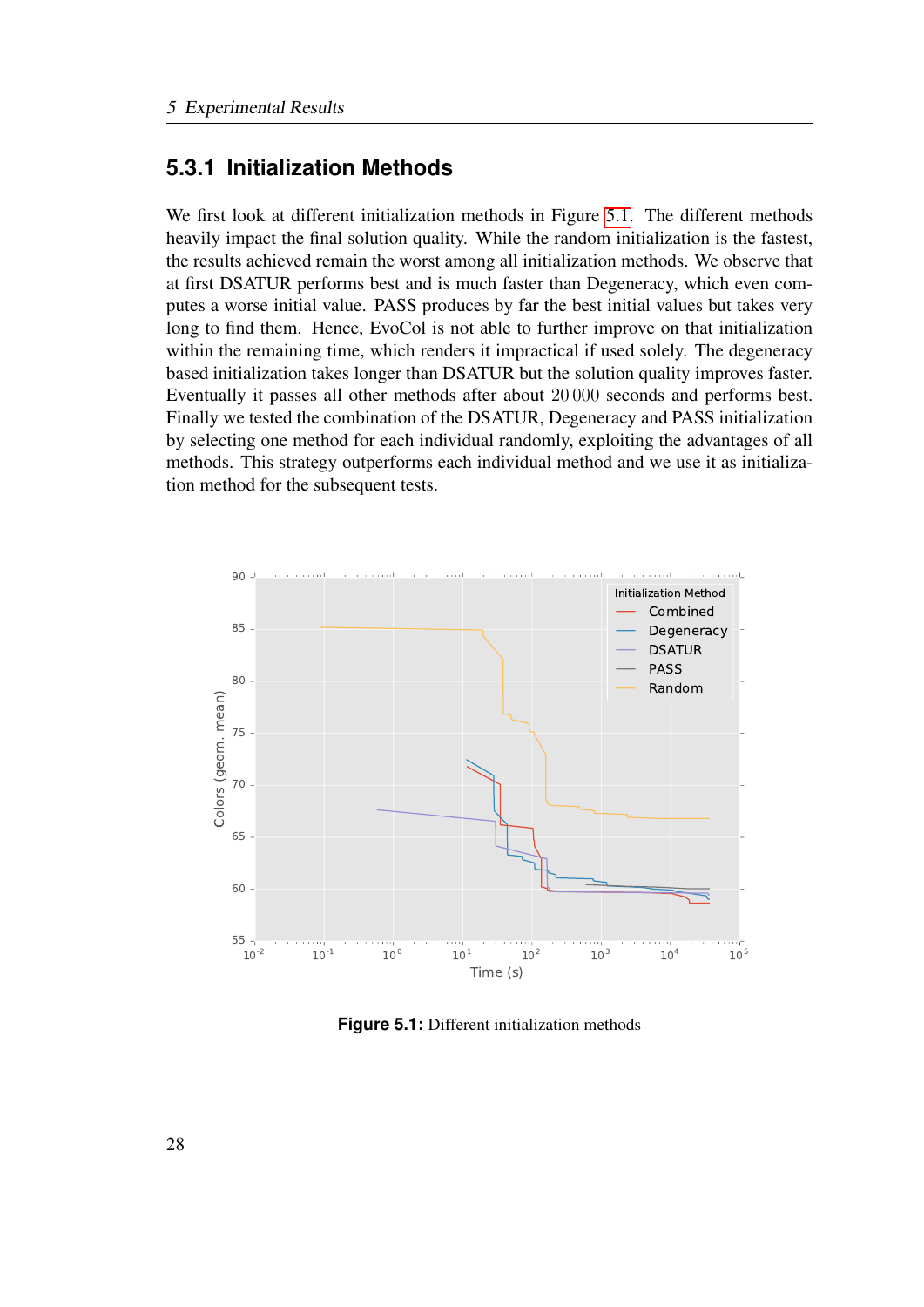#### <span id="page-38-0"></span>**5.3.2 Population Size**

Next, we examine different population sizes. Our initial population size is 20, we test smaller as well as larger population sizes. Figure [5.2](#page-38-1) shows how the population size effects EvoCol. All variants initialize with the same solution quality in the early stages of the algorithm. With large populations we cross a single individual less frequently, so at first the average solution quality improves slower than with a small population. On the other hand, a small population has a low variety among the individuals so local optima are hard to escape and quality improvements are less frequent. After 1000 seconds the solution quality stagnates with 4 individuals, while it further improves with all other variants. With 50 individuals we end up only slightly better than with 4. In the late stage of the algorithm at about 10 000 seconds the variants 20 and 30 leave 4 and 50 behind. Eventually, a population size of 20 yields the best result, so we do not alter our initial setting.

<span id="page-38-1"></span>

**Figure 5.2:** Impact of different population sizes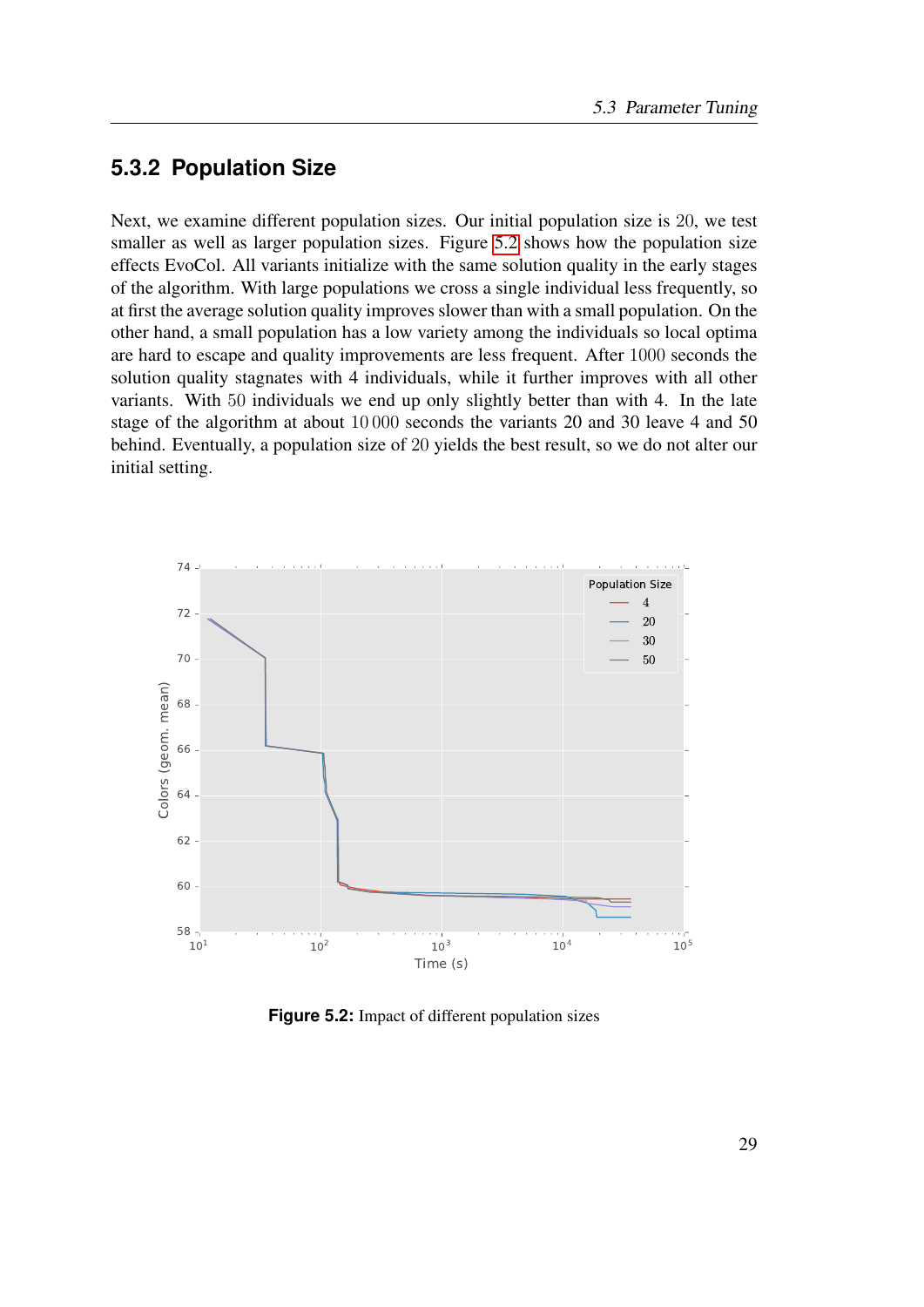#### <span id="page-39-0"></span>**5.3.3 Tabu Search Parameters**

The number of iterations for the tabu search to improve the offspring is crucial. Apparently a higher number of iterations leads to offspring of better quality. This improvement is at the expense of time and diversity, as the tabu search might converge to the same local optimum for similar colorings. The number of tabu search iterations effects the number of generations; the more tabu search iterations the less generations can be performed within the same time. In the following we examine different parameter settings for our tabu search.

**Tabu Tenure.** We first look at the effect of the tabu tenure parameters and set them appropriately. In Figure [5.3](#page-39-1) we observe that EvoCol starts off best with  $\alpha$  set to 0 (no influence of the number of conflicts). The improvement stagnates earlier with  $\beta = 100$ than with  $\beta = 50$ . As a too long tabu list affects the tabu search negatively and involving the number of conflicts has a positive influence, we choose  $\alpha = 1$  and  $\beta = 50$ . Note that the way we utilize tabu search to reduce the number of colors influences this result. We introduce very few conflicts with each color reduction compared to the number of

<span id="page-39-1"></span>

**Figure 5.3:** Impact of tabu tenure adjustment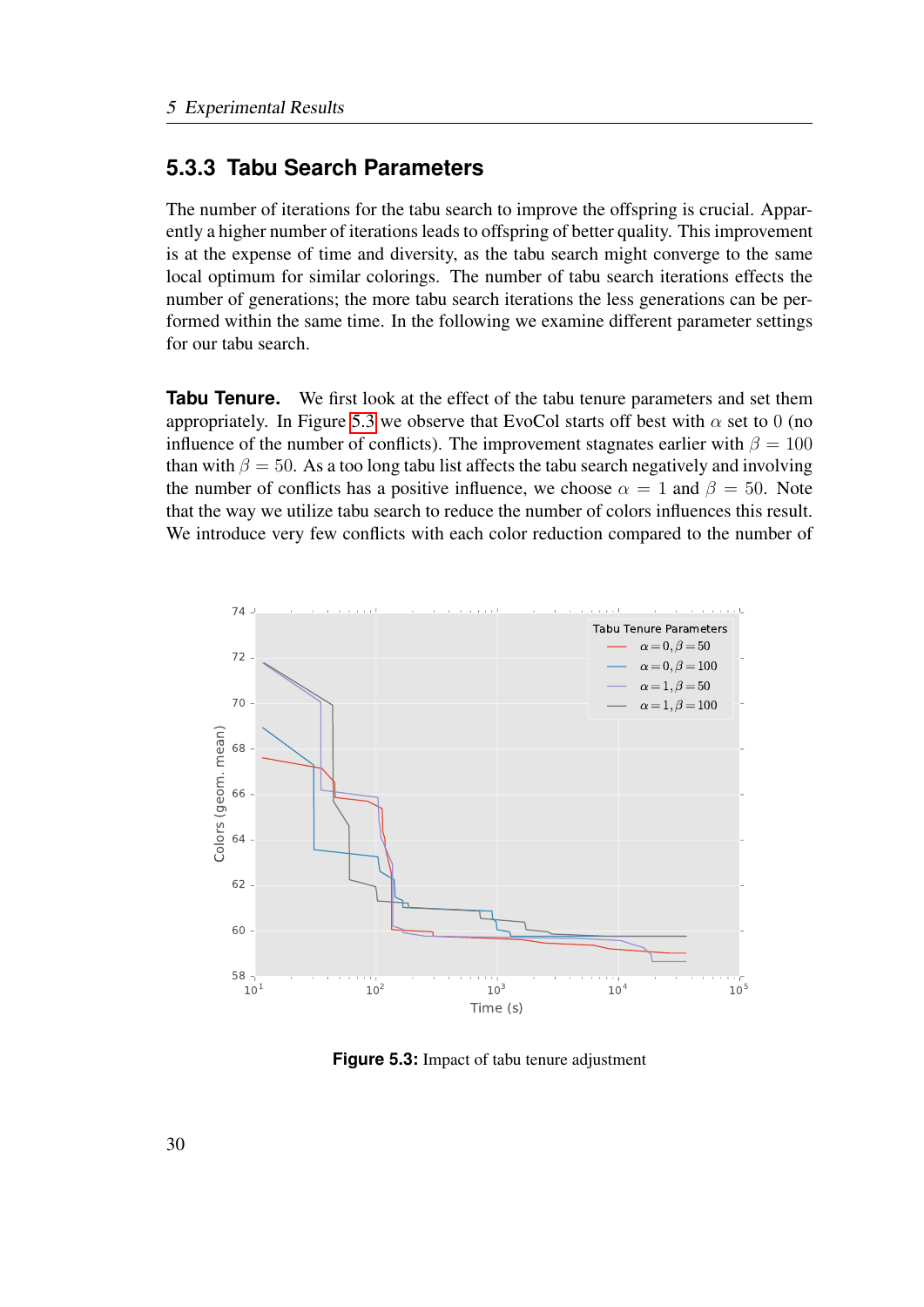conflicts in a random k-coloring. Also, other initialization methods might require other tabu tenure settings.

**Iterations.** Figure [5.4](#page-40-0) shows different numbers of iterations for the tabu search in order to improve the colorings. The time spent on one generation increases with the number of iterations the tabu search performs. On the one hand, a high number of iterations yields better offspring, on the other hand we spend less time crossing the individuals. With 50 000 iterations we obtain better results faster than with the other variants. However, the solution quality almost stagnates after 100 seconds and ends up worst compared to the other variants. While 200 000 and 300 000 iterations are slightly better in the late stage of the algorithm, the run with the 100 000 iterations passes the others iterations and becomes the best. Consequently, we select 100 000 tabu search iterations for our algorithm.

<span id="page-40-0"></span>

**Figure 5.4:** Impact of different tabu search iterations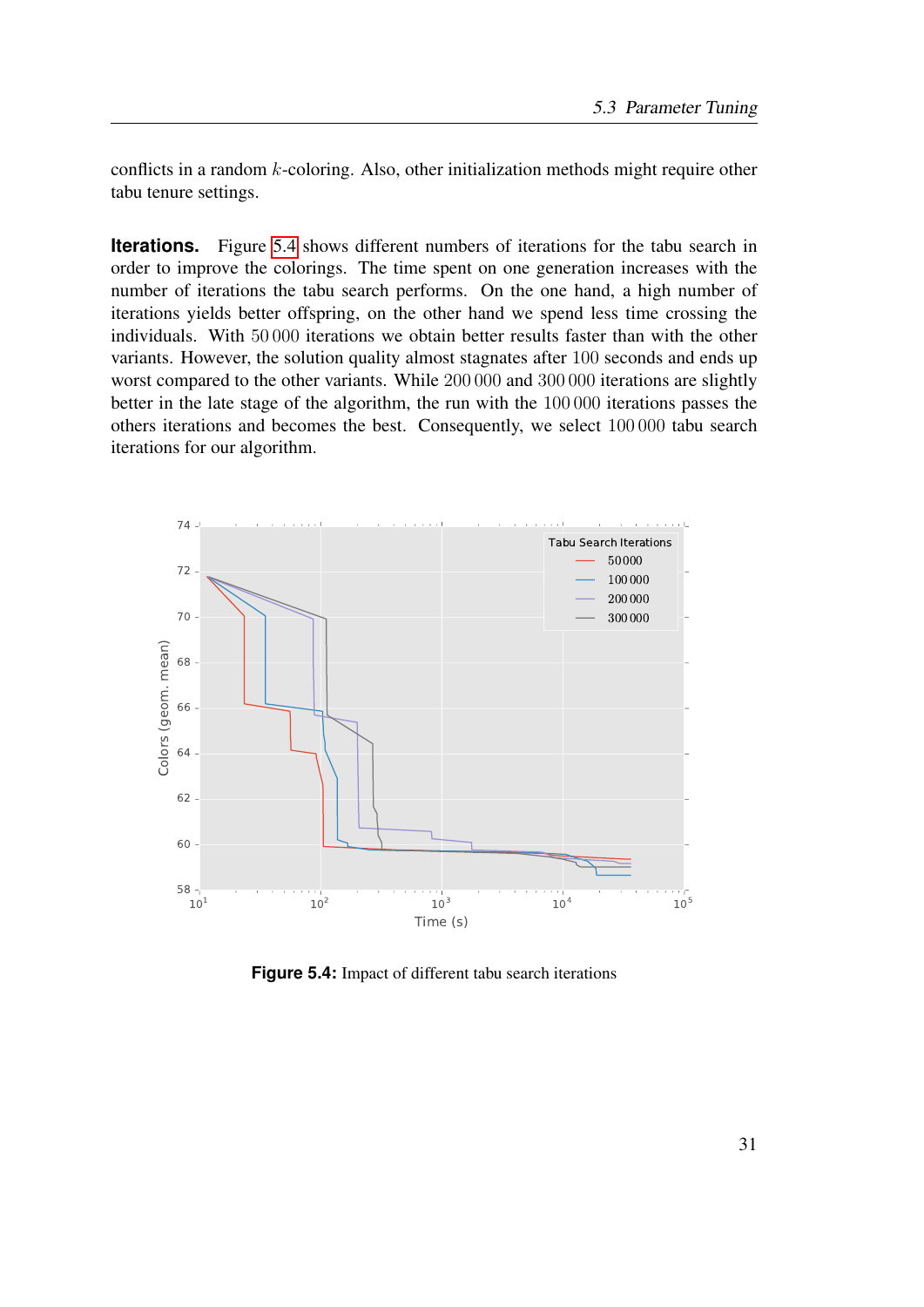**Tabu Mode.** Lastly, we examine the effect of our choice to make the entire vertex instead of the complement of the last move tabu. The plot in Figure [5.5](#page-41-0) shows the performance of both variants. We clearly see the advantage of making the whole vertex tabu. For small instances the more fine-grained option to make moves tabu is affordable and outperforms the other option. Making vertices tabu simplifies the search and prevents cycling in a small subset of vertices. To overcome the latter, one could increase the tabu tenure. On the other hand, the additional effort does not pay off for large graphs and making vertices tabu eventually performs better. This result justifies our choice to simplify *tabucol* as described.

<span id="page-41-0"></span>

**Figure 5.5:** Behavior of the different tabu modes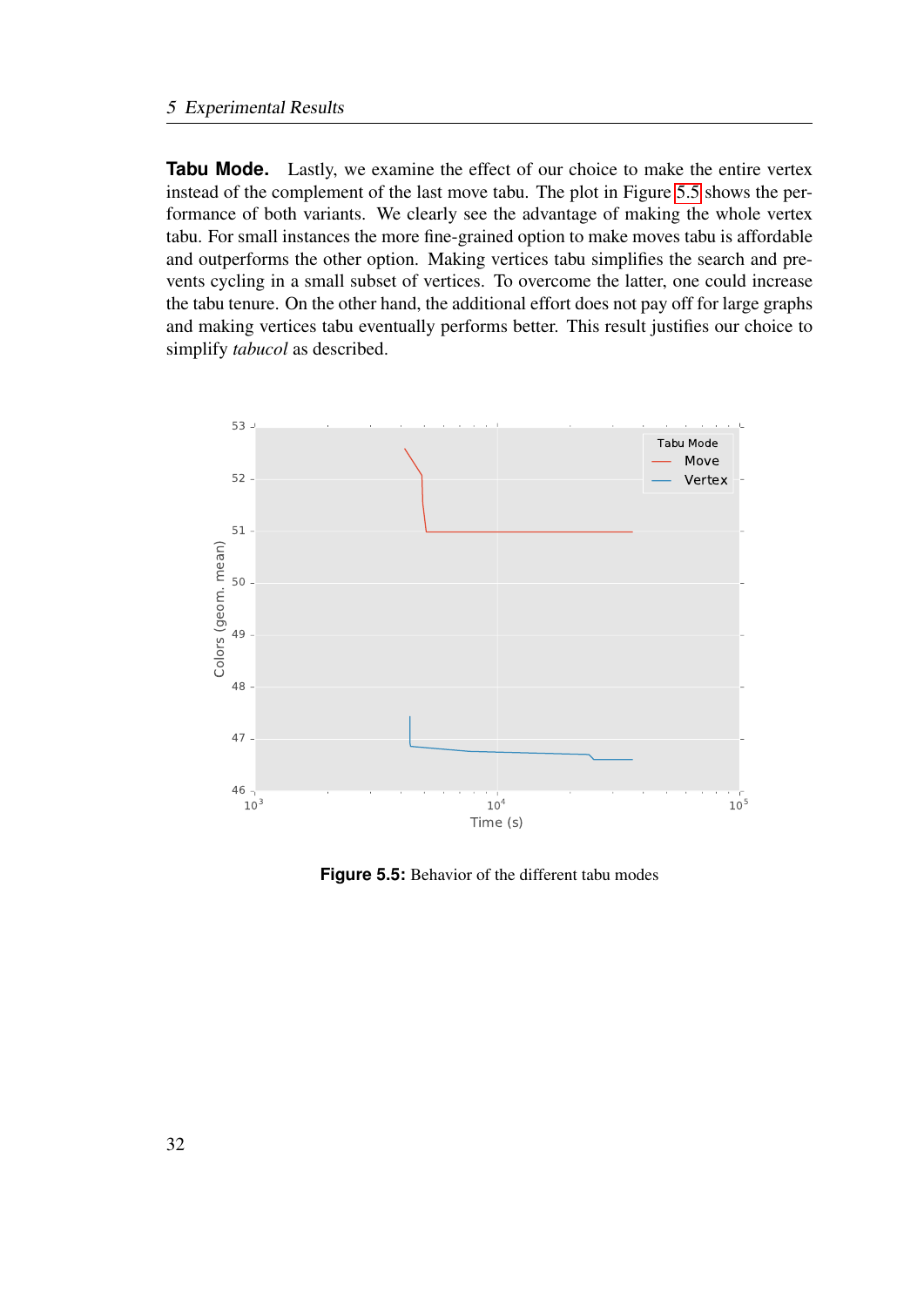#### <span id="page-42-0"></span>**5.3.4 Crossovers**

In Figure [5.6](#page-42-1) we analyze the performance of the three proposed crossover operators separately. The crossovers are evaluated by running the evolutionary algorithm using each of the crossovers solely. We also examine the benefit of crossovers in general by testing our algorithm without crossing. For this purpose we choose one individual with tournament selection and improve it with our tabu search. Additionally, we test selecting one crossover randomly in each generation. For the first 1000 seconds the three crossovers show roughly the same behavior. Thereafter the separator crossover becomes superior and steadily improves the solution quality while the other crossovers stagnate. In the end, the partition crossover catches up with the separator crossover and almost equally. This behaviour is expected and due to their similarity. Despite its domain knowledge (it uses the color classes explicitly), the overlap crossover performs worst among the individual crossovers. We observe that using crossovers is beneficial for our algorithm as any crossover improves the result with respect to using no crossover. Finally, the combination of all three crossovers yields the best result and therefore we use this variant for our algorithm.

<span id="page-42-1"></span>

**Figure 5.6:** Performance of the different crossovers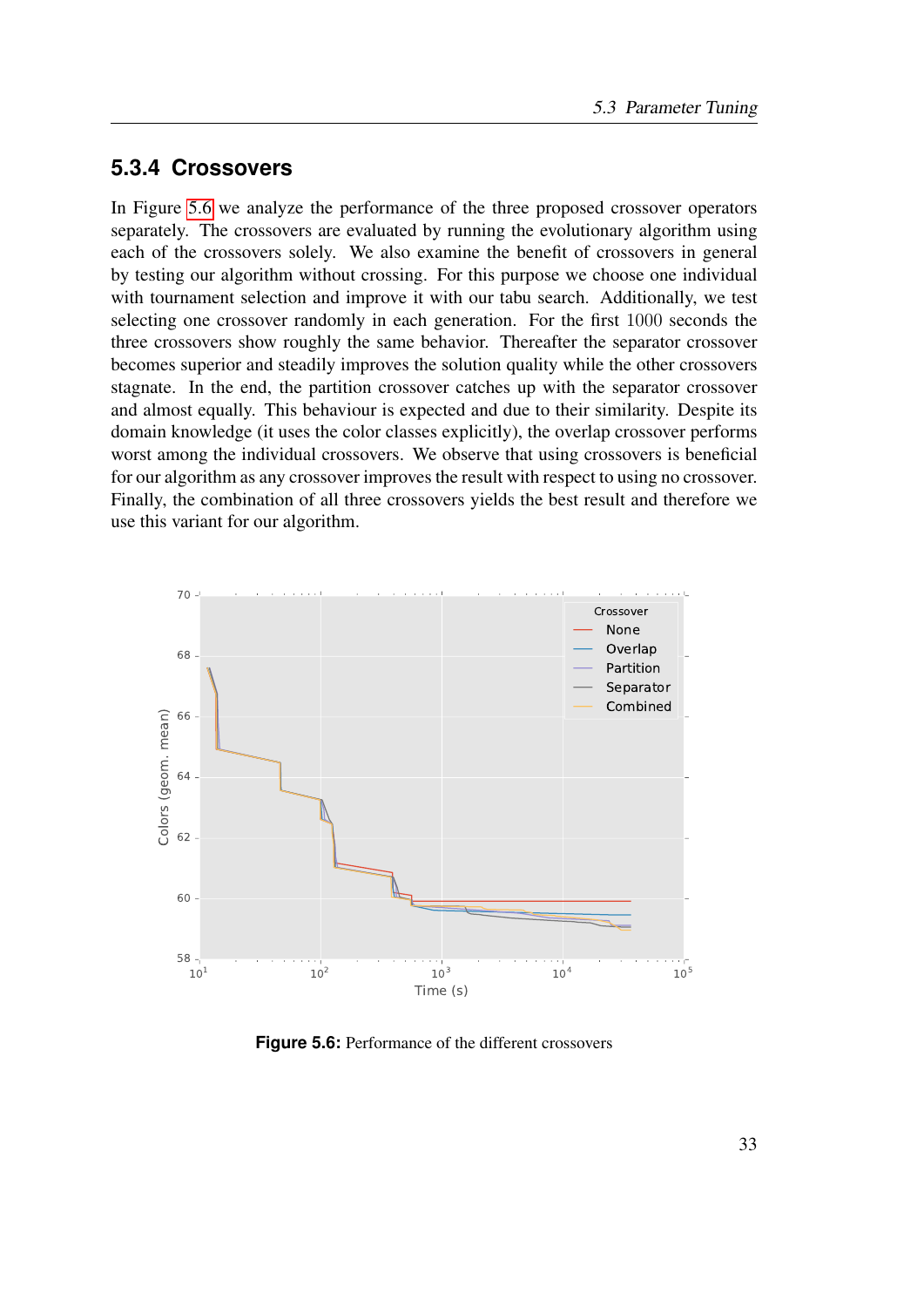### <span id="page-43-0"></span>**5.4 Comparison with PASS**

In this section we compare EvoCol to PASS on the graph families listed above and analyze the results. For this purpose we present convergence plots and detailed tables for both algorithms. The tables contain the minimum, maximum and the average number of colors for each graph obtained with different seeds and show the best known result (best k) as well as the chromatic number for the graphs if available<sup>[1](#page-43-1)</sup>.

We start with the graphs from the DIMACS family. They help us to classify the performance of both algorithms as the chromatic number is known for most graphs and we can compare our results to the best known results. We clearly outperform PASS on some of the graphs, most notably on C2000.5, flat1000 50 0 and latin square. As seen in Figure [5.7](#page-43-2) for the latter graph, PASS is not able to improve its initial coloring any further shortly after the start. On many graph instances EvoCol and PASS perform

<span id="page-43-2"></span>

Figure 5.7: Convergence plots of EvoCol and PASS on the latin\_square graph

similar, as for example on  $1e450$  25c and r1000.1c. Figure [5.8](#page-44-0) and Figure [5.9](#page-44-1) show the convergence plots for these graphs, respectively. EvoCol is slow at the beginning but increases the solution quality drastically at the late stage of the algorithm. For both graphs EvoCol surpasses PASS at the end, whereas PASS produces significantly better solutions in the beginning (up to 22 colors less). EvoCol needs much time to initialize the population before it starts crossing the individuals, while PASS only initializes and improves a single coloring. While we obtain optimal colorings on seven

<span id="page-43-1"></span><sup>1</sup>We refer to the table given at <http://www.info.univ-angers.fr/pub/porumbel/graphs/>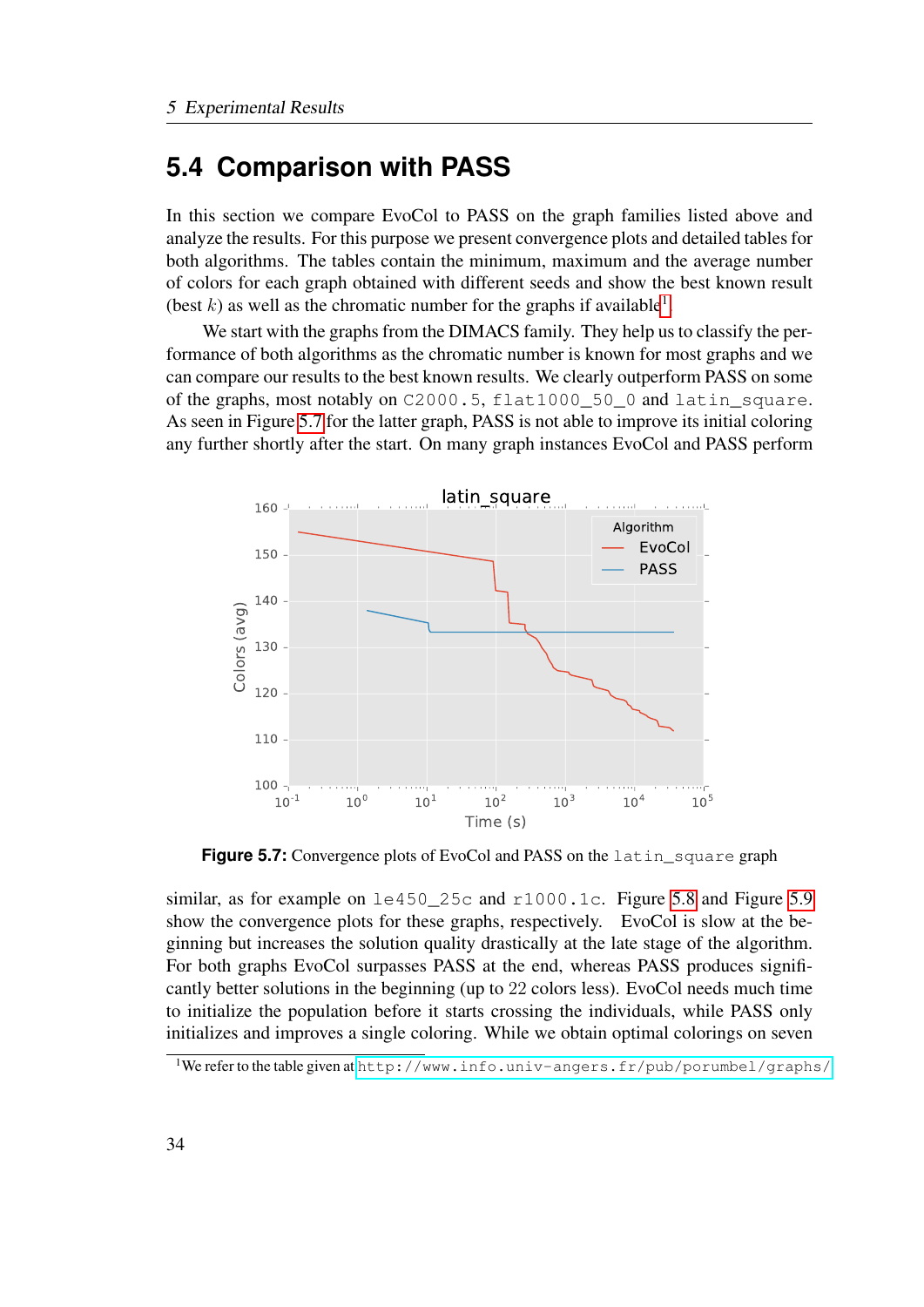<span id="page-44-0"></span>

**Figure 5.8:** Convergence plots of EvoCol and PASS on the  $1e450_25c$  graph

<span id="page-44-1"></span>

Figure 5.9: Convergence plots of EvoCol and PASS on the r1000.1c graph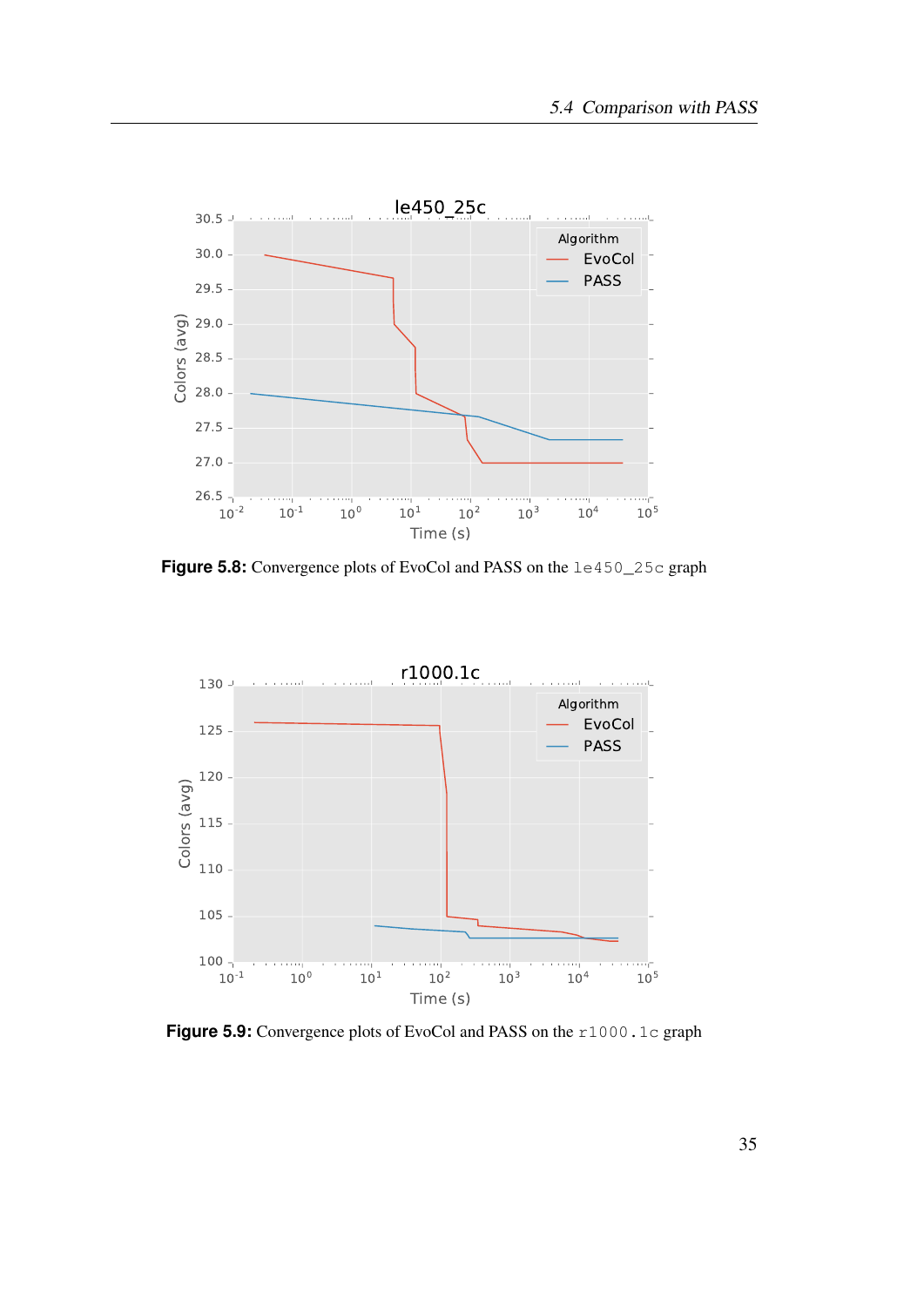graphs, both EvoCol and PASS deviate up from the optimum colorings by up to 50 % on others, for example flat1000\_76\_0. EvoCol also falls short of PASS on one graph but has an overall advantage, as seen in Figure [5.10.](#page-45-0) A detailed list of all graphs in the DIMACS family is presented in Table [5.3.](#page-46-0)

<span id="page-45-0"></span>

**Figure 5.10:** Convergence plots of EvoCol and PASS on the DIMACS graphs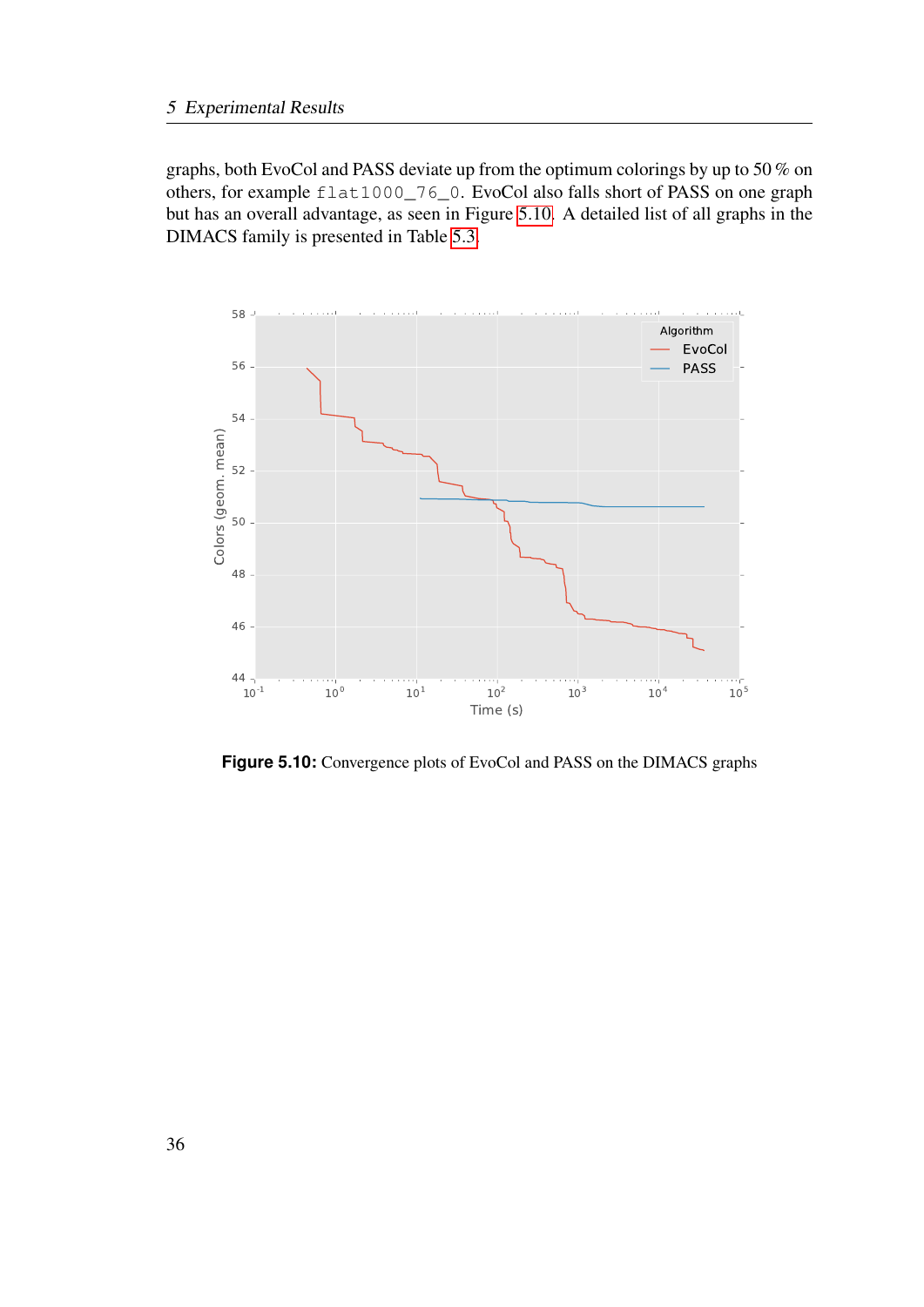<span id="page-46-0"></span>

| Graph               |                  |          |                                                          | EvoCol |     |     | <b>PASS</b> |     |     |
|---------------------|------------------|----------|----------------------------------------------------------|--------|-----|-----|-------------|-----|-----|
| Name                | $\boldsymbol{n}$ | best $k$ | $\mathcal{X}% _{M_{1},M_{2}}^{\alpha,\beta}(\mathbf{A})$ | Avg    | Min | Max | Avg         | Min | Max |
| C <sub>2000.5</sub> | 2000             | 146      | $\overline{\cdot}$                                       | 171.00 | 171 | 171 | 205.33      | 204 | 207 |
| $ds$ jc $1000.1$    | 1000             | 20       | $\overline{\cdot}$                                       | 22.00  | 22  | 22  | 25.00       | 25  | 25  |
| $ds$ jc1000.5       | 1000             | 83       | $\overline{\mathcal{L}}$                                 | 93.00  | 93  | 93  | 112.67      | 112 | 113 |
| disic250.1          | 250              | 8        | 8                                                        | 9.00   | 9   | 9   | 9.00        | 9   | 9   |
| $ds$ jr500.5        | 500              | 122      | 122                                                      | 124.00 | 124 | 124 | 133.00      | 133 | 133 |
| flat1000 50 0       | 1000             | 50       | 50                                                       | 73.33  | 50  | 87  | 111.00      | 111 | 111 |
| flat1000_60_0       | 1000             | 60       | 60                                                       | 91.00  | 91  | 91  | 111.67      | 110 | 114 |
| flat1000 76 0       | 1000             | 82       | 76                                                       | 111.67 | 111 | 113 | 111.33      | 111 | 112 |
| latin_square        | 900              | 97       | $\overline{\mathcal{L}}$                                 | 112.00 | 110 | 113 | 133.33      | 130 | 136 |
| le450_25a           | 450              | 25       | 25                                                       | 25.00  | 25  | 25  | 25.00       | 25  | 25  |
| le450_25c           | 450              | 25       | 25                                                       | 27.00  | 27  | 27  | 27.33       | 27  | 28  |
| le450 5a            | 450              | 5        | 5                                                        | 5.00   | 5   | 5   | 8.67        | 8   | 9   |
| r1000.1             | 1000             | 20       | 20                                                       | 20.00  | 20  | 20  | 20.00       | 20  | 20  |
| r1000.1c            | 1000             | 98       | $\overline{\mathcal{L}}$                                 | 102.33 | 101 | 104 | 102.67      | 101 | 104 |
| r250.1c             | 250              | 64       | 64                                                       | 64.00  | 64  | 64  | 65.00       | 65  | 65  |
| r250.5              | 250              | 65       | 65                                                       | 65.67  | 65  | 66  | 67.00       | 67  | 67  |
| school1             | 385              | 14       | 14                                                       | 14.00  | 14  | 14  | 14.00       | 14  | 14  |

**Table 5.3:** The results of both algorithms on the DIMACS graphs. Bold and italic entries indicate a distinct advantage of the corresponding algorithm in the average and minimum number of colors, respectively.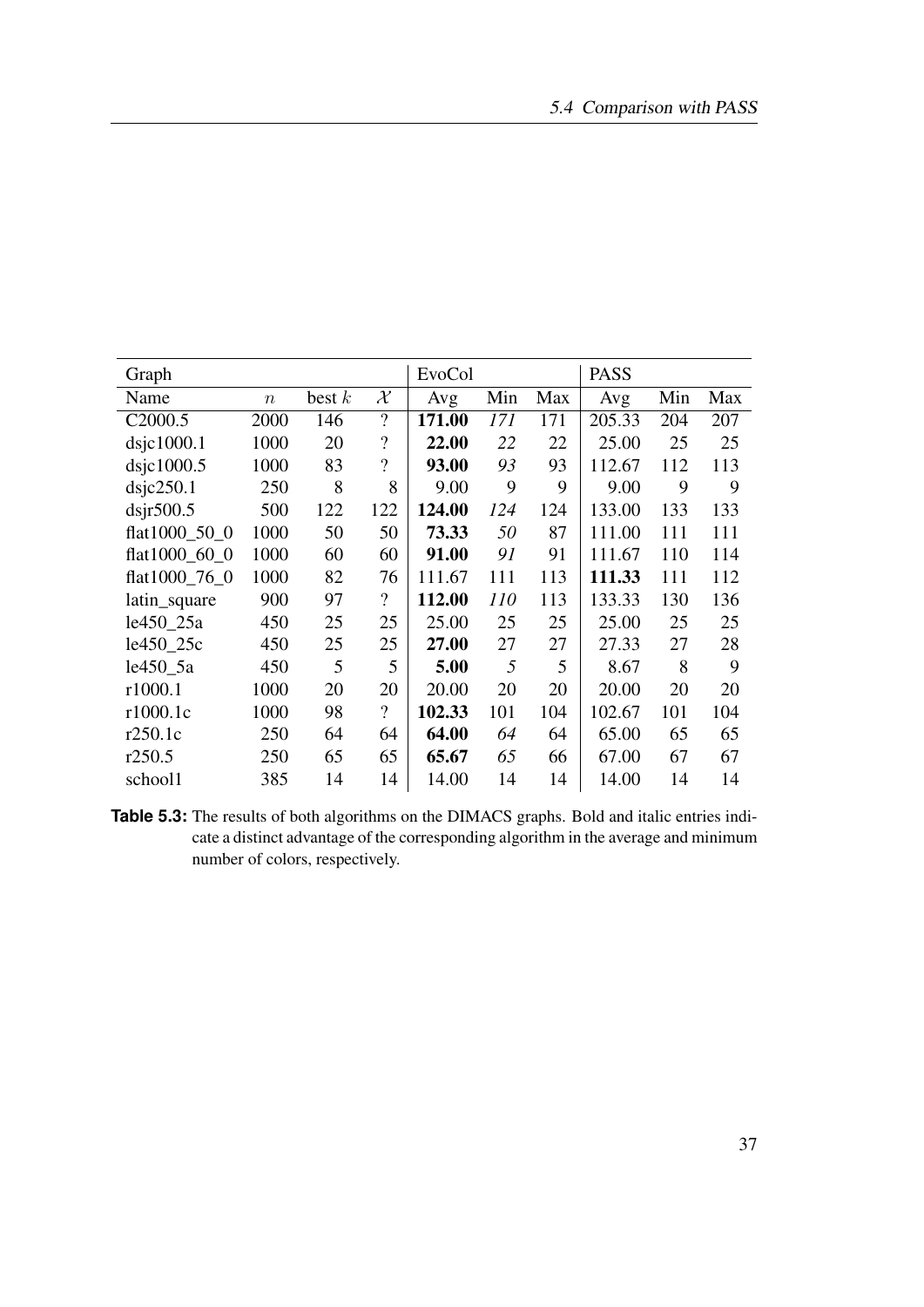On the SOCIAL family EvoCol outperforms PASS for soc-Slashdot0811, ca-CondMat and wiki-Talk. Figure [5.11](#page-47-0) and Figure [5.12](#page-48-0) show that in these cases both algorithms start off equal, but PASS is not able to improve the coloring within the time limit. The graphs are larger than the DIMACS graphs, thus PASS can only

<span id="page-47-0"></span>

Figure 5.11: Convergence plots of EvoCol and PASS on the ca-CondMat graph

traverse a smaller portion of the search tree and it becomes harder to improve on an initial coloring. Also, the greedy DSATUR initialization requires a significant amount of the time. The coPapers graphs contain large cliques and therefore have large chromatic numbers; PASS is not even able to compute an initial coloring on these graphs. The advantage of a sophisticated initialization on the other hand makes PASS better on the graph soc-Slashdot0902, as can be seen in Figure [5.13.](#page-48-1) In general, both algorithms rarely improve on initial solutions in this family. The complete list of the SOCIAL family is shown in Table [5.4.](#page-49-0)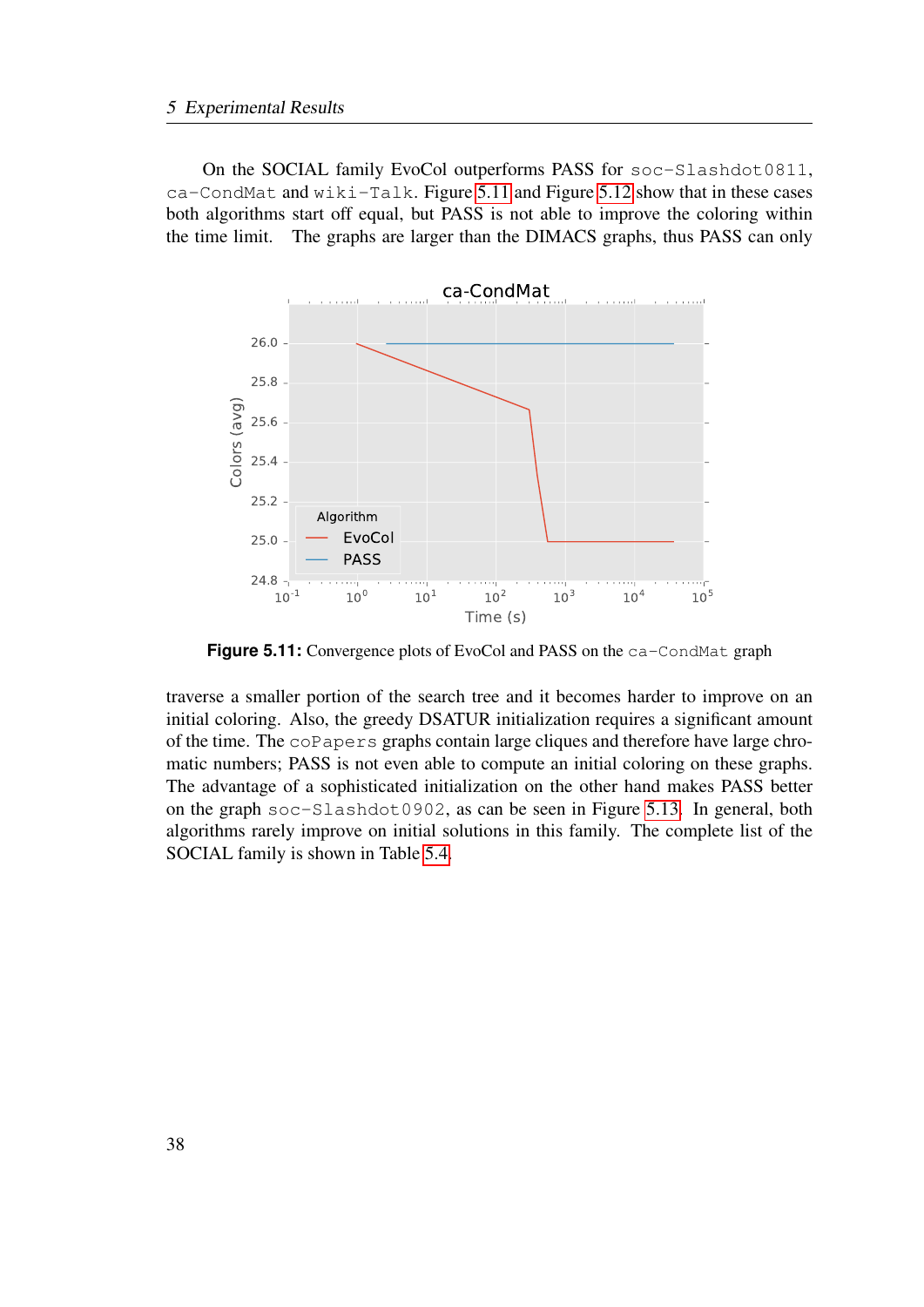<span id="page-48-0"></span>

**Figure 5.12:** Convergence plots of EvoCol and PASS on the wiki-Talk graph

<span id="page-48-1"></span>

Figure 5.13: Convergence plots of EvoCol and PASS on the soc-Slashdot0902 graph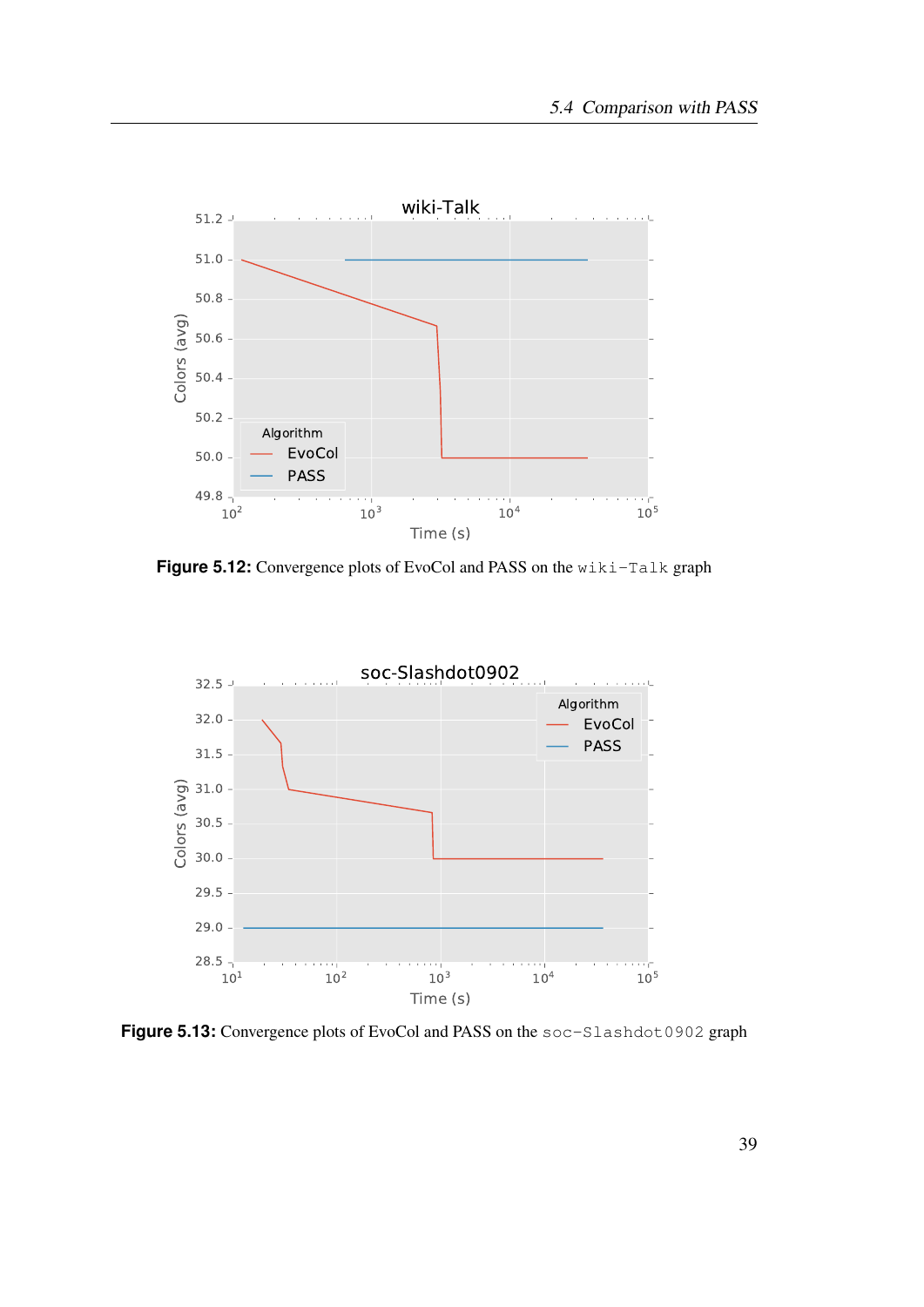<span id="page-49-0"></span>

| Graph             |         | EvoCol |     |     | <b>PASS</b> |     |     |
|-------------------|---------|--------|-----|-----|-------------|-----|-----|
| Name              | $\,n$   | Avg    | Min | Max | Avg         | Min | Max |
| astro-ph          | 16706   | 57.00  | 57  | 57  | 57.00       | 57  | 57  |
| ca-CondMat        | 23 133  | 25.00  | 25  | 25  | 26.00       | 26  | 26  |
| citationCiteseer  | 268495  | 13.00  | 13  | 13  | 13.00       | 13  | 13  |
| coAuthorsCiteseer | 227320  | 87.00  | 87  | 87  | 87.00       | 87  | 87  |
| coAuthorsDBLP     | 299 067 | 115.00 | 115 | 115 | 115.00      | 115 | 115 |
| coPapersCiteseer  | 434 102 | 845.00 | 845 | 845 |             |     |     |
| coPapersDBLP      | 540486  | 337.00 | 337 | 337 |             |     |     |
| email-Enron       | 36692   | 25.00  | 25  | 25  | 25.00       | 25  | 25  |
| soc-Slashdot0811  | 77360   | 29.00  | 29  | 29  | 31.00       | 31  | 31  |
| soc-Slashdot0902  | 82168   | 30.00  | 30  | 30  | 29.00       | 29  | 29  |
| wiki-Talk         | 2394385 | 50.00  | 50  | 50  | 51.00       | 51  | 51  |

**Table 5.4:** The results of both algorithms on the SOCIAL graphs. Bold and italic entries indicate a distinct advantage of the corresponding algorithm in the average and minimum number of colors, respectively. Missing entries indicate that the corresponding algorithm finds no coloring within the time limit.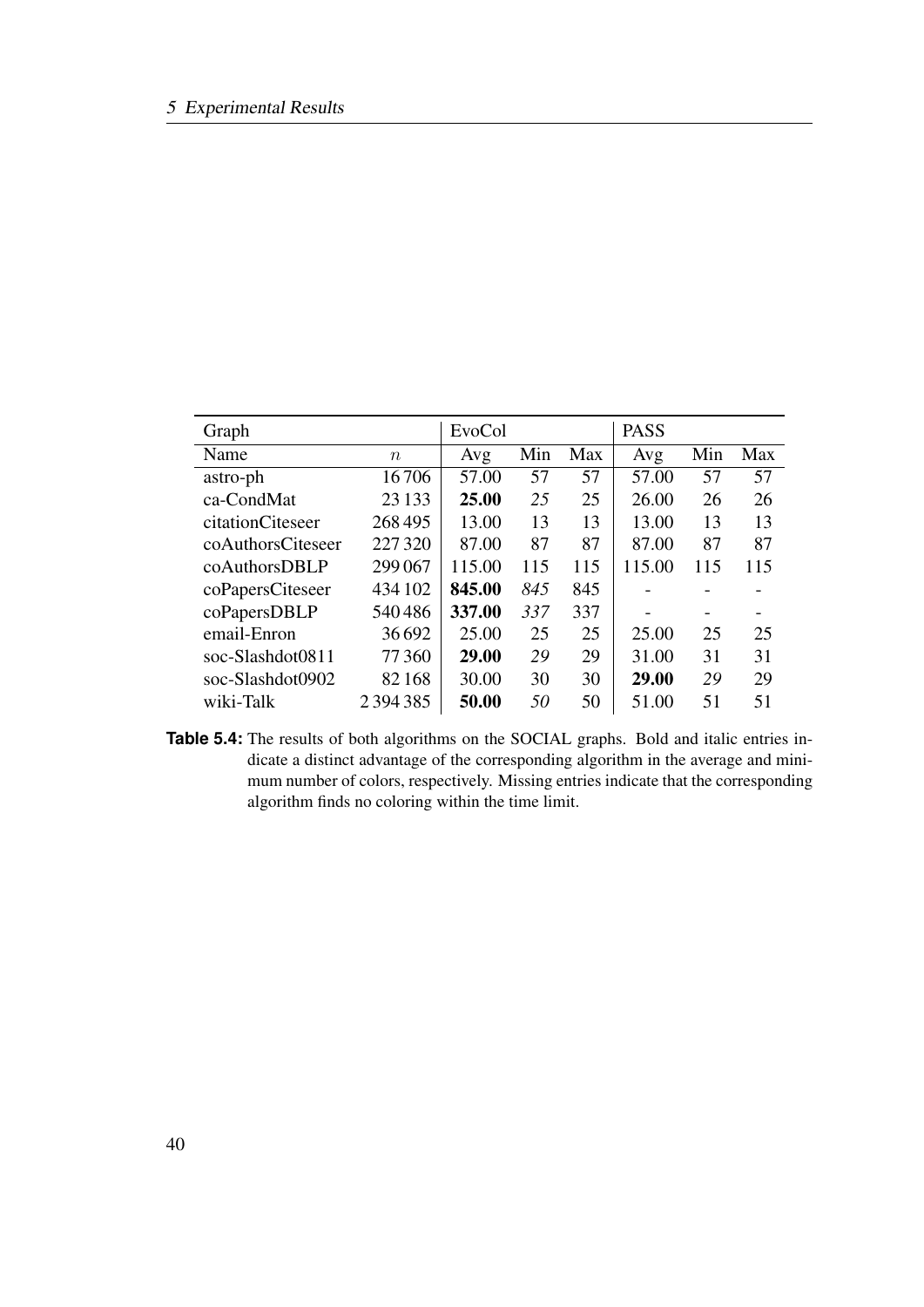The performance on the NETWORK graphs is similar to what we observed on the SOCIAL family. EvoCol maintains its advantage over PASS on these graphs, as PASS cannot finish initialization for as-skitter and performs equally on the other graphs. The results for all NETWORK graphs is given in Table [5.5.](#page-50-0)

<span id="page-50-0"></span>

| Graph                |         | EvoCol |     |     | <b>PASS</b> |     |     |
|----------------------|---------|--------|-----|-----|-------------|-----|-----|
| Name                 | $\eta$  | Avg    | Min | Max | Avg         | Min | Max |
| as-skitter           | 1696415 | 68.00  | 68  | 68  |             |     |     |
| $p2p$ -Gnutella $05$ | 8846    | 5.00   |     |     | 5.00        |     |     |
| web-Google           | 875713  | 44.00  | 44  | 44  | 44.00       | 44  | 44  |

**Table 5.5:** The results of both algorithms on the NETWORK graphs. Bold and italic entries indicate a distinct advantage of the corresponding algorithm in the average and minimum number of colors, respectively. Missing entries indicate that the corresponding algorithm finds no coloring within the time limit.

The SIMULATION graphs are sparse compared to the other graphs in our test, hence their chromatic numbers are low and the graphs are easier to color. Our algorithm never performs worse than PASS and outperforms it on the graph with the highest number of colors in this family, audikw1. Figure [5.14](#page-50-1) shows that PASS starts off with more colors than EvoCol despite the more sophisticated initialization method but cannot improve its initial coloring. The behaviour is similar to what we observed in

<span id="page-50-1"></span>

**Figure 5.14:** Convergence plots of EvoCol and PASS on the audikw1 graph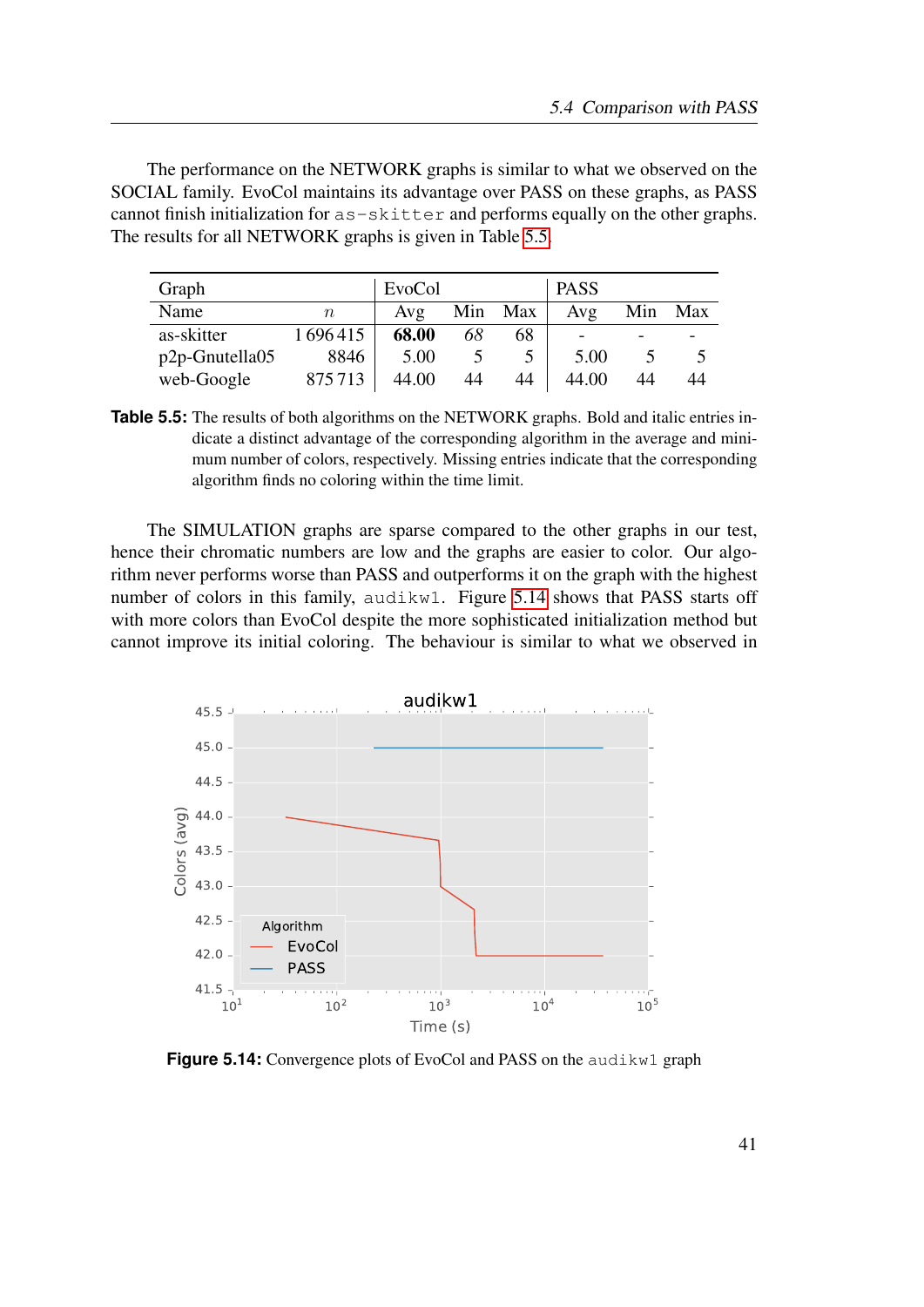| Graph                |           | EvoCol |     |     | <b>PASS</b> |                          |                             |
|----------------------|-----------|--------|-----|-----|-------------|--------------------------|-----------------------------|
| Name                 | $\, n$    | Avg    | Min | Max | Avg         | Min                      | Max                         |
| af shell9            | 504855    | 22.00  | 22  | 22. | 22.00       | 22                       | 22                          |
| audikw1              | 943695    | 42.00  | 42  | 42  | 45.00       | 45                       | 45                          |
| ecology1             | 1 000 000 | 2.00   | 2   | 2   | 2.00        | 2                        | 2                           |
| ecology2             | 1 000 000 | 2.00   | 2   | 2   | 2.00        | 2                        | $\mathcal{D}_{\mathcal{L}}$ |
| ldoor                | 952 203   | 34.00  | 34  | 34  | 34.00       | 34                       | 34                          |
| thermal <sub>2</sub> | 1 227 087 | 5.00   | 5   | 5   | 5.00        | $\overline{\phantom{1}}$ |                             |

<span id="page-51-0"></span>Figure [5.11.](#page-47-0) All results for this family are given in Table [5.6.](#page-51-0)

**Table 5.6:** The results of both algorithms on the SIMULATION graphs. Bold and italic entries indicate a distinct advantage of the corresponding algorithm in the average and minimum number of colors, respectively.

Finally, we perform a test on a large road map. Road maps typically have a very low chromatic number as they are sparse compared to the other graphs in our test set. Therefore, they are easy to color and as both algorithms found a 4-coloring for the graph roadNet-CA (see Table [5.7\)](#page-51-1), we did not further investigate roadmaps.

<span id="page-51-1"></span>

| Graph                | EvoCol |  | <b>PASS</b>         |         |  |
|----------------------|--------|--|---------------------|---------|--|
| Name                 | Avg    |  | Min Max $\vert$ Avg | Min Max |  |
| roadNet-CA $1965206$ | 4.00   |  | 4.00                |         |  |

**Table 5.7:** The results of both algorithms on the ROADMAP graphs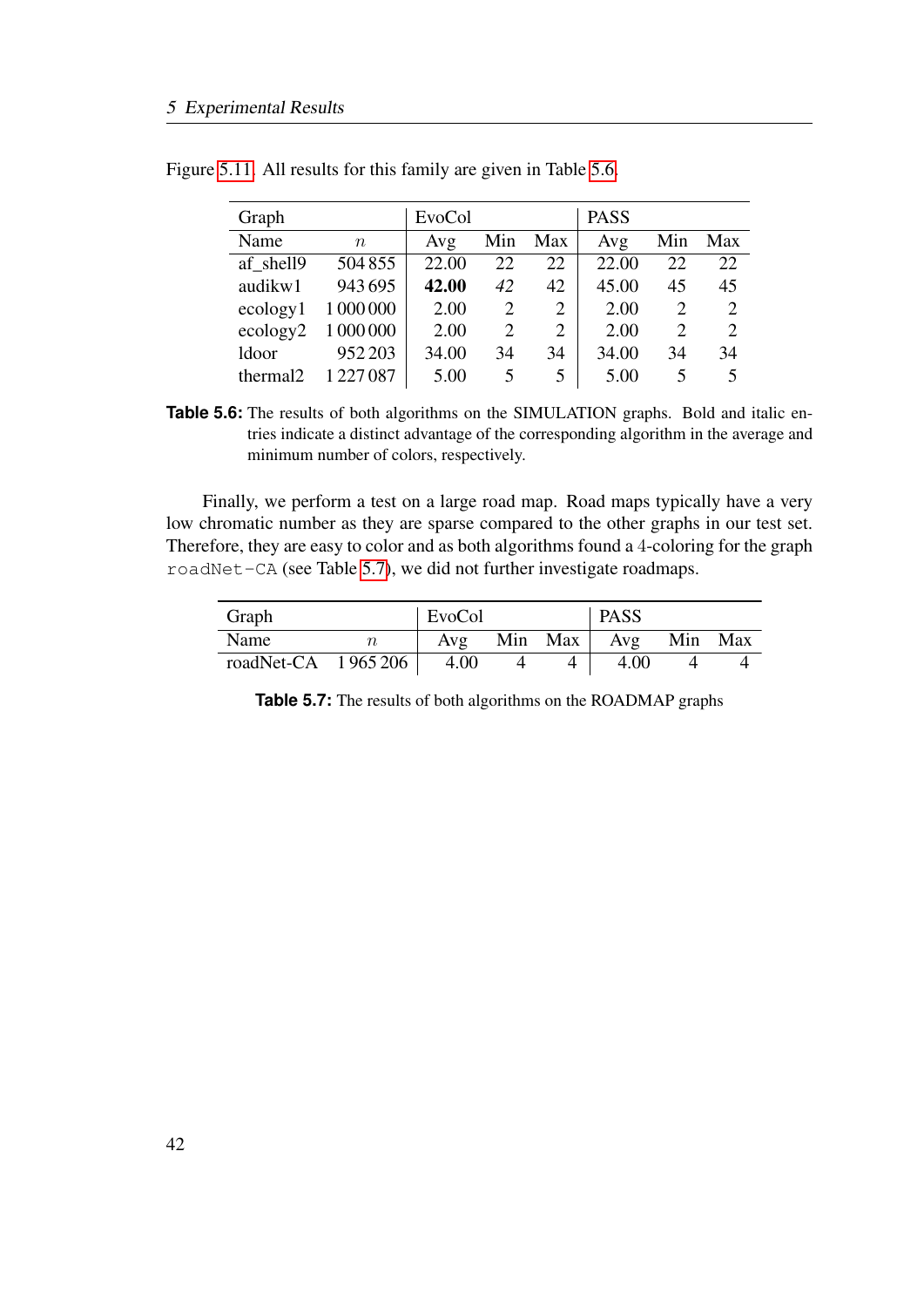# <span id="page-52-0"></span>**6 Discussion**

## <span id="page-52-1"></span>**6.1 Conclusion**

This thesis introduced the graph coloring problem and covers notable work on this field. We further presented the evolutionary algorithm EvoCol for the GCP. We proposed new crossover operators as well as a novel approach to utilize tabu search to improve the offspring generated by our crossovers. Some of our crossovers require graph partitioning or vertex separators as crossover points. We used the KaHIP framework by Schulz [\[39\]](#page-56-5) to generate partitions and separators of high quality. Additionally, we developed a new way to utilize tabucol to improve the solutions generated by our crossovers. Therefore we adjusted tabucol for our needs and analyzed the impact of our modifications.

Then we investigated in finding reasonable parameters for our algorithm and showed the effect of different initialization methods and crossovers. Finally, we measured the performance of EvoCol and the PASS algorithm by San Segundo [\[36\]](#page-56-0). We were able to surpass the results of PASS on most instances of the DIMACS family and outperformed it on nearly 50 % of the SOCIAL family. Our algorithm was designed to color large graphs and profits by the good partitions of KaHIP rather than complex operations on single vertices.

## <span id="page-52-2"></span>**6.2 Further Work**

Parallelization of our evolutionary algorithm is interesting in terms of performance. Major parts such as the initialization and the crossovers could be executed simultaneously. Also, multi-way separators could be investigated in combination with multiparent crossovers.

The current way of diversity control can possibly be improved by more advanced replacement routines. We want to shed light on the effect of diversity among the population and build sensible replacement and selection methods. Also, techniques to refresh the population if the diversity becomes too low could be added. One could improve the performance by storing a set of partitions in a pool and select one randomly for the crossover. Currently a new partitioning is generated whenever the corresponding crossover is invoked. We further want to find parameter settings especially suited for certain graph families.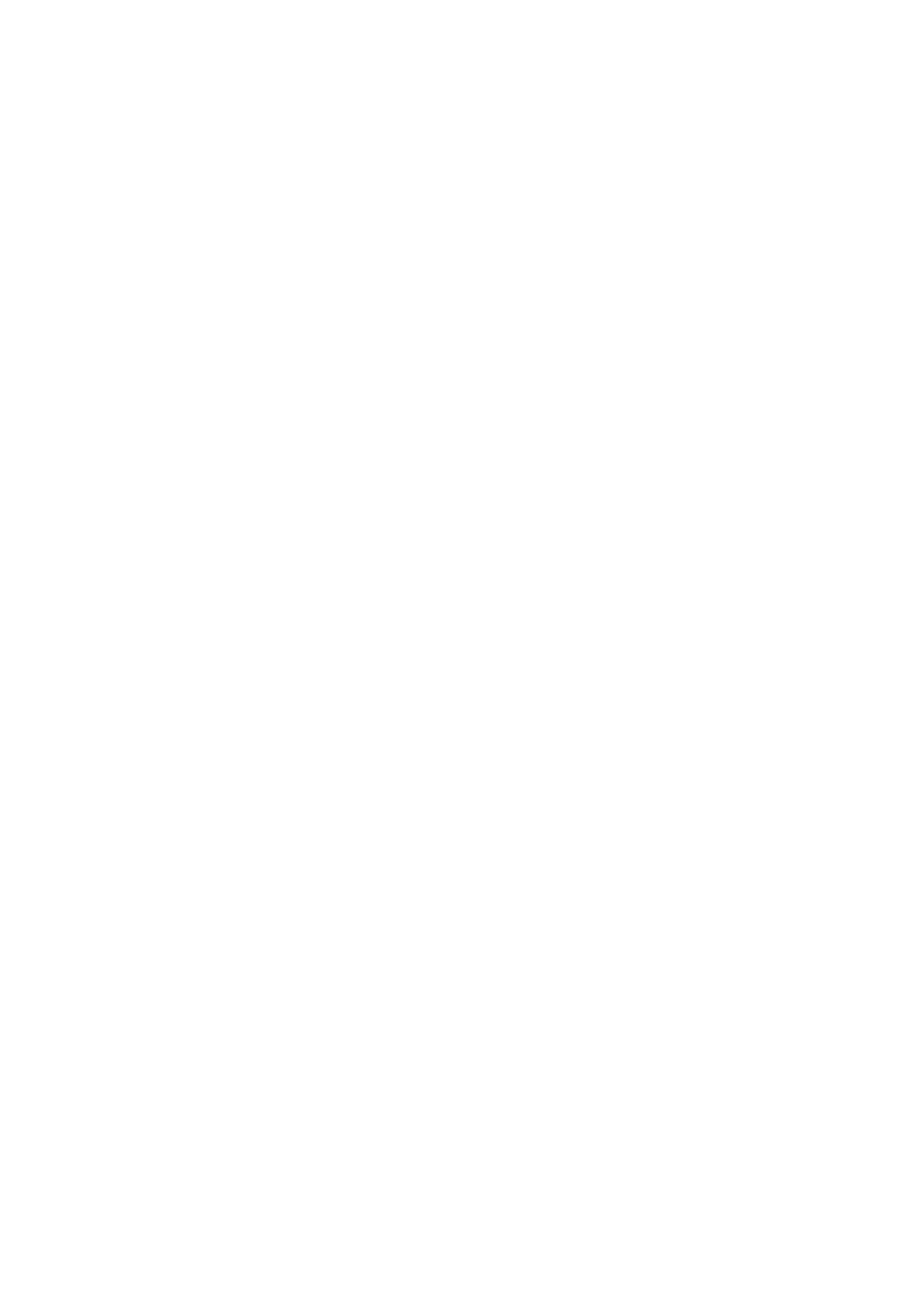# **Bibliography**

- <span id="page-54-3"></span>[1] Kenneth Appel and Wolfgang Haken. Every planar map is four colorable. part i: Discharging. *Illinois J. Math.*, 21(3):429–490, 09 1977.
- <span id="page-54-6"></span>[2] Andreas Björklund and Thore Husfeldt. Exact algorithms for exact satisfiability and number of perfect matchings. *Algorithmica*, 52(2):226–249, 2008.
- <span id="page-54-7"></span>[3] Daniel Brélaz. New methods to color the vertices of a graph. *Commun. ACM*, 22 (4):251–256, 1979.
- <span id="page-54-2"></span>[4] Kimberly Ann Calton. Four color theorem. 2009.
- <span id="page-54-10"></span>[5] Massimiliano Caramia and Paolo Dell'Olmo. *A Fast and Simple Local Search for Graph Coloring*, pages 316–329. Springer Berlin Heidelberg, 1999. ISBN 978-3-540-48318-2.
- <span id="page-54-1"></span>[6] Gregory Chaitin. Register allocation and spilling via graph coloring. *SIGPLAN Not.*, 39(4):66–74, 2004.
- <span id="page-54-8"></span>[7] Marco Chiarandini and Thomas Stützle. An application of iterated local search to graph coloring problem. In *Proceedings of the Computational Symposium on Graph Coloring and its Generalizations*, pages 112–125, 2002.
- <span id="page-54-4"></span>[8] David Dailey. Uniqueness of colorability and colorability of planar 4-regular graphs are np-complete. *Discrete Mathematics*, 30(3):289 – 293, 1980.
- <span id="page-54-11"></span>[9] Lawrence Davis. Order-based genetic algorithms and the graph coloring problem. 1991.
- <span id="page-54-0"></span>[10] Raphaël Dorne and Jin-Kao Hao. *A new genetic local search algorithm for graph coloring*, pages 745–754. Springer Berlin Heidelberg, 1998. ISBN 978-3-540- 49672-4.
- <span id="page-54-9"></span>[11] Raphaël Dorne and Jin-Kao Hao. Tabu search for graph coloring, t-colorings and set t-colorings. In *Meta-heuristics*, pages 77–92. Springer, 1999.
- <span id="page-54-5"></span>[12] Anna Esparcia-Alcazar. *Applications of Evolutionary Computation*. Springer, 2010.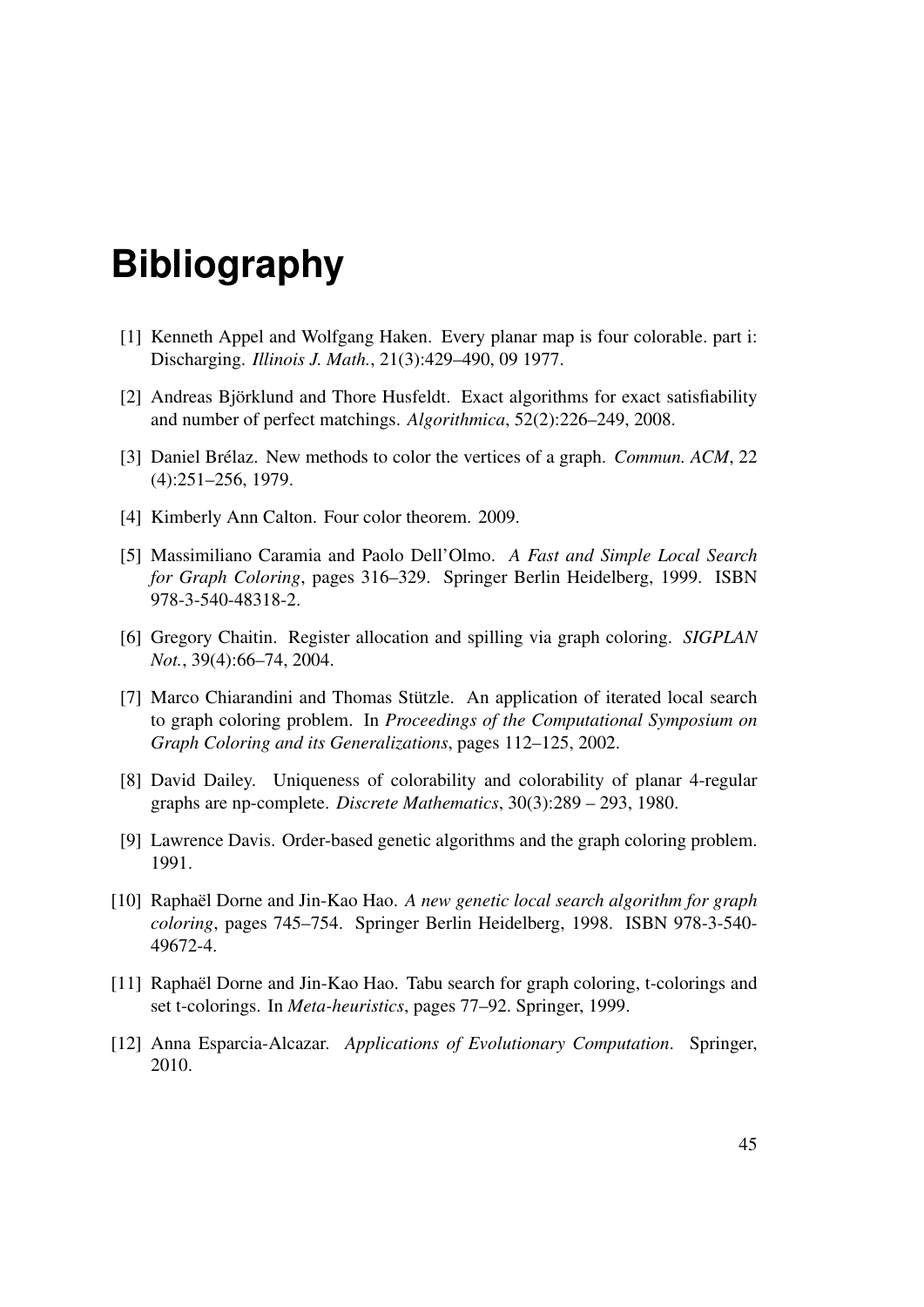- <span id="page-55-10"></span>[13] Charles Fleurent and Jacques Ferland. Genetic and hybrid algorithms for graph coloring. *Annals of Operations Research*, 63(3):437–461, 1996.
- <span id="page-55-9"></span>[14] Philippe Galinier and Jin-Kao Hao. Hybrid evolutionary algorithms for graph coloring. *Journal of Combinatorial Optimization*, 3(4):379–397, 1999.
- <span id="page-55-6"></span>[15] Philippe Galinier and Alain Hertz. A survey of local search methods for graph coloring. *Computers & Operations Research*, 33(9):2547 – 2562, 2006.
- <span id="page-55-1"></span>[16] Michael Garey, David Johnson, and Hing So. An application of graph coloring to printed circuit testing. *IEEE Transactions on Circuits and Systems*, 23(10): 591–599, 1976.
- <span id="page-55-5"></span>[17] Fred Glover. Future paths for integer programming and links to artificial intelligence. *Computers & Operations Research*, 13(5):533 – 549, 1986.
- <span id="page-55-2"></span>[18] Pierre Hansen and Odile Marcotte. *Graph colouring and applications*. Number 23. American Mathematical Soc., 1999.
- <span id="page-55-8"></span>[19] Alain. Hertz and Dominique de Werra. Using tabu search techniques for graph coloring. *Computing*, 39(4):345–351, 1987.
- <span id="page-55-3"></span>[20] Robert Irving. Np-completeness of a family of graph-colouring problems. *Discrete Applied Mathematics*, 5(1):111 – 117, 1983.
- <span id="page-55-11"></span>[21] David Johnson and Michael Trick, editors. *Cliques, Coloring, and Satisfiability: Second DIMACS Implementation Challenge, Workshop, October 11-13, 1993*. American Mathematical Society, 1996. ISBN 0821866095.
- <span id="page-55-12"></span>[22] David Johnson, Cecilia Aragon, Lyle McGeoch, and Catherine Schevon. Optimization by simulated annealing: an experimental evaluation; part i, graph partitioning. *Operations research*, 37(6):865–892, 1989.
- <span id="page-55-7"></span>[23] Mark T Jones and Paul E Plassmann. A parallel graph coloring heuristic. *SIAM Journal on Scientific Computing*, 14(3):654–669, 1993.
- <span id="page-55-4"></span>[24] Richard M Karp. Reducibility among combinatorial problems. In *Complexity of computer computations*, pages 85–103. Springer, 1972.
- <span id="page-55-13"></span>[25] Frank Thomson Leighton. A graph coloring algorithm for large scheduling problems. *Journal of research of the national bureau of standards*, 84(6):489–506, 1979.
- <span id="page-55-0"></span>[26] Vahid Lotfi and Sanjiv Sarin. A graph coloring algorithm for large scale scheduling problems. *Computers & Operations Research*, 13(1):27 – 32, 1986.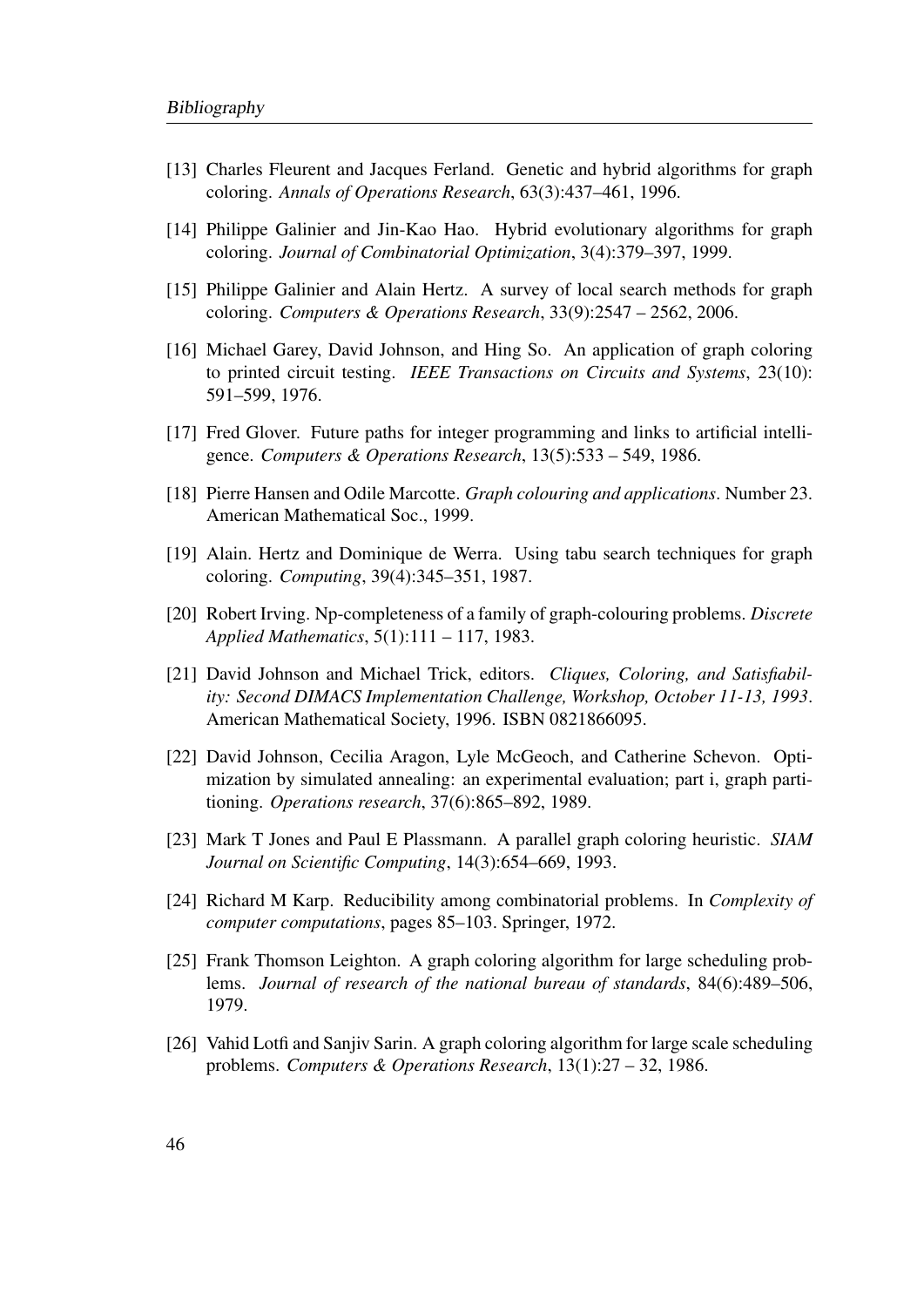- <span id="page-56-8"></span>[27] László Lovász. Three short proofs in graph theory. *Journal of Combinatorial Theory, Series B*, 19(3):269–271, 1975.
- <span id="page-56-7"></span>[28] Carsten Lund and Mihalis Yannakakis. On the hardness of approximating minimization problems. In *Proceedings of the Twenty-fifth Annual ACM Symposium on Theory of Computing*, STOC '93, pages 286–293. ACM, 1993. ISBN 0-89791- 591-7.
- <span id="page-56-9"></span>[29] Zhipeng Lü and Jin-Kao Hao. Adaptive tabu search for course timetabling. *European Journal of Operational Research*, 200(1):235 – 244, 2010.
- <span id="page-56-11"></span>[30] Zhipeng Lü and Jin-Kao Hao. A memetic algorithm for graph coloring. *European Journal of Operational Research*, 203(1):241 – 250, 2010.
- <span id="page-56-12"></span>[31] Brad Miller and David Goldberg. Genetic algorithms, tournament selection, and the effects of noise. *Complex systems*, 9(3):193–212, 1995.
- <span id="page-56-4"></span>[32] Craig Morgenstern and Harry Shapiro. Coloration neighborhood structures for general graph coloring. In *Proceedings of the First Annual ACM-SIAM Symposium on Discrete Algorithms*, SODA '90, pages 226–235. Society for Industrial and Applied Mathematics, 1990. ISBN 0-89871-251-3.
- <span id="page-56-3"></span>[33] James Munkres. Algorithms for the assignment and transportation problems. *Journal of the Society for Industrial and Applied Mathematics*, 5(1):32–38, 1957.
- <span id="page-56-10"></span>[34] Philippe Preux and El-Ghazali Talbi. Towards hybrid evolutionary algorithms. *International transactions in operational research*, 6(6):557–570, 1999.
- <span id="page-56-1"></span>[35] Neil Robertson, Daniel Sanders, Paul Seymour, and Robin Thomas. Efficiently four-coloring planar graphs. In *Proceedings of the Twenty-eighth Annual ACM Symposium on Theory of Computing*, STOC '96, pages 571–575. ACM, 1996. ISBN 0-89791-785-5.
- <span id="page-56-0"></span>[36] Pablo San Segundo. A new dsatur-based algorithm for exact vertex coloring. *Comput. Oper. Res.*, 39(7):1724–1733, 2012.
- <span id="page-56-2"></span>[37] Peter Sanders and Christian Schulz. *Think locally, act globally: Highly balanced graph partitioning*, pages 164–175. Springer Berlin Heidelberg, 2013. ISBN 978- 3-642-38527-8.
- <span id="page-56-6"></span>[38] Peter Sanders and Christian Schulz. Kahip v0.53 - karlsruhe high quality partitioning - user guide. *CoRR*, abs/1311.1714, 2013.
- <span id="page-56-5"></span>[39] Christian Schulz. *High Quality Graph Partitioning*. epubli, 2013.